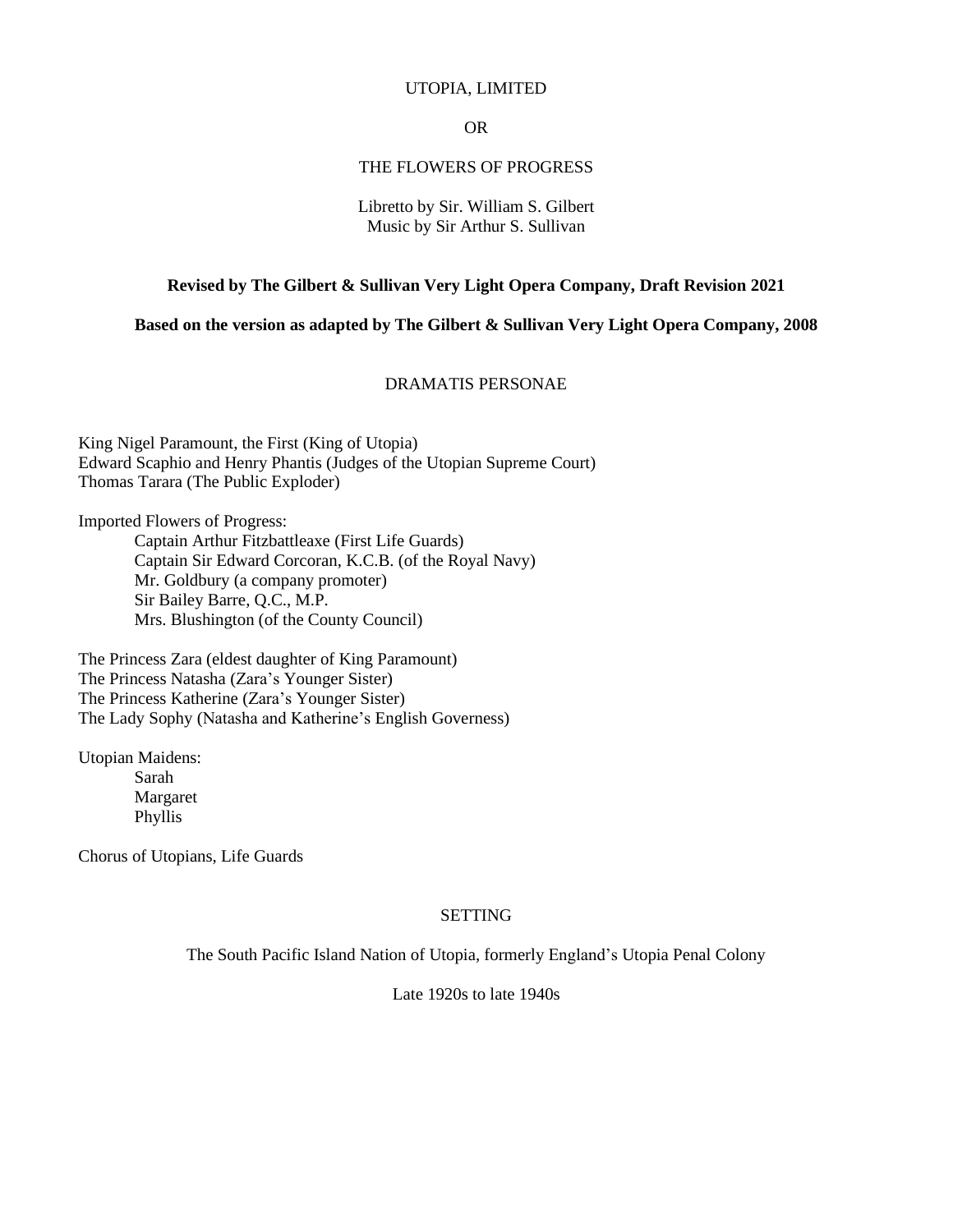ACT I. The seaside terrace of the Utopian Royal Palace,

Daytime

#### OPENING CHORUS

*(Phyllis, Margaret, women's chorus relaxing at tables and in deck chairs, reading, fanning or with drinks)* 

In lazy languor-motionless, We lie and dream of nothingness; For visions come From Poppydom Direct at our command: Or, delicate alternative, In open idleness we live, With lyre and lute And silver flute, The life of Lazyland.

SOLO - *Phyllis* The song of birds In ivied towers; The rippling play Of waterway; The lowing herds; The breath of flowers; The languid loves Of turtle doves-These simply joys are all at hand Upon thy shores, O Lazyland!

## *(Sarah enters)*

## SARAH

Good news, everyone! His Majesty's eldest daughter, Princess Zara, who left Utopia five years ago to study in England, has taken a high degree at Girton, and returns home today. Her royal yacht's entering the harbor now! Princess Zara has promised to bring to Utopia even more English modernizations and reforms.

PHYLLIS That's wonderful news, Sarah!

#### MARGARET

Wonderful? Really? Have you forgotten what England is to us, Phyllis? What England did to us?

## SARAH

What do you mean?

## MARGARET

That nation transported our great-great grandparents as convicts to this island … England's Utopia Penal Colony … to live in exile for the rest of their lives.

## PHYLLIS

Oh, that …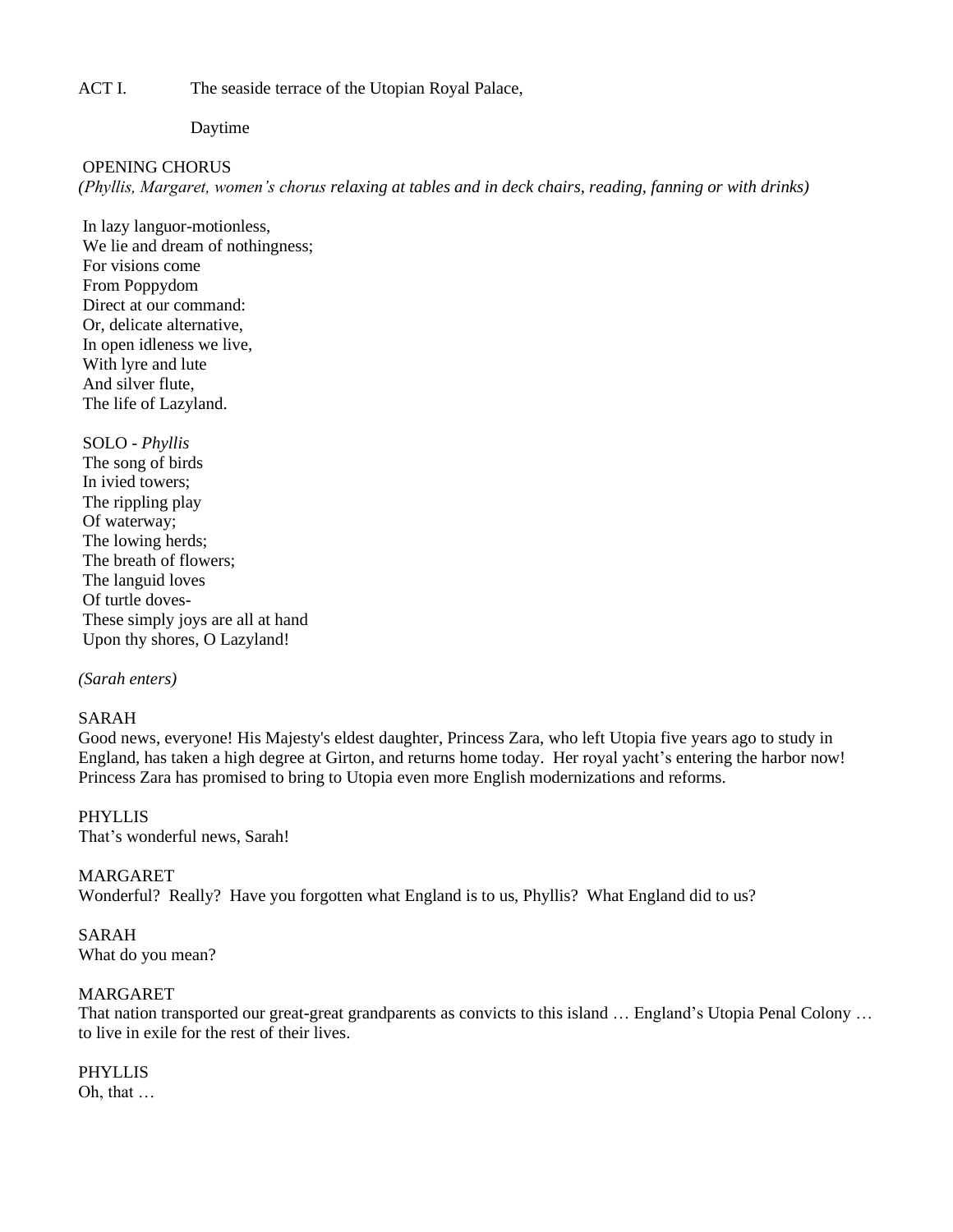# MARGARET

Yes, that! And then, they abandoned their precious penal colony, leaving us to fend for ourselves for more than a century!

# SARAH

Well Dear, they didn't exactly abandon the colony ...

# PHYLLIS

No. As we've come to understand, the Governor and his staff were returning with supplies from England, but got lost and didn't want to stop to ask for directions.

# SARAH

That's so like a man! *(Phyllis and Sarah are very amused)*

# MARGARET

(*Not amused*) And so we were left to our own devises, without England's support … (*shifting from apparent indignation to pride*) or their interference, or their domination, and what have we done? We've created a paradise for ourselves, turning their penal colony into our own proud, independent island nation. So why would we want anything to do with England now? We are very well as we are. What have we to gain?

## PHYLLIS

What have we to gain? Margaret, we've already gained so much since King Nigel reopened relations with England. We've reestablished English institutions about which we'd all but forgotten …

SARAH Such as tea time, cricket …

PHYLLIS And the theater!

SARAH And English imports, including English fashions!

PHYLLIS Oh Margaret, you have to admit, it's all been very exciting …

MARGARET (*Coming around*) Well, perhaps … but I still feel that …

(*Enter Tarara in a great rage*)

TARARA: Damme! Damme! Damme!

SARAH *(horrified)* Stop-stop, I beg!

PHYLLIS Mr. Tarara, I'm surprised at you.

TARARA: I'm absolutely undone!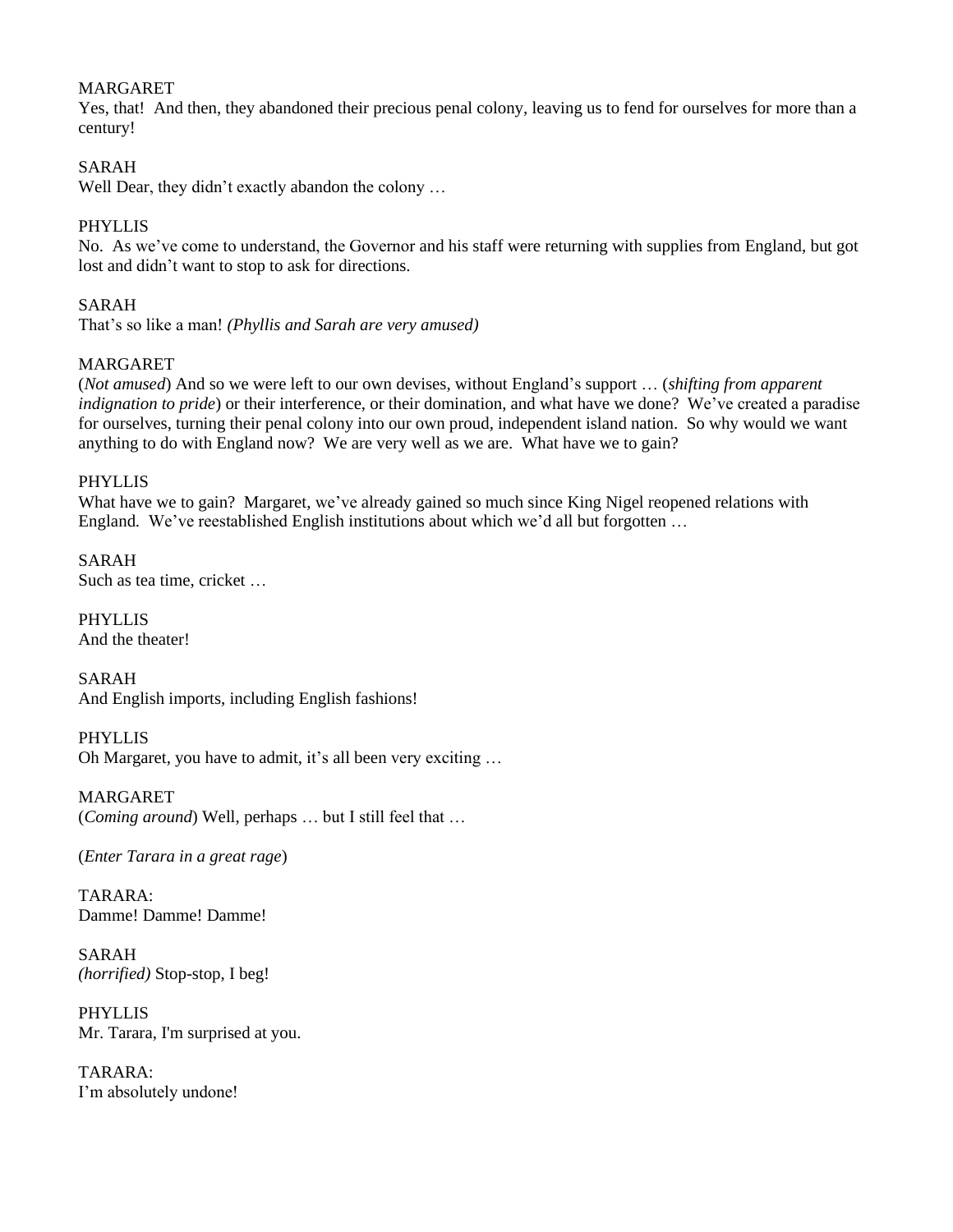## MARGARET

That may be, but it's still no excuse …

#### TARARA:

One moment please … (*Suddenly presenting an explosive "cracker" and pulls it*).

SARAH Now, what's that for?

#### TARARA:

Why, I've recently been appointed Public Exploder to His Majesty, King Nigel, and as I'm constitutionally nervous, I must accustom myself by degrees to the startling nature of my duties. Sorry! Now, where was I? Oh, I was about to say: I do my best to fall in with the royal decree. But when I am overmastered by an indignant sense of wrong, I have to let off steam with some frightfully strong language!

## MARGARET

But what is your grievance?

#### TARARA:

This: by our Constitution, we are governed by a despot who, in theory, wields absolute authority, but in practice, does nothing of the kind. Our king is watched day and night by two Wise Men whose duty it is, on any lapse of political or social propriety, to denounce him to me, the Public Exploder. It then becomes my duty to blow up His Majesty with dynamite. (*Presenting another explosive "cracker" and pulls it*).

#### SARAH

Yes, a monarchy tempered by dynamite provides, on the whole, a most satisfactory ruler: an autocrat who dares not abuse his autocratic power.

#### TARARA:

That's the theory -- but in practice, how does it act? Now, have you ever seen the Palace Peeper? (*producing a "Society" paper*).

## PHYLLIS

I've never even heard of the journal.

#### TARARA:

I'm not surprised. King Nigel's agents buy up the whole edition; but if this journal may be believed, His Majesty is one of the worst profligates that ever disgraced an autocratic throne! And do these Wise Men denounce him to me? Not a bit of it! They wink at his immoralities! Under the circumstances I really think I am justified in exclaiming "Damme! Damme! Damme!"

*(All are horrified.) (Exit Tarara)*

(*March. Enter men's chorus, escorting Scaphio and Phantis. (All appear to be coming from the palace club, many with drinks in hand)*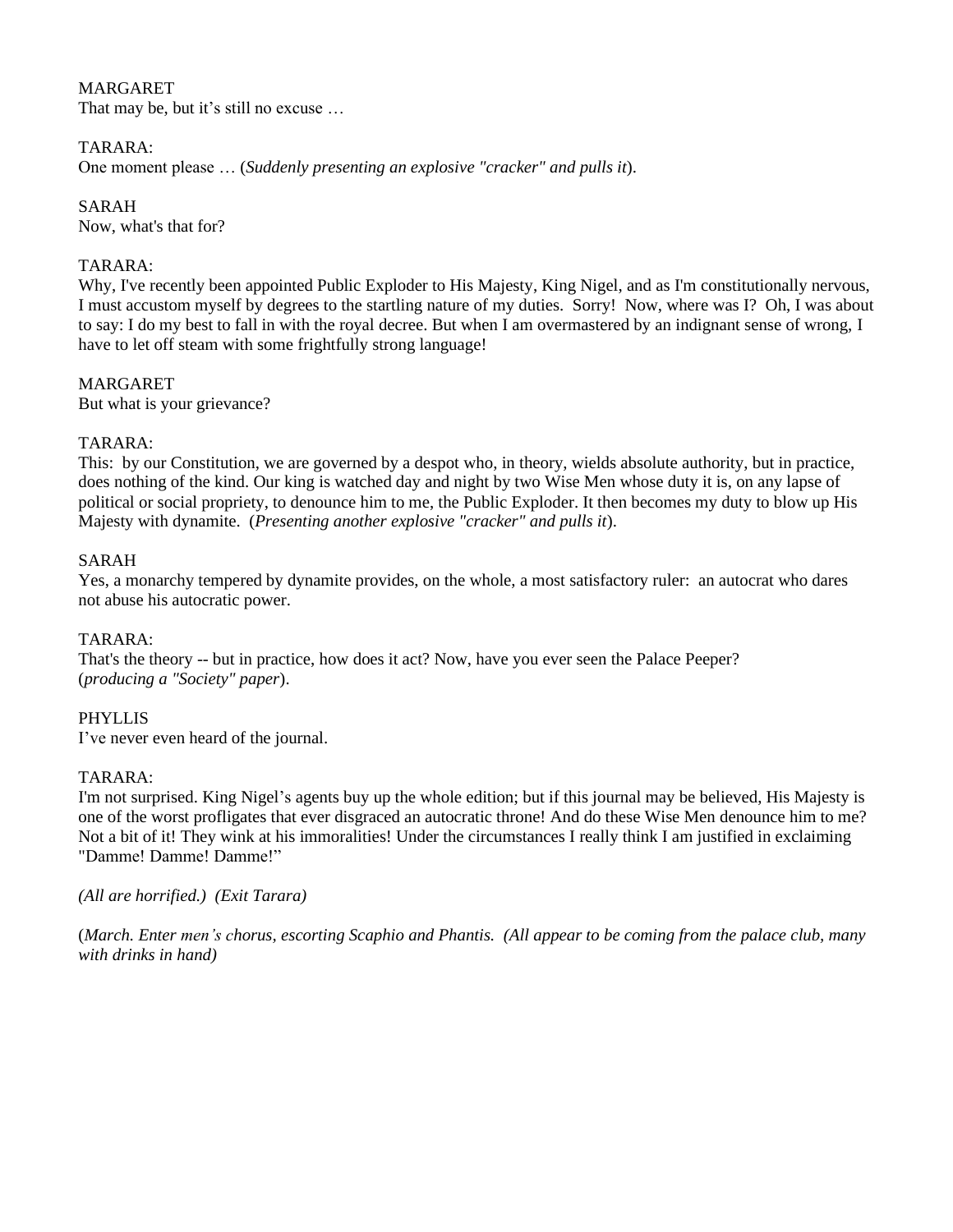#### **CHORUS**

O make way for the Wise Men! They are the prizemen-Double-first in the world's university! For though lovely this island (Which is my land), She has no one to match them in her city. They're the pride of Utopia-Cornucopia Is each his mental fertility. O they make no blunder, And no wonder, For they're triumphs of infallibility.

## DUET - *Scaphio and Phantis*

In every mental lore (The statement smacks of vanity) We claim to rank before The wisest of humanity. As gifts of head and heart We're wasted on "utility," We're "cast" to play a part Of great responsibility. Our duty is to spy Upon our King's illicities, And keep a watchful eye On all his eccentricities. If ever a trick he tries That savours of rascality, At our decree he dies Without the least formality.

We fear no rude rebuff, Or newspaper publicity; Our word is quite enough, The rest is electricity. A pound of dynamite Explodes in his auriculars; It's not a pleasant sight-We'll spare you the particulars. Its force all men confess, The King needs no admonishing-We may say its success Is something quite astonishing. Our despot it imbues With virtues quite delectable, He minds his P's and Q's,- And keeps himself respectable. Of a tyrant polite He's paragon quite. He's as modest and mild In his ways as a child;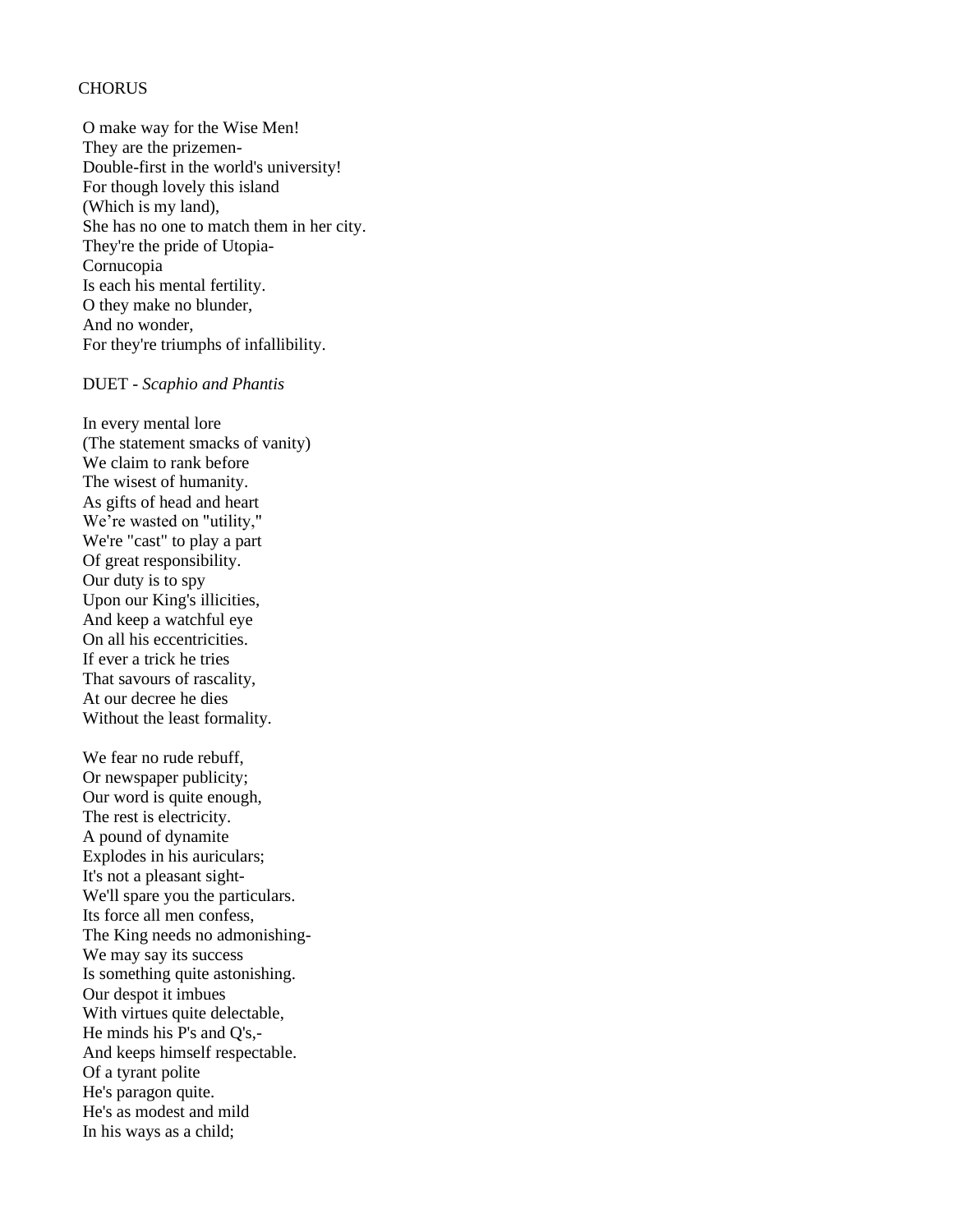And no one ever met With an autocrat yet, So delightfully bland To the least in the land! So make way for the wise men, *etc.*

*(Exeunt all but Scaphio and Phantis. Phantis is pensive.)*

# SCAPHIO:

My dear Henry, you are not in your customary spirits. What is wrong?

# PHANTIS:

Oh nothing, Edward – a little passing anxiety. That's all.

## SCAPHIO:

Why, what have we to be anxious about? Are not all our commercial ventures doing tremendously?

# PHANTIS:

Yes, we have prospered exceedingly from our nation's current interest in all things English. Our imports of English chocolate, biscuits, tea … oh, and we've cornered the market in imported beer and ale.

# SCAPHIO:

Watered down, of course! *(Chuckles)*

## PHANTIS:

We have instituted the Music Hall and the Society newspaper, the Palace Peeper ...

# SCAPHIO:

And further increase both our profits and their appeal by forcing King Nigel to pen scurrilous broadsides against his own character.

## PHANTIS:

Yes, the Palace Peeper is doing well. And I do not doubt that the next shipment of British fashions will exceed all previous endeavors. Yet I cannot help but fear that our luck may be running out.

## SCAPHIO:

Why do you think so, Henry? We control the king-- the minute he fails to fall in with our plans, we can denounce him to the Public Exploder. What is then amiss?

## PHANTIS:

A particular "miss" – in fact, the Princess Zara. She returns today from England. And while her father may be powerless to oppose us, we have no control over Zara. While the rest of Utopia may be blind to our machinations, Zara, fresh from her studies at Girton, has assuredly become accustomed to thinking for herself.

## SCAPHIO:

True! I hadn't considered that!

## PHANTIS:

Moreover, who knows what innovations she may be bringing back with her that may interfere with our lucrative status quo, what reforms might threaten our import monopolies, I dare say. Why, as a result of the innovations she may have planned, we might even have to … work for a living.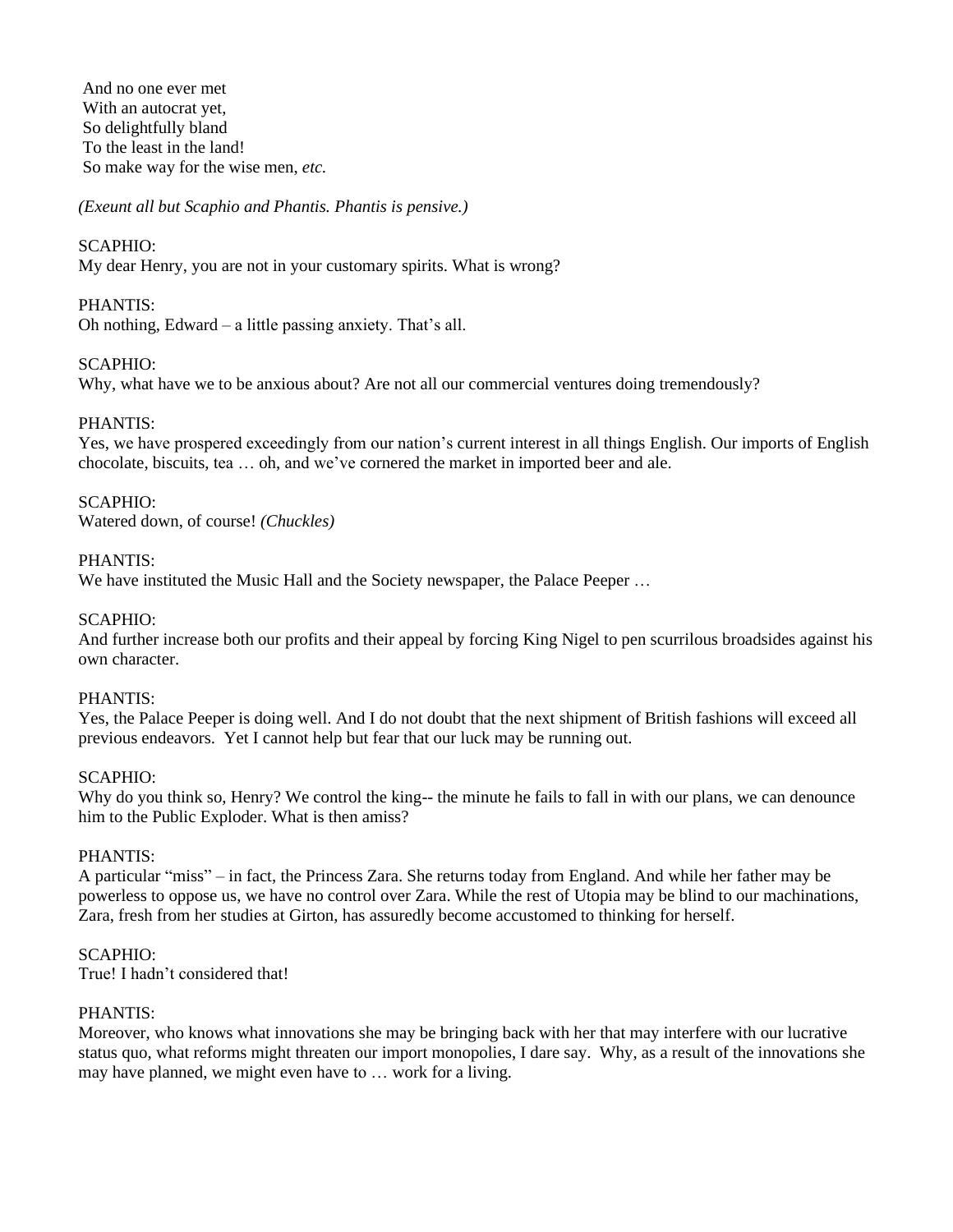## SCAPHIO:

(*Gasp!)* No doubt you are right. What can we do? How can we get Zara under our influence?

## PHANTIS:

Short of marrying her…

## SCAPHIO:

That's it! One of us must marry her. That would instantly render her agreeable to all our plans. Is it not the sole and highest duty of every wife to agree with her husband's every opinion and to make his life pleasant and easy?

## PHANTIS:

Well, of course it is. But which of us is it to be?

## SCAPHIO:

I've no particular preference. On the whole, I'd rather it was you.

## PHANTIS:

Well, perhaps it should be. I feel sure that she does not regard me with absolute indifference. She could never look at me without going to bed with a sick headache. But won't the king object?

#### SCAPHIO:

We have but to say the word and her father must consent. Is he not our very slave?

## DUET - *Scaphio and Phantis*.

#### SCAPHIO:

Let all your doubts take wing-Our influence is great. If Paramount our King Presume to hesitate Put on the screw, And caution him That he will rue Disaster grim That must ensue To life and limb, Should he pooh-pooh This harmless whim.

BOTH: This harmless whim-this harmless whim, It is as I/you say, a harmless whim.

#### PHANTIS:

*(dancing)* Observe this dance Which I employ When I, by chance Go mad with joy. What sentiment Does this express? *(Phantis continues his dance while Scaphio vainly endeavors to discover its meaning)* Supreme content And happiness!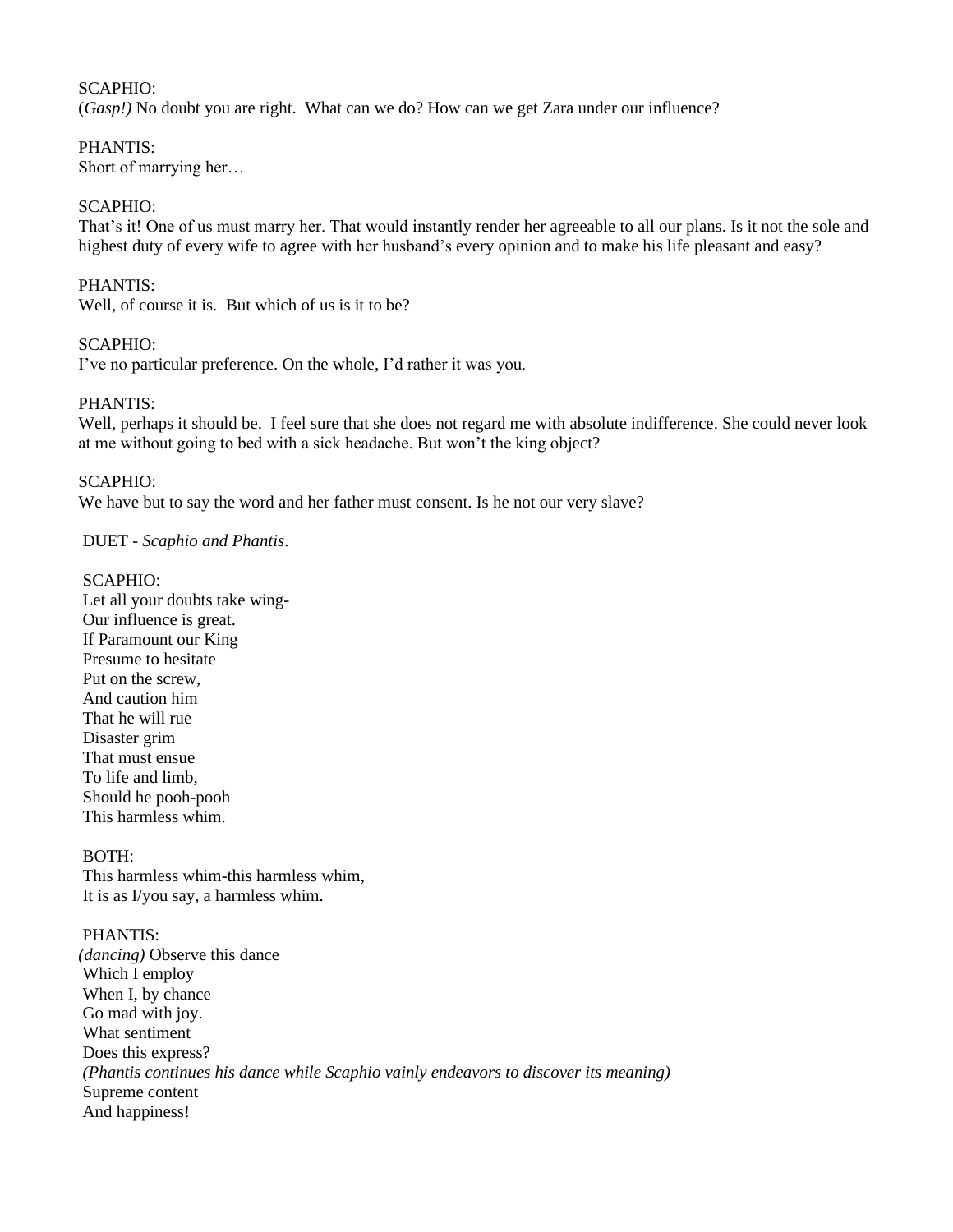## BOTH:

Of course it does! Of course it does! Supreme content and happiness.

#### PHANTIS:

Your friendly aid conferred, I need no longer pine. I've but to speak the word, And lo, the maid is mine! I do not choose To be denied. Or wish to lose A lovely bride-If to refuse The King decide, The royal shoes Then woe betide!

#### BOTH:

Then woe betide-then woe betide! The Royal shoes then woe betide!

#### SCAPHIO:

*(Dancing)* This step to use I condescend Whene'er I choose To serve a friend. What it implies Now try to guess; *(Scaphio continues his dance while Phantis is vainly endeavouring to discover its meaning)* It typifies Unselfishness!

#### BOTH:

*(Dancing)* Of course it does! Of course it does! It typifies unselfishness.

*(Exeunt Scaphio and Phantis.)*

*March. Enter King Paramount, attended by chorus*

## **CHORUS**

Quaff the nectar-cull the roses-Gather fruit and flowers in plenty! For our king no longer poses-Sing the songs of far niente! Wake the lute that sets us lilting, Dance a welcome to each comer; Day by day our year is wilting-Sing the sunny songs of summer! La, la, la, la!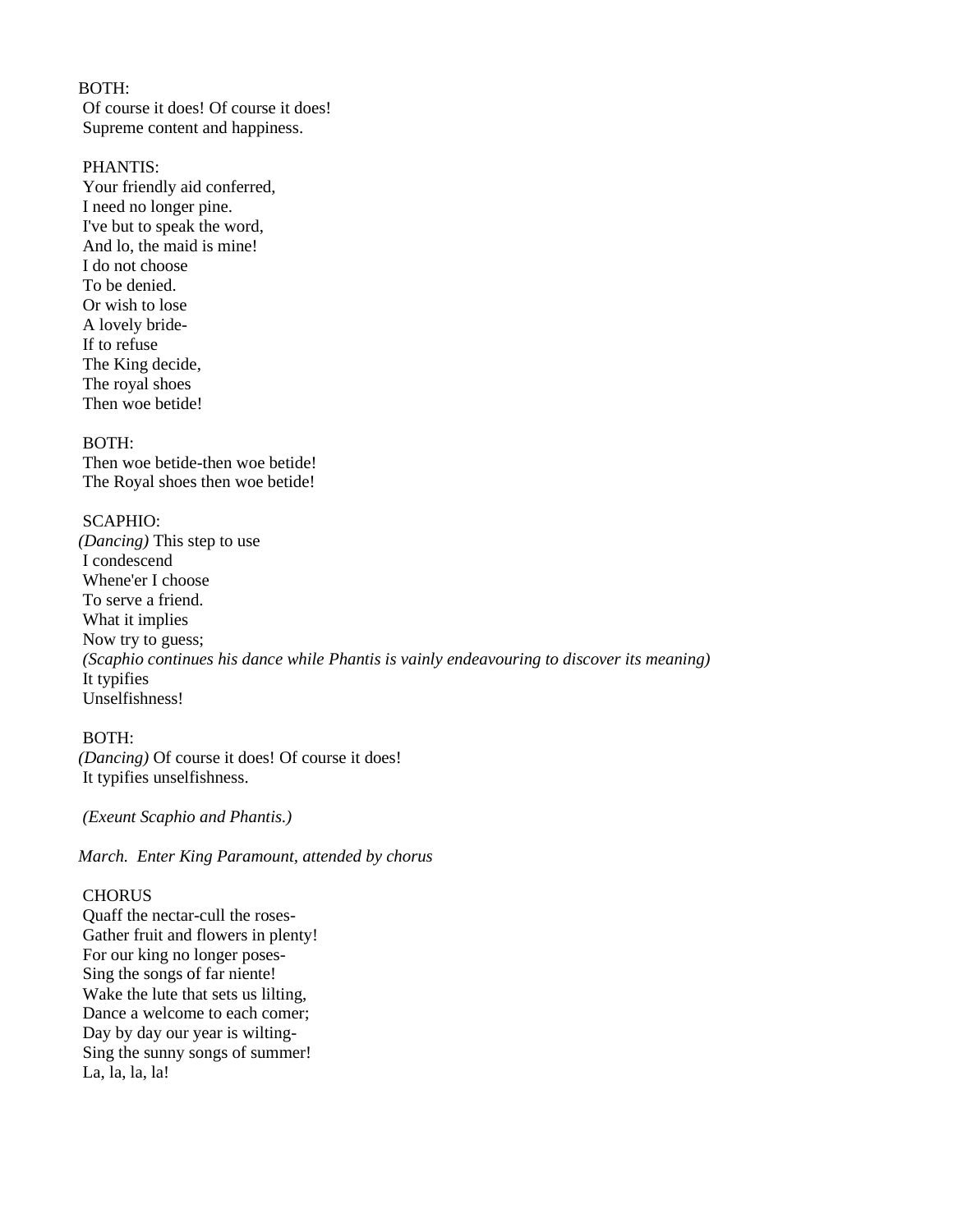SOLO - King.

A King of autocratic power we-A despot whose tyrannic will is law-Whose rule is paramount o'er land and sea, A presence of unutterable awe! But though the awe that I inspire Must shrivel with imperial fire All foes whom it may chance to touch, To judge by what I see and hear, It does not seem to interfere With popular enjoyment, much.

#### CHORUS:

No, no-it does not interfere With our enjoyment much.

#### KING:

Stupendous when we rouse ourselves to strike, Resistless when our tyrant thunder peals, We often wonder what obstruction's like, And how a contradicted monarch feels. But as it is our Royal whim Our Royal sails to set and trim To suit whatever wind may blow-What buffets contradiction deals And how a thwarted monarch feels We probably will never know.

#### CHORUS:

No, no-what thwarted monarch feels, You'll never, never know.

## RECITATIVE - King.

My subjects all, it is your will emphatic That Utopia shall again renew relations With our ancestral motherland, Great Britain-To which some add-but others do not-Ireland.

## CHORUS:

It is!

## KING:

That being so, as you insist upon it, We have arranged that our two younger daughters Who have been "finished" by an English Lady -- *(tenderly)* A grave and good and gracious English Lady -- Shall daily be exhibited in public, That all may learn what, from the English standpoint, Is looked upon as maidenly perfection! Come hither, daughters!

*(Enter Natasha and Katherine. They are close in age (not identical twins), very modest and demure in their appearance, dress and manner. They stand with their hands folded and their eyes cast down.)*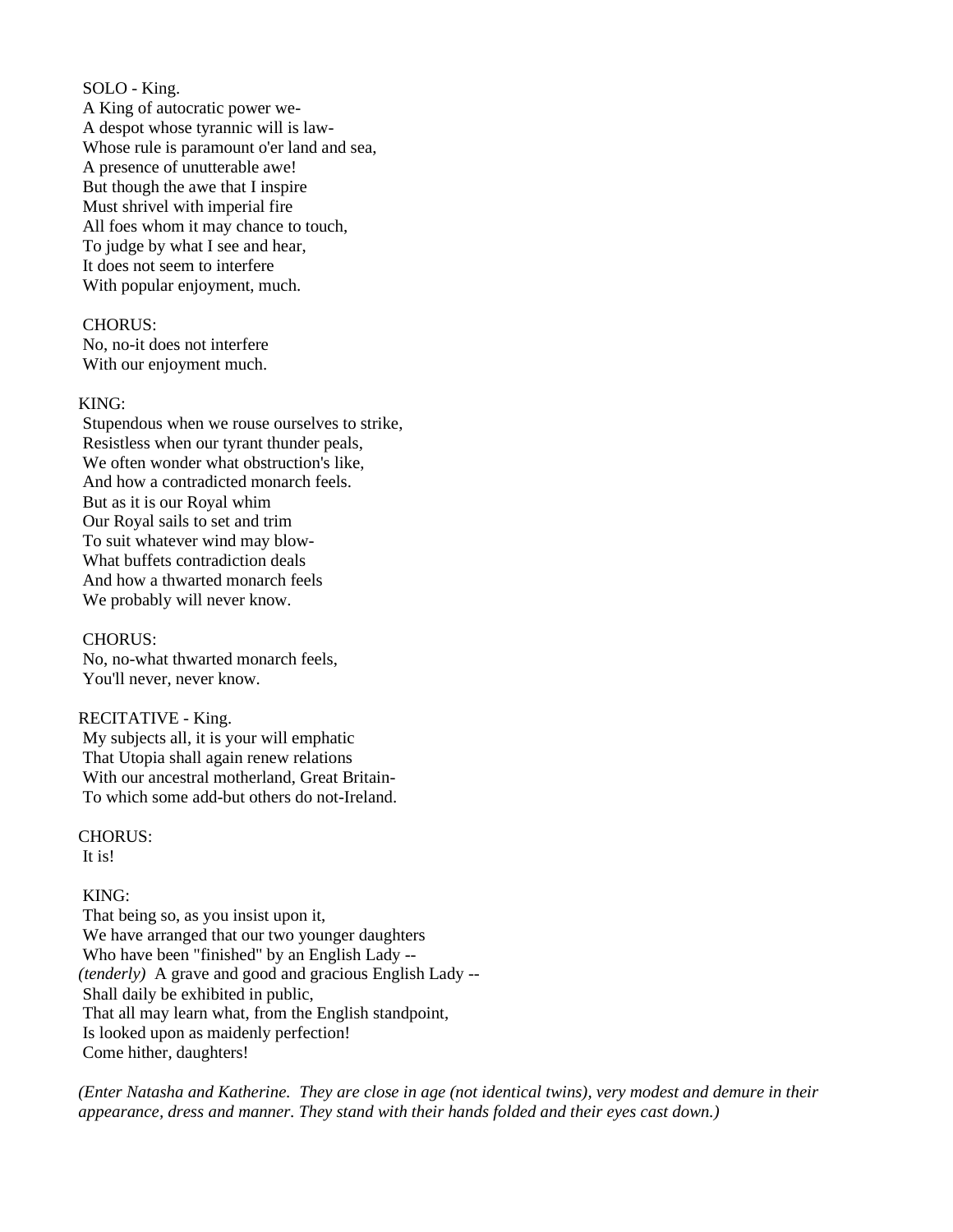## **CHORUS**

How fair! how modest! how discreet! How bashfully demure! See how they blush, as they've been taught, At this publicity unsought! How lovely and how pure!

DUET - Natasha and Katherine

#### BOTH:

Although Utopian maids the cream, We're brought up on the English scheme-The best of all For great and small Who modesty adore.

# NATASHA:

For English girls are good as gold, Extremely modest (so we're told) Demurely coy-divinely cold-And that we are-and more.

#### KATHERINE:

To please papa, who argues thus-All girls should mould themselves on us Because we are By furlongs far The best of the bunch, We show ourselves to loud applause From ten to four without a pause-

#### NATASHA:

Which is an awkward time because It cuts into our lunch.

#### BOTH:

Oh maids of high and low degree, Whose social code is rather free, Please look at us and you will see What good young ladies ought to be!

#### NATASHA:

And as we stand, like clockwork toys, A lecturer whom papa employs Proceeds to praise Our modest ways And guileless character-

KATHERINE: Our well-known blush-our downcast eyes-Our famous look of mild surprise.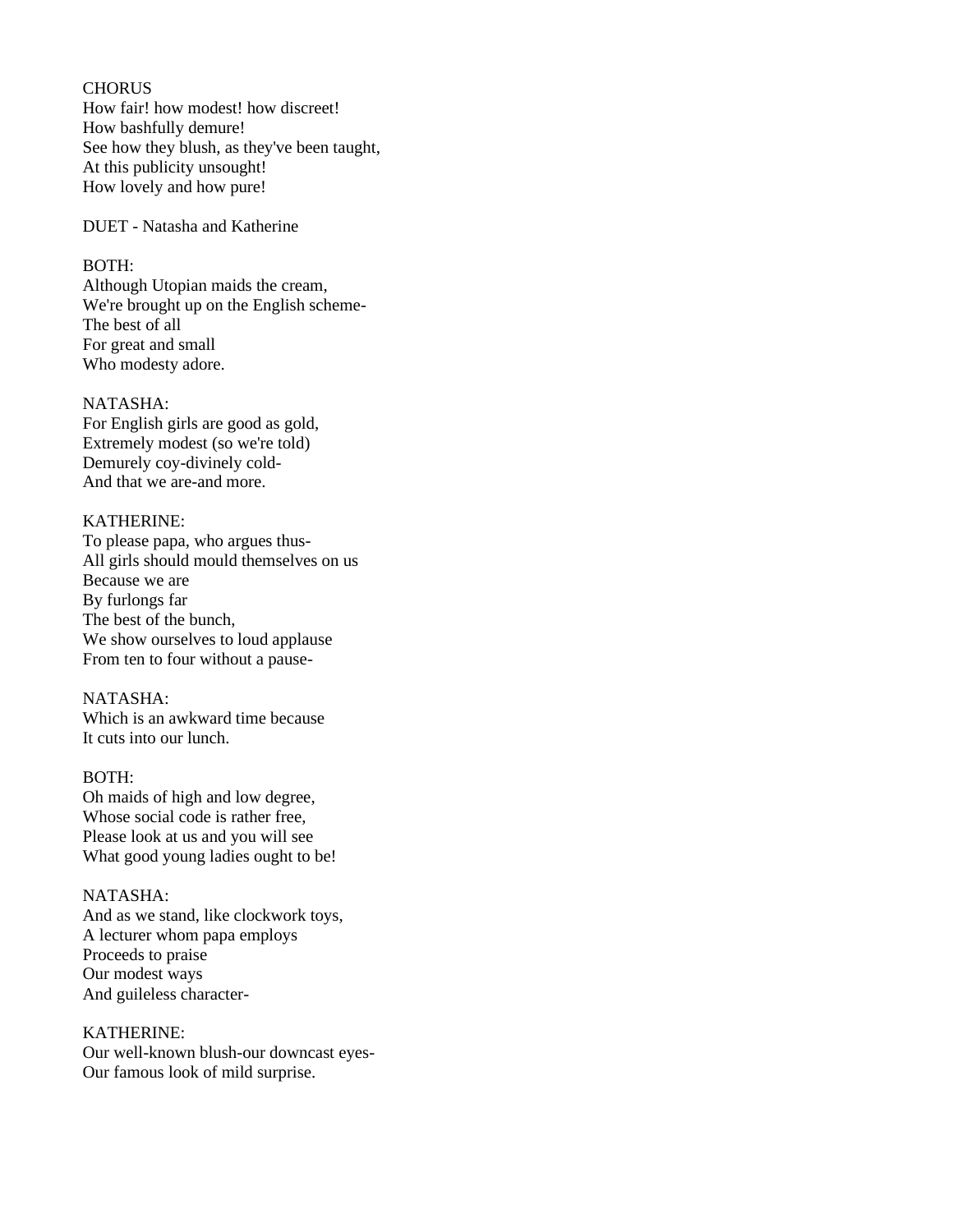NATASHA: (Which competition still defies)- Our celebrated "Sir!!!"

KATHERINE: Then all the crowd take down our looks In pocket memorandum books. To diagnose Our modest pose The Kodaks do their best:

NATASHA: If evidence you would possess Of what is maiden bashfulness You need only a button press-

KATHERINE: And we will do the rest.

*(Enter Lady Sophy – a lovely, older English lady. She carries a lecturer's wand in her hand. She is led on by the King, who expresses great regard and admiration for her.)*

RECITATIVE - Lady Sophy This morning we propose to illustrate A course of maiden courtship, from the start To the triumphant matrimonial finish.

*(Through the following song the two Princesses illustrate in gesture the description given by Lady Sophy.)*

SONG - Lady Sophy

Bold-faced ranger (Perfect stranger) Meets two well-behaved young ladies. He's attractive, Young and active-Each a little bit afraid is. Youth advances, At his glances To their danger they awaken; They repel him As they tell him He is very much mistaken. Though they speak to him politely, Please observe they're sneering slightly, Just to show he's acting vainly. This is Virtue saying plainly "Go away, young bachelor, We are not what you take us for!" When addressed impertinently, English ladies answer gently, "Go away, young bachelor, We are not what you take us for!"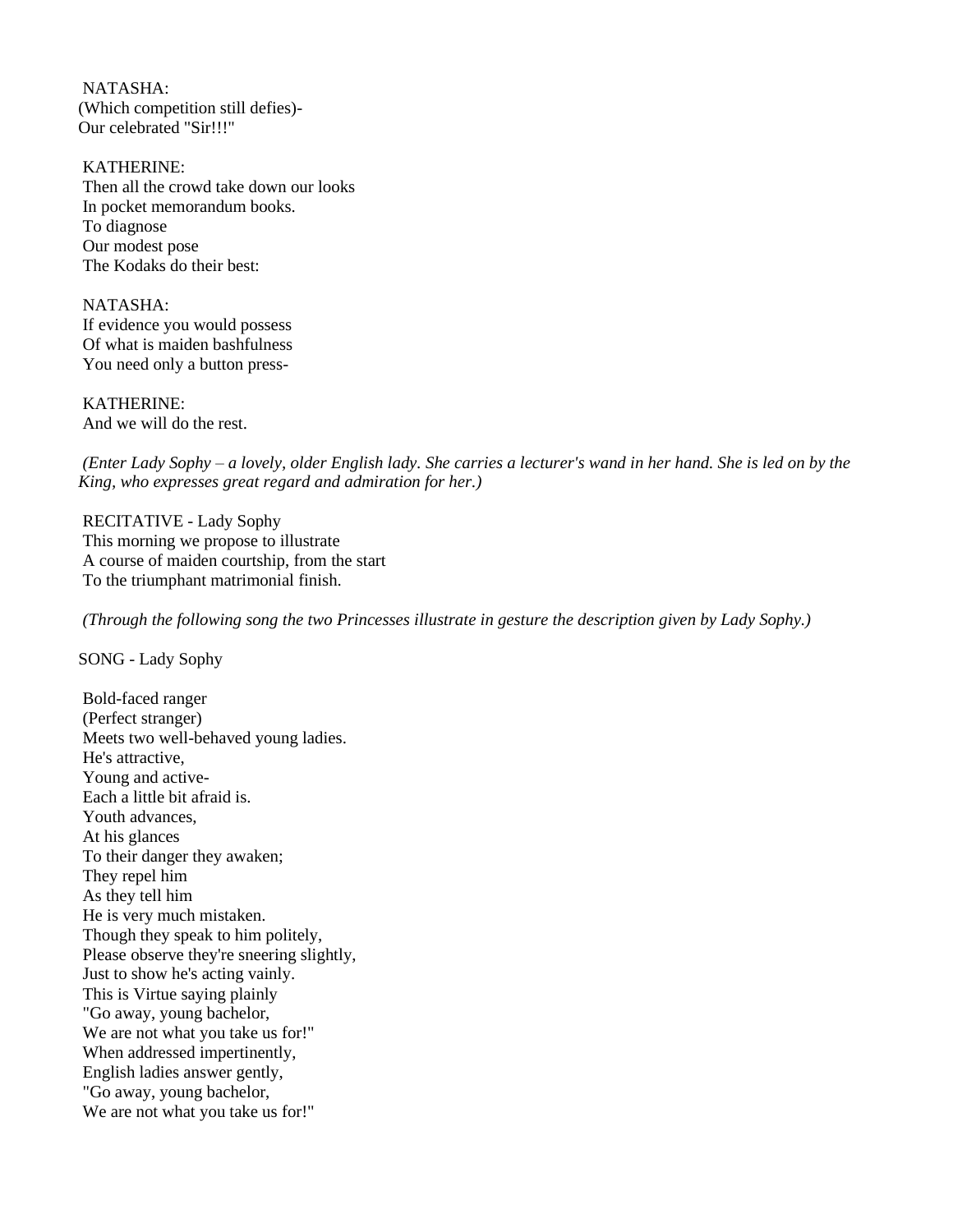As he gazes, Hat he raises, Enters into conversation. Makes excuses-This produces Interesting agitation. He, with daring, Undespairing, Give his card-his rank discloses Little heeding This proceeding, They turn up their little noses. Pray observe this lesson vital-When a man of rank and title His position first discloses, Always cock your little noses. When at home, let all the class Try this in the looking glass. English girls of well bred notions, Shun all unrehearsed emotions. English girls of highest class Practice them before the glass. His intentions Then he mentions. Something definite to go on-Makes recitals Of his titles, Hints at settlements, and so on. Smiling sweetly, They, discreetly, Ask for further evidences: Thus invited, He, delighted, Gives the usual references: This is business. Each is fluttered When the offer's fairly uttered. "Which of them has his affection?" He declines to make selection. Do they quarrel for his dross? Not a bit of it-they toss! Please observe this cogent moral-English ladies never quarrel. When a doubt they come across, English ladies always toss.

RECITATIVE - *Lady Sophy* The lecture's ended. In ten minute's space 'Twill be repeated in the market-place!

*(Exit Lady Sophy, followed by Natasha and Katherine..)*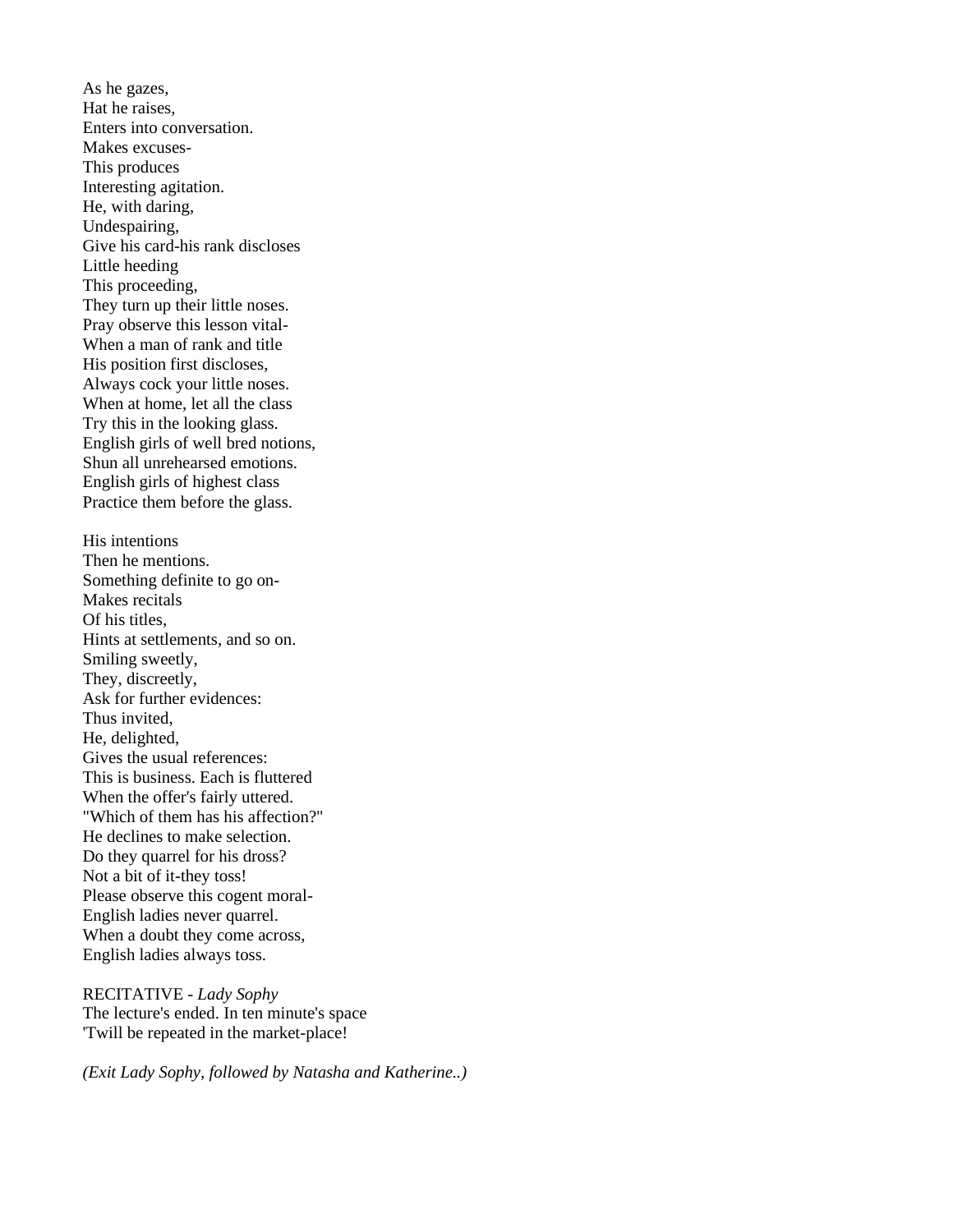CHORUS: Quaff the nectar-cull the roses-Bashful girls will soon be plenty! Maid who thus at fifteen poses Ought to be divine at twenty!

*(Exeunt all but KING.)*

*(Enter SCAPHIO and PHANTIS.)*

# SCAPHIO:

Your Majesty wished to speak with us, I believe. You needn't keep your crown on, on our account, you know.

# KING:

I beg your pardon. *(Removes it.)* I always forget that! Odd, the notion of a King not being allowed to wear his own crown in the presence of two of his own subjects.

PHANTIS: Yes--bizarre, is it not?

KING: Most quaint. But then it's a quaint world.

# PHANTIS:

Teems with quiet fun. I often think what a lucky thing it is that you are blessed with such a keen sense of humor!

# KING:

Do you know, I find it invaluable. Do what I will, I cannot help looking at the humorous side of things- for, properly considered, everything has its humorous side -- even the Palace Peeper *(producing it).* See here --"Another Royal Scandal," by Junius Junior. "Ribald Royalty," by Mercury Major. When I reflect that all these outrageous attacks on my morality are written by me, at your command-well, it's one of the funniest things that have come within the scope of my experience.

## SCAPHIO:

Besides, apart from that, they have a quiet humor of their own which is simply irresistible.

## KING:

*(gratified)* Not bad, I think. Biting, trenchant sarcasm -- the rapier, not the bludgeon -- that's my line. But then it's so easy -- I'm such a good subject -- a bad King but a good Subject – ha! ha! --a capital heading for next week's leading article! *(makes a note)* And then the stinging little paragraphs about our Royal goings-on with our Royal Second Housemaid . . .

## SCAPHIO:

Sir, in that kind of thing no one can hold a candle to you.

## PHANTIS:

But the crowning joke is the Comic Opera you've written for us -- "King Tuppence, or A Good Deal Less than Half a Sovereign" -- in which the celebrated English tenor, gives grotesque imitations of your Royal peculiarities. It's immense!

# KING:

Yes -- That's what I wanted to speak to you about. Now I've not the least doubt but that even that has its humorous side too -- if one could only see it. As a rule I'm pretty quick at detecting latent humor, but I confess I do not quite see where it comes in, in this particular instance. It's so horribly personal!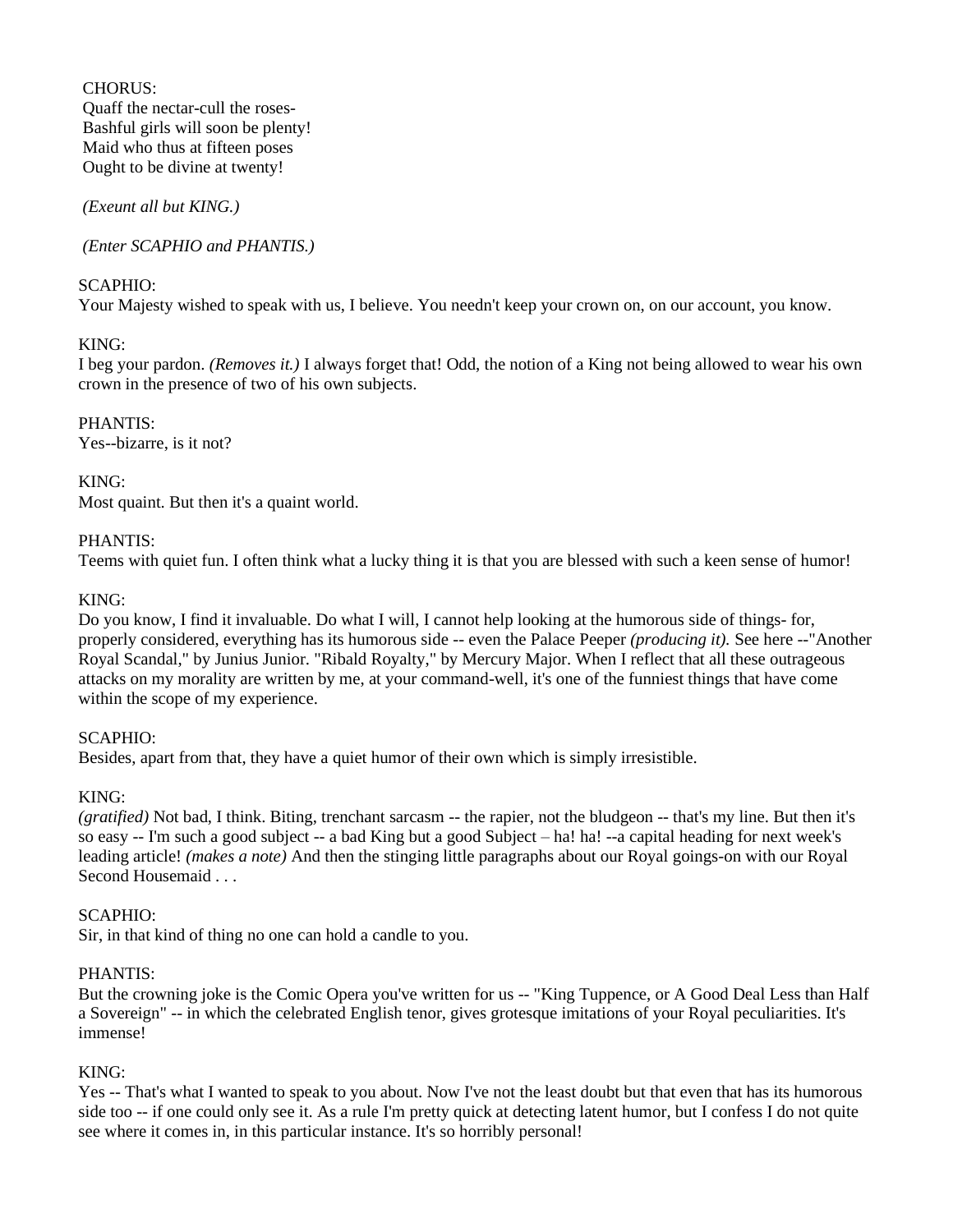# SCAPHIO:

Personal? Yes, of course it's personal, but consider the antithetical humor of the situation.

# KING:

Yes. I don't think I've quite grasped that.

# SCAPHIO:

No? You surprise me. Why, consider. During the day thousands tremble at your frown, during the night (from 8 to 11) thousands roar at it.

# KING:

Of course! Now I see it! Thank you very much. I was sure it had its humorous side, and it was very dull of me not to have seen it before. But, as I said just now, it's a quaint world.

# PHANTIS:

Teems with quiet fun.

KING:

Yes. Properly considered, what a farce life is, to be sure!

*(Exeunt Scaphio and Phantis, chuckling.)*

# KING:

*(putting on his crown again)* It's all very well. I always like to look on the humorous side of things; but I do not think I ought to be required to write libels on my own moral character. And with Zara's coming home today … she knows how things have been for me, but I'd rather not have her know how truly bad they've become. I should be particularly sorry if the Palace Peeper got into her hands -- though it's certainly smart -- very smart indeed. It is almost a pity that I have to buy up the whole edition, but Lady Sophy! Great Heavens, what would she say if the Second Housemaid business happened to meet her pure blue eye!

*(Enter Lady Sophy)*

LADY SOPHY: My monarch is soliloquizing. I will withdraw. *(going)*

## KING:

No -- pray don't go. Now I'll give you fifty chances, and you won't guess whom I was thinking of.

# LADY SOPHY:

Alas, Your Majesty, I know too well. Ah! Sir, it's an old, old story, and I'm well nigh weary of it! Be warned in time -- from my heart I pity you, but I am not for you! *(going)*

KING: But hear what I have to say.

## LADY SOPHY:

It is useless. Listen. In the course of a long and adventurous career in the principal European Courts, it has been revealed to me that I unconsciously exercise a weird and supernatural fascination over all Crowned Heads. There is not a European Monarch who has not implored me, with tears in his eyes, to quit his kingdom, and take my fatal charms elsewhere. As time was getting on it occurred to me that by descending several pegs in the scale of Respectability I might qualify your Majesty for my hand. However, as I gather from the public press of this country *(producing the Palace Peeper),* there is still a considerable drop to reach your Majesty's level.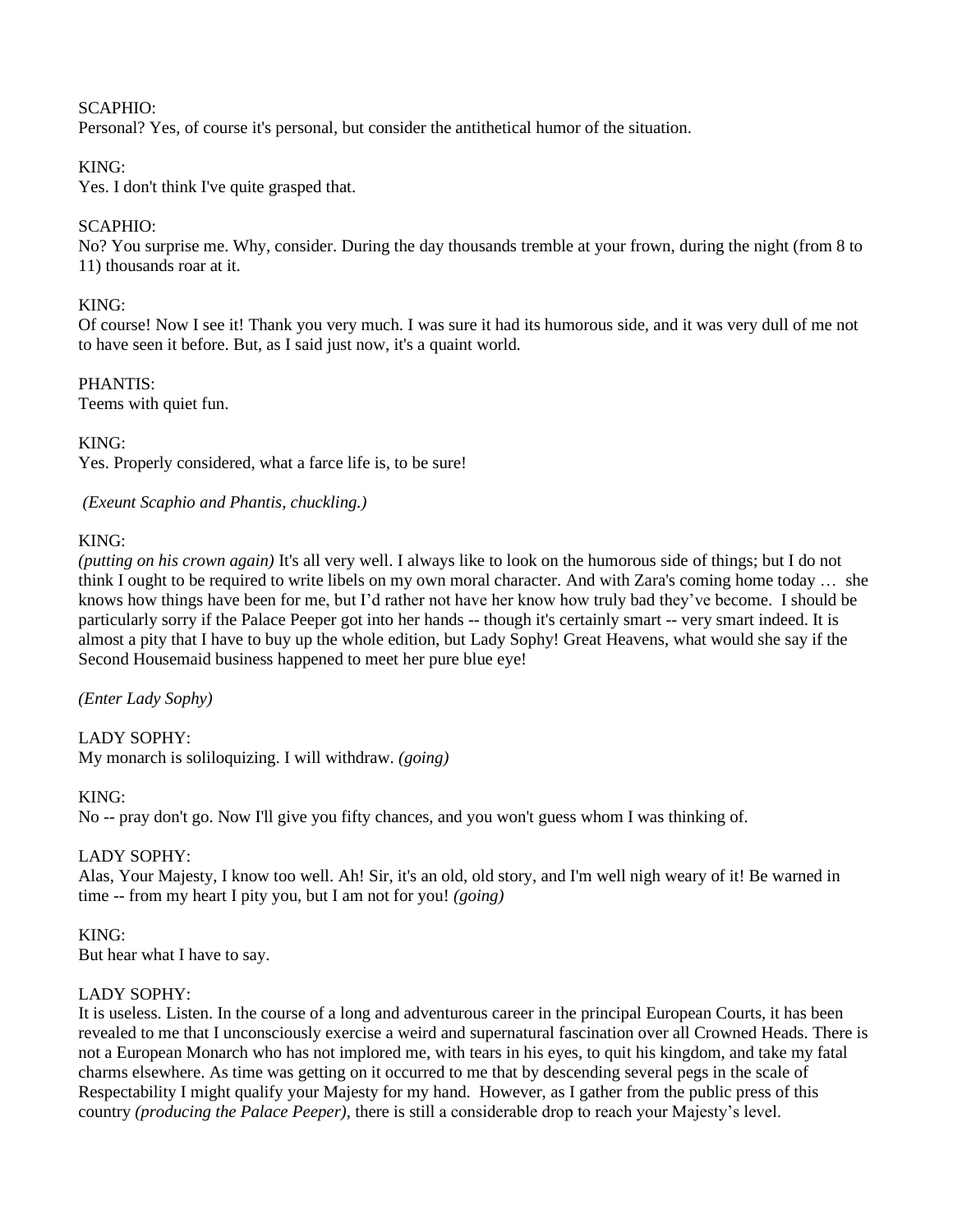# KING:

*(aside)* Damn! *(aloud)* May I ask how you came by this?

# LADY SOPHY:

It was given to me by the Public Exploder.

# KING:

Surely, Lady Sophy, you are not so unjust as to place any faith in the irresponsible gabble of the Society press!

# LADY SOPHY:

*(referring to paper)* I read on the authority of Senex Senior that your Majesty was seen dancing with your Second Housemaid in the palace gardens. That is untrue?

# KING:

Absolutely. Our Second Housemaid has only one leg.

LADY SOPHY: *(suspiciously)* How do you know that?

## KING:

Common report. I give you my honor.

## LADY SOPHY:

It may be so. I further read - and the statement is vouched for by no less an authority than Mephistopheles Minor - that your Majesty indulges in a bath of hot rum-punch every morning. I trust I do not lay myself open to the charge of displaying an indelicate curiosity as to the mysteries of the royal dressing-room when I ask if there is any foundation for this statement?

#### KING:

None whatever. When our doctor prescribes rum punch, we drink it; we don't soak in it. As to our bath, our valet plays the garden hose upon us every morning.

## LADY SOPHY:

*(shocked)* Pray spare me these unseemly details. You are a Despot -- have you taken steps to slay this scribbler?

## KING:

Well, no -- I have not gone so far as that. After all, it's the poor devil's living, you know.

## LADY SOPHY:

It is the poor devil's living that surprises me. If this man lies, there is no punishment sufficiently terrible for him.

## KING:

That's precisely it. I -- I am waiting until a punishment is discovered that will exactly meet the enormity of the case. I am in constant communication with the Mikado of Japan, who is a leading authority on such points. But Lady Sophy, as you are powerful, be merciful!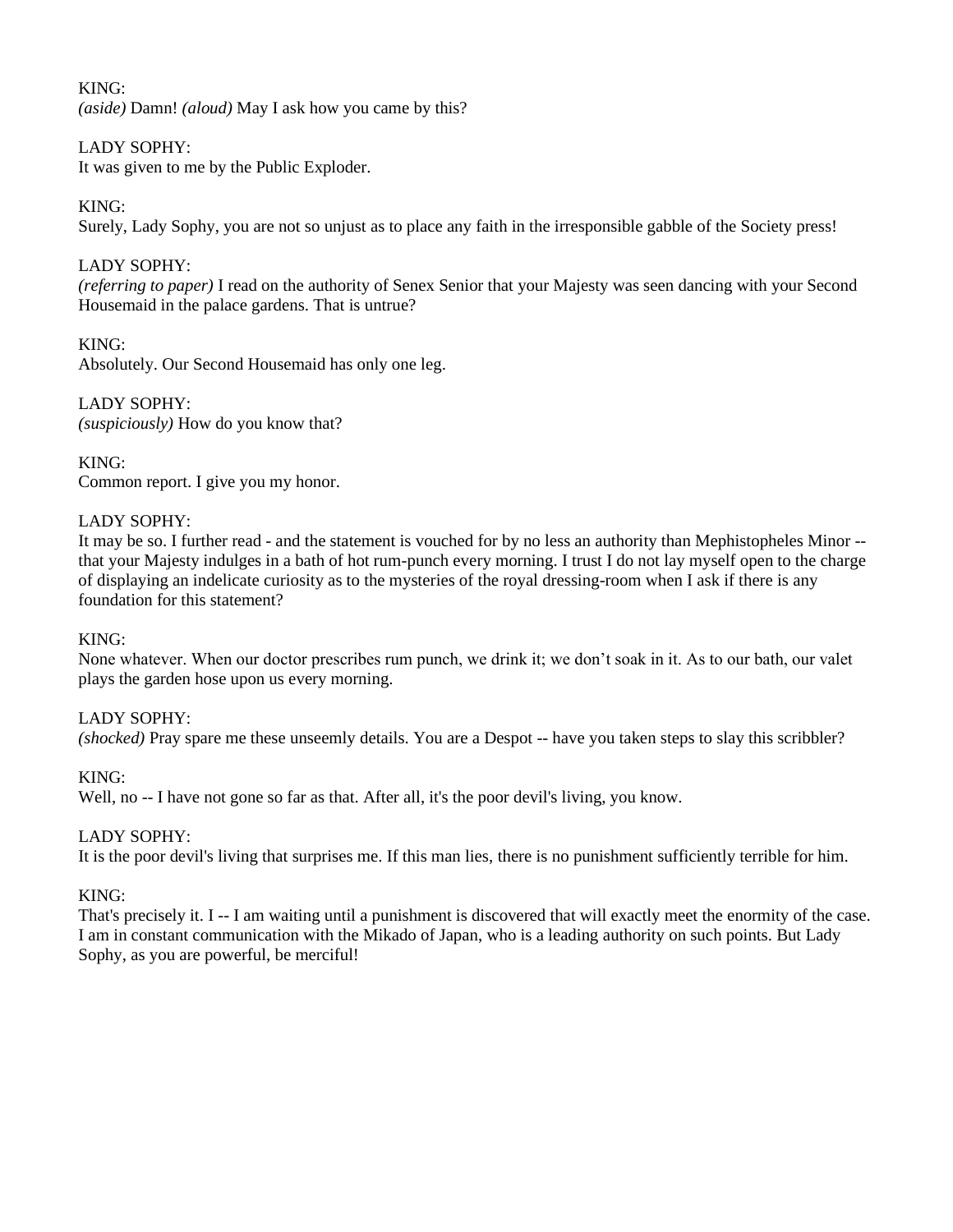DUET - King and Lady Sophy.

KING:

Subjected to your heavenly gaze (Poetical phrase), My brain is turned completely. Observe me now No monarch I vow, Was ever so afflicted!

## LADY SOPHY:

I'm pleased with that poetical phrase, "A heavenly gaze," But though you put it neatly, Say what you will, These paragraphs still Remain uncontradicted. Come, crush me this contemptible worm (A forcible term), If he's assailed you wrongly. The rage display, Which, as you say, Has moved your Majesty lately.

#### KING:

Though I admit that forcible term "Contemptible worm," Appeals to me most strongly, To treat this pest As you suggest Would pain my Majesty greatly.

LADY SOPHY: This writer lies!

KING: Yes, bother his eyes!

LADY SOPHY: He lives, you say?

KING: In a sort of way.

LADY SOPHY: Then have him shot.

KING: Decidedly not.

LADY SOPHY: Or crush him flat.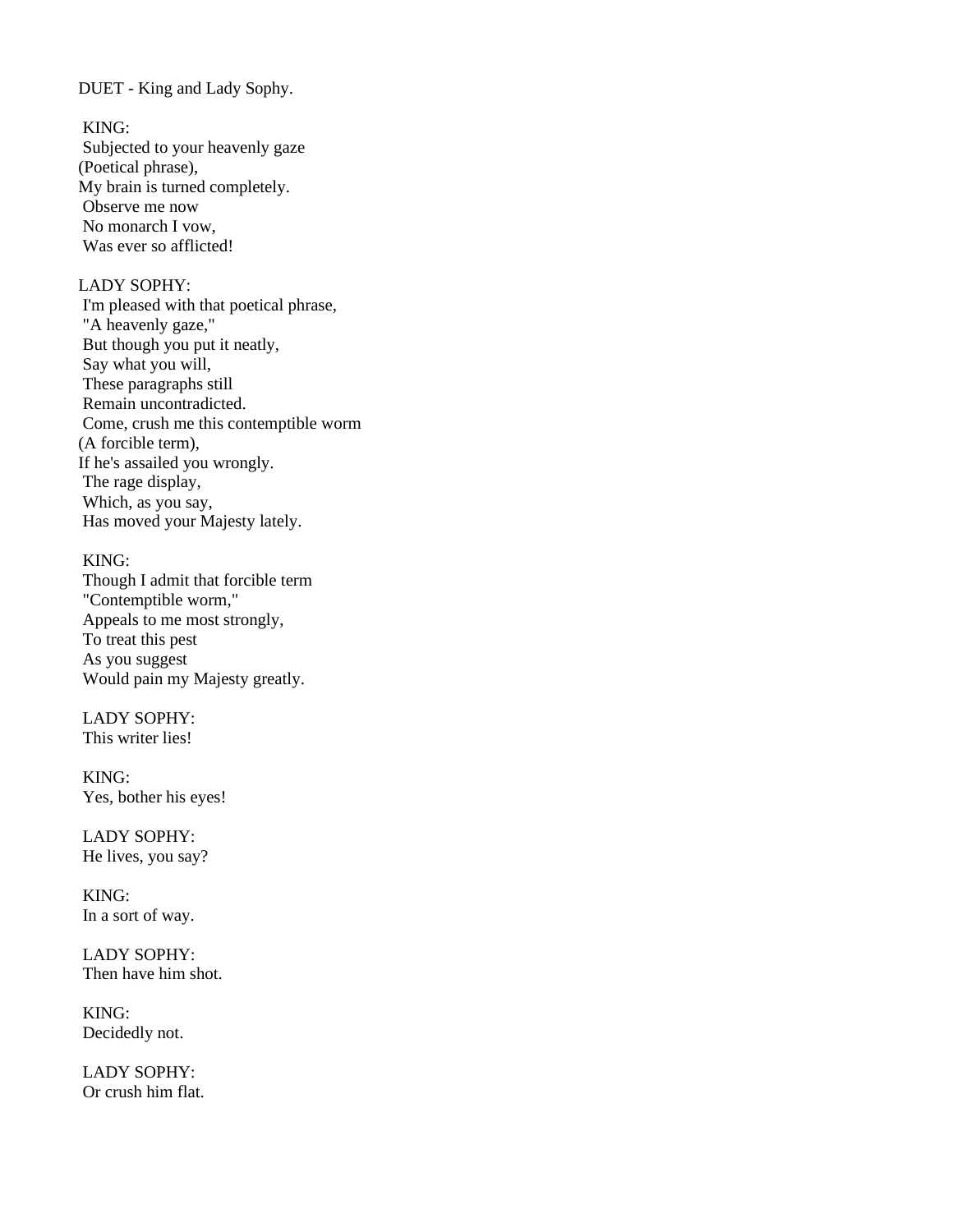KING: I cannot do that.

BOTH: O royal Rex, My/her blameless sex Abhors such conduct shady. You/I plead in vain, I/you will never gain Respectable English lady!

#### *(Exeunt)*

*March. Enter all the Court, heralding the arrival of the Princess Zara, who enters, escorted by Captain Fitzbattleaxe and four Troopers, all in the full uniform of the First Life Guards.*

CHORUS.

Oh, maiden, rich In Girton lore That wisdom which, We prized before, We do confess Is nothingness, And rather less, Perhaps, than more. On each of us Thy learning shed. On calculus May we be fed. And teach us, please, To speak with ease, All languages, Alive and dead!

# SOLO-*Princess*

## ZARA:

Five years have flown since I took wing-Time flies, and his footstep ne'er retards-I'm the eldest daughter of your King.

#### TROOPERS:

And we are her escort-First Life Guards! On the royal yacht, When the waves were white, In a helmet hot And a tunic tight, And our great big boots, We defied the storm; For we're not recruits, And his uniform A well drilled trooper ne'er discards-And we are her escort-First Life Guards!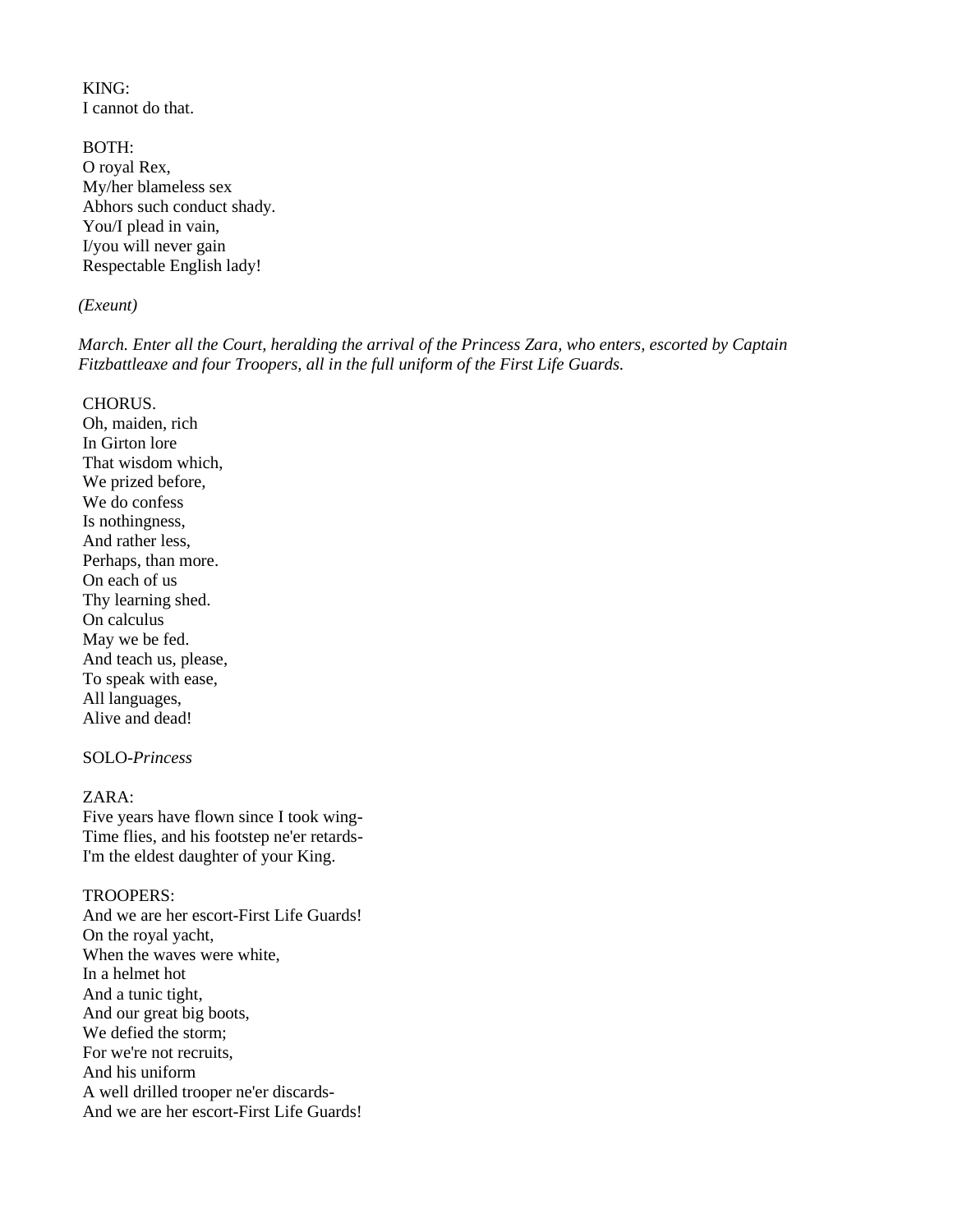# ZARA:

These gentlemen I present to you, The pride and boast of their barrack-yards; They've taken, O! such care of me!

## TROOPERS:

For we are her escort-First Life Guards! When the tempest rose, And the ship went so-Do you suppose We were ill? No, no! Though a qualmish lot In a tunic tight, And a helmet hot, And a breastplate bright (Which a well-drilled trooper ne'er discards), We stood as her escort-First Life Guards!

#### **CHORUS**

Knightsbridge nursemaids-serving fairies-Stars of proud Belgravian airies; At stern duty's call you leave them, Though you know how that must grieve them!

ZARA: Tantantarara-rara-rara!

FITZBATTLEAXE: Trumpet-call of Princess Zara!

CHORUS: That's trump-call, and they're all trump cards-They are her escort-First Life Guards!

## ENSEMBLE

# CHORUS: *Princess Zara and Fitzbattleaxe*

LADIES Oh! the hours are gold, And the joys untold, Knightsbridge nursemaids, etc. When my eyes behold My beloved Princess;

#### MEN

And the years will seem When the tempest rose, etc. But a brief day-dream, In the joy extreme Of our happiness!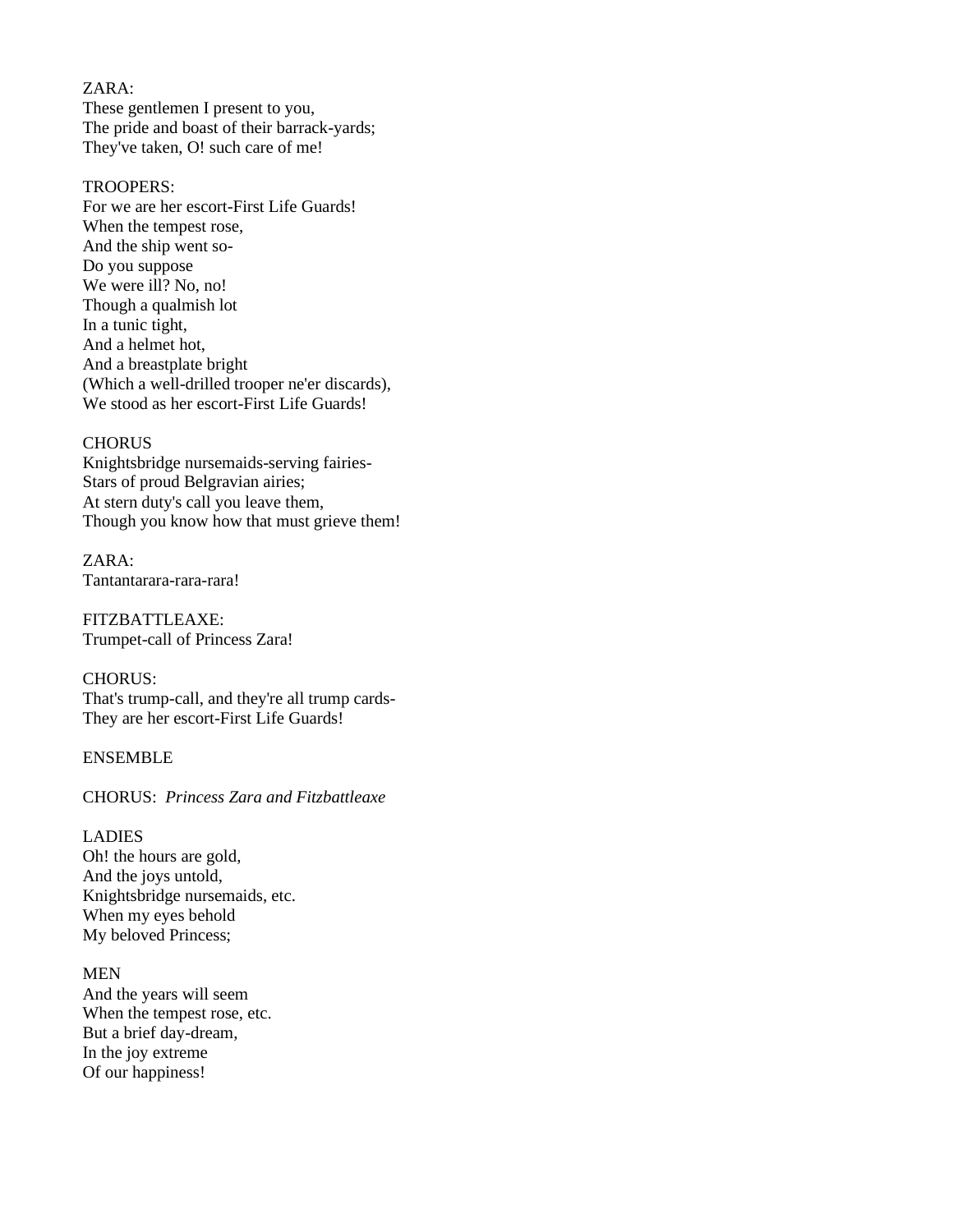Full CHORUS: Knightsbridge nursemaids, serving fairies, etc.

*(Enter King, Princess Natasha and Katherine, and Lady Sophy. As the King enters, the escort present arms and then place themselves in the four corners of the stage, standing at ease, immovably, as if on sentry. Each is surrounded by an admiring group of young ladies, of whom they take no notice.)*

KING:

Zara! my beloved daughter! Why, how well you look and how lovely you have grown! *(embraces her.)*

# ZARA:

My dear father! *(embracing him)* And my two beautiful little sisters! Natasha! Katherine! *(embracing each of them, in turn)*

NATASHA: Not beautiful.

KATHERINE: Nice-looking.

## ZARA:

But first let me present to you the commander of my escort, who has taken, O! such care of me during my voyage -- Captain Fitzbattleaxe!

FITZBATTLEAXE: Your Majesty. (*bowing*)

KING:

We welcome you and your escort, Captain, and thank you for your thoughtful attendance to our daughter.

FITZBATTLEAXE: It was my honor, Sir.

## KING:

*(To Zara)* He is really very polite! *(Lady Sophy, who is concerned by the attentions paid to the Lifeguardsmen by the young ladies, marches the Princesses Natasha and Katherine, who are reluctant to leave, towards an exit.)* I say, Lady Sophy, do not leave us.

## LADY SOPHY:

Sir, your children are young, and, so far, innocent. If they are to remain so, it is necessary that they be at once removed from the contamination of their present disgraceful surroundings. *(She marches them off.)*

## KING:

*(whose attention has thus been called to the proceedings of the young ladies-aside)* Dear, dear! They really shouldn't. *(Aloud)* Captain Fitzbattleaxe --

# FITZBATTLEAXE:

Sir?

# KING:

Your Troopers appear to be receiving a troublesome amount of attention from those young ladies.

# FITZBATTLEAXE:

Oh, they are quite hardened to it. They get a good deal of that sort of thing, standing sentry at the Horse Guards.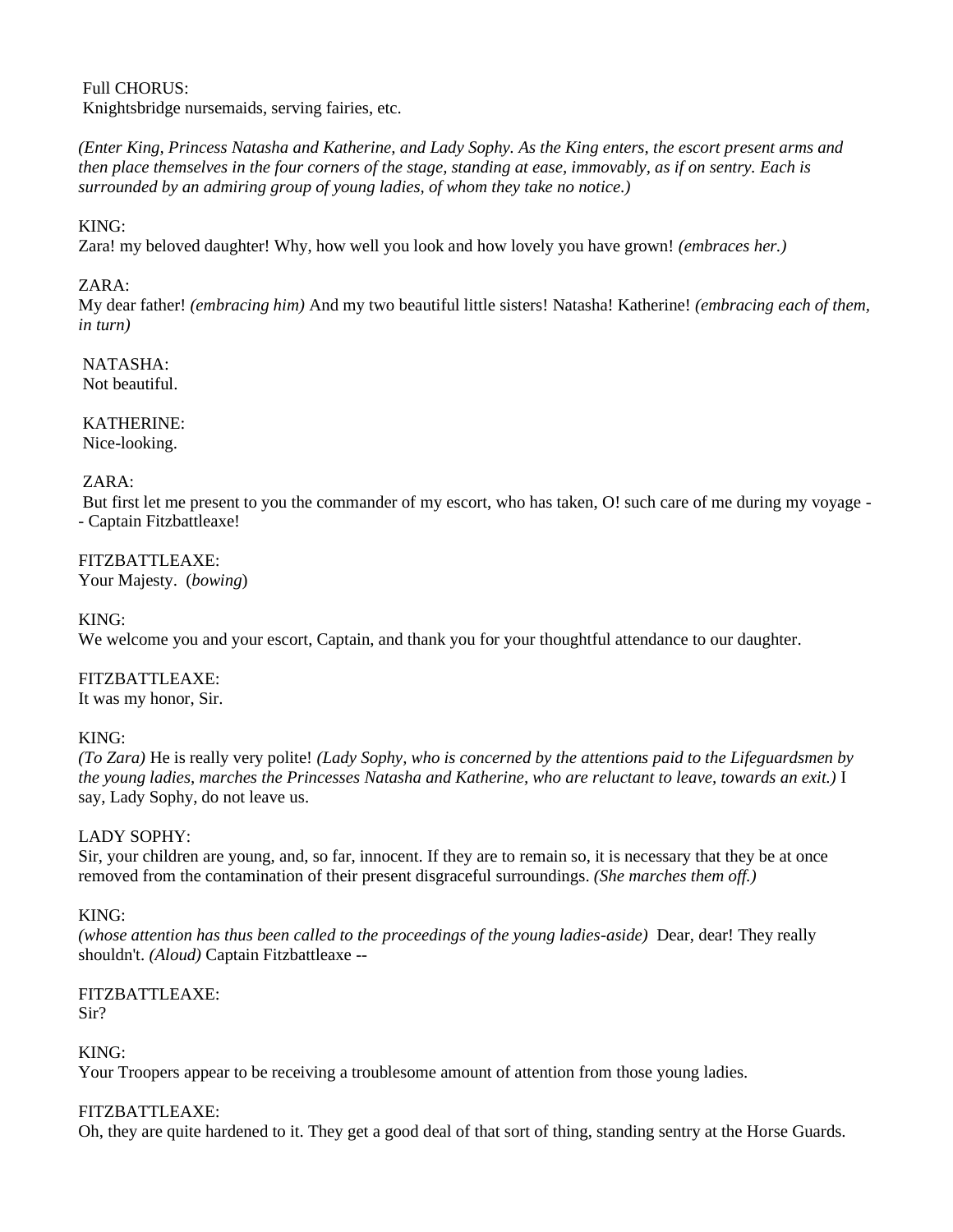KING: It's usual, is it?

FITZBATTLEAXE: Oh yes, Sir. It's always done.

## KING:

Then, of course, it's all right. Pray proceed, ladies, it seems that it's particularly English. Come, my daughter, for we have much to say to each other.

#### $ZARA$

Farewell, Captain Fitzbattleaxe! I cannot thank you too emphatically for the devoted care with which you have watched over me during our long and eventful voyage.

DUET - *Zara and Captain Fitzbattleaxe*.

#### ZARA:

Ah! gallant soldier, brave and true In tented field and tourney, I grieve to have occasioned you So very long a journey.

#### FITZBATTLEAXE:

When soldier seeks Utopian glades In charge of Youth and Beauty, Then pleasure merely masquerades As Regimental Duty!

 $AI.$ : Tantantarara-rara-rara! Trumpet-call of Princess Zara!

## ENSEMBLE

MEN (*Fitz. and Zara aside)* A British warrior gives up all, etc. Oh! my hours are gold, And the joys untold, When my eyes behold

#### LADIES

My beloved Princess; And the years will seem Knightsbridge nursemaids, etc. But a brief day-dream, In the job extreme Of our happiness!

*(Exeunt King and Zara in one direction, Lifeguardsmen and crowd in opposite direction. Enter, at back, Scaphio and Phantis, who watch Zara as she goes off. Scaphio is shaking violently, obviously under the influence of some strong emotion.)*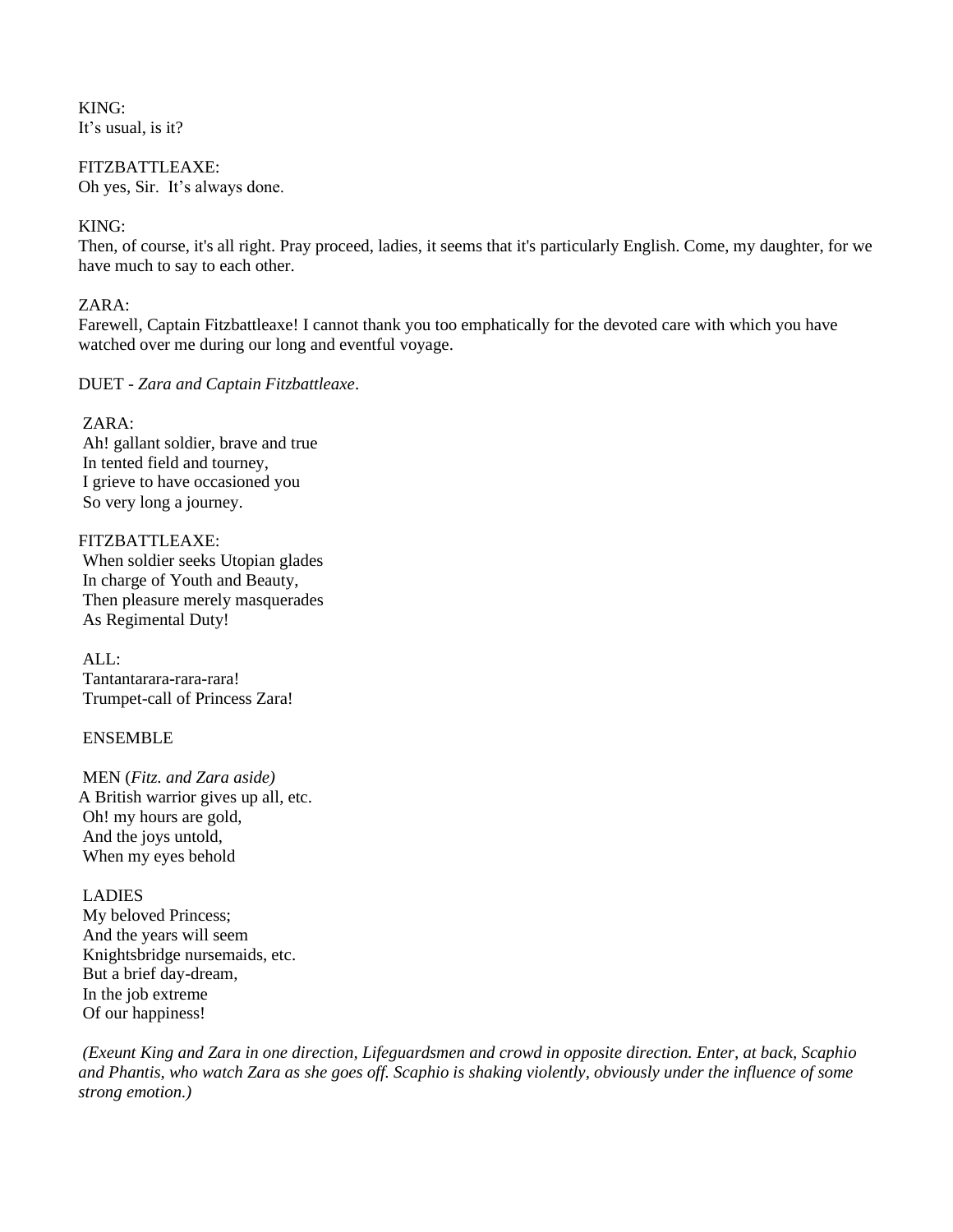## PHANTIS:

There-tell me, is she not an attractive girl? This marriage may not be as difficult as I had imagined.

# SCAPHIO:

Attractive? She is extraordinarily -- miraculously lovely!

# PHANTIS:

Well, yes. You may right there. She's not bad, not bad at all.

# SCAPHIO:

Not bad! My good friend, she's a goddess! a very goddess!

# PHANTIS:

Well perhaps, but didn't we agree that I would be the one to marry Princess Zara.

# SCAPHIO:

But that was before I saw her. One glimpse of her beauty has nullified all prior claims. Henry! I'm going mad – mad with the love of her!

PHANTIS: Steady on, Edward.

*(Enter Capt. Fitzbattleaxe and Zara)*

#### ZARA: Dear me. I'm afraid we are interrupting a tete-a-tete.

# SCAPHIO:

*(breathlessly)* No, no, Your Royal Highness. You come very appropriately. To be brief, we love you. This gentleman and I.

## PHANTIS:

Yes, it would seem that we do. And we don't know how we are to settle which of us is to marry you.

*(Zara looks to Fitzbattleaxe, expressing amused shock)*

## SCAPHIO:

(*Ignoring Zara. To Phantis)* Well, it would be hardly delicate to toss up,

(*Phantis nods I agreement)*

 $ZARA$ Oh, dear. *(aside, amused)* Arthur, what is to be done?

# FITZBATTLEAXE:

*(aside)* Leave it to me. *(Aloud, interrupting SCAPHIO and PHANTIS' deliberations)* Gentlemen, this is a common situation. Why not settle it in the English fashion?

## SCAPHIO:

The English fashion? What is that?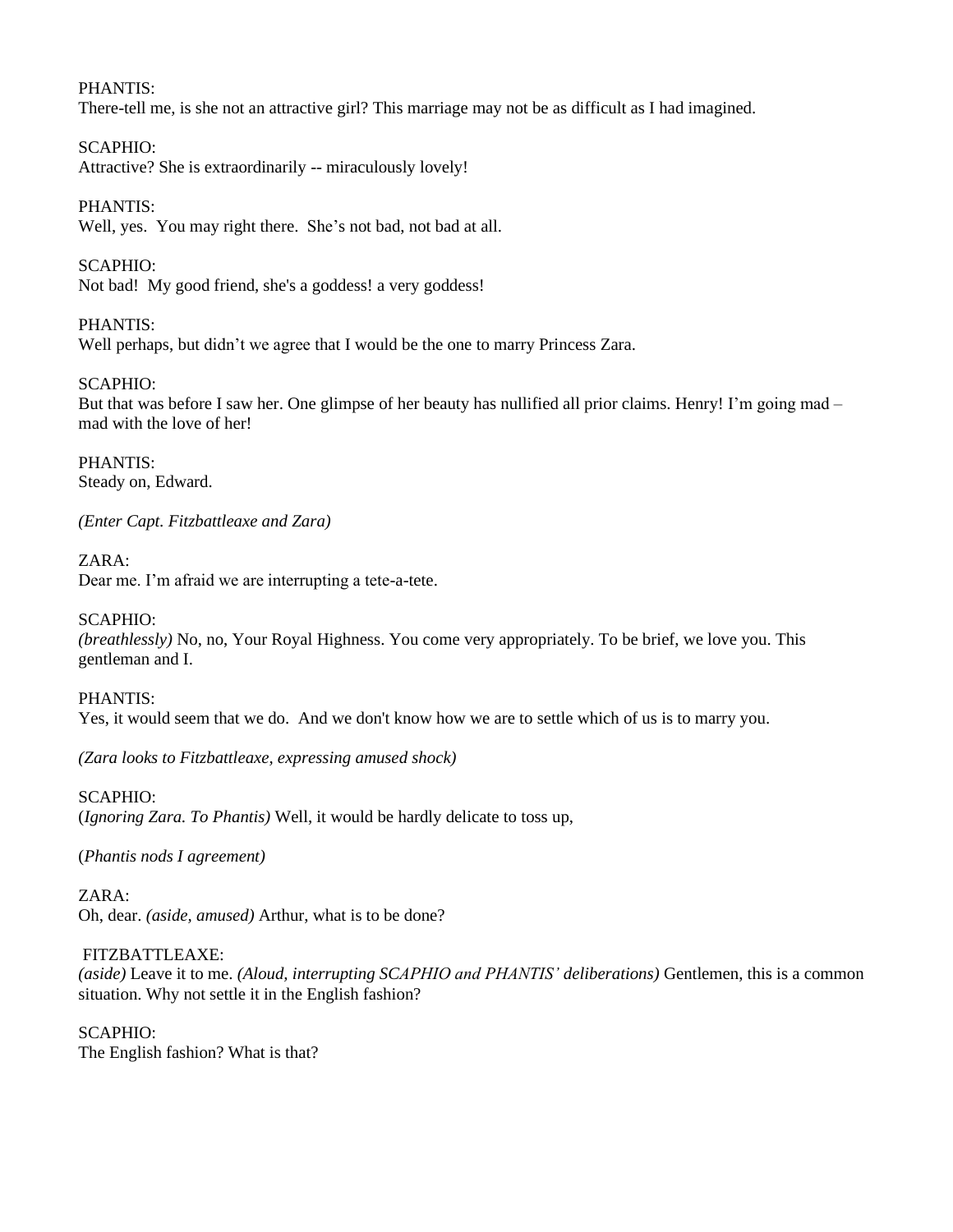#### FITZBATTLEAXE:

It's very simple. In England, when two gentlemen are in love with the same lady, until it is settled which gentleman is to blow out the brains of the other, the lady is usually entrusted to an officer of Household Cavalry, who is bound to hand her over to the survivor in a good condition of substantial and decorative repair. Exception granted, of course, if the officer is overcome by a force beyond his ability to resist in the course of discharging his duties.

#### PHANTIS:

Of course. Well, that seems very reasonable. *(To Scaphio)* What do you say -- shall we entrust her to this officer of Household Cavalry? It will give us time to sort the matter out.

## SCAPHIO:

I don't know – but, then, if he is an officer of Household Cavalry, and if the Princess consents, I don't see why not.

ZARA: Alas, dear sirs, I see no alternative.

# FITZBATTLEAXE:

Good -- then that's settled.

QUARTET - *Fitzbattleaxe, Zara, Scaphio, and Phantis.*

#### FITZBATTLEAXE:

It's understood, I think, all round That, by the English custom bound I hold the lady safe and sound In trust for either rival, Until you clearly testify By sword and pistol, by and by, Which gentleman prefers to die, And which prefers survival.

#### ENSEMBLE

Its clearly understood all round That, by your English custom bound He holds the lady safe and sound In trust for either rival, Until we clearly testify By sword or pistol, by and by Which gentleman prefers to die, Which prefers survival.

#### PHANTIS:

If I should die and he should live *(aside to Fitz.)* To you, without reserve, I give Her heart so young and sensitive, And all her predilections.

#### SCAPHIO:

If he should live and I should die, *(aside to Fitz.)* I see no kind of reason why You should not, if you wish it, try To gain her young affections.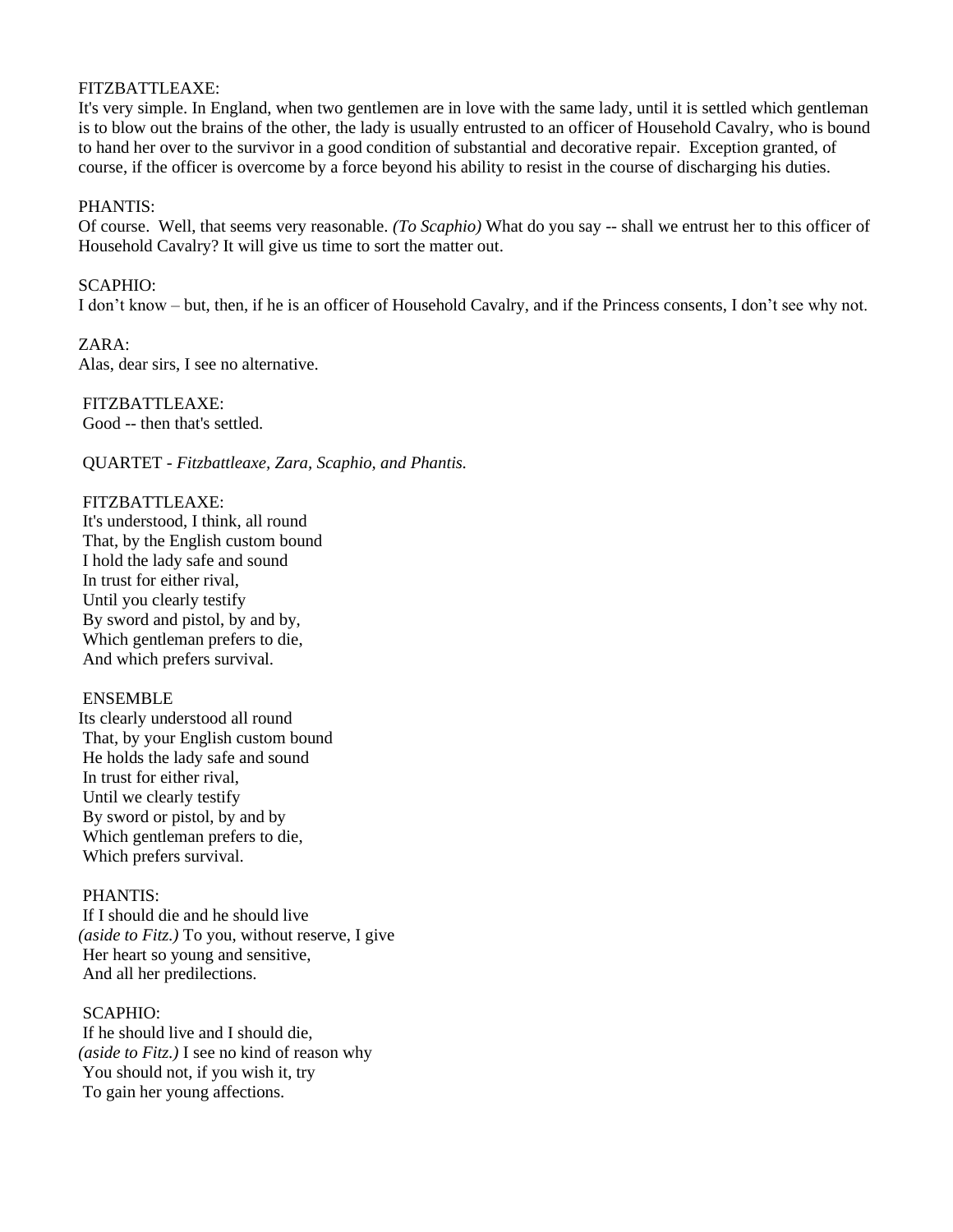#### ENSEMBLE

If I should die and you should live To this young officer I give Her heart so soft and sensitive, And all her predilections. If you should live and I should die I see no kind of reason why He should not, if he chooses, try To win her young affections.

## *(Exit Scaphio and Phantis together)*

DUET - Zara and Fitzbattleaxe

#### ENSEMBLE:

Oh admirable art! Oh, neatly-planned intention! Oh, happy intervention-Oh, well constructed plot! When sages try to part Two loving hearts in fusion, Their wisdom's delusion, And learning serves them not!

#### FITZBATTLEAXE:

Until quit plain Is their intent, These sages twain I represent. Now please infer That, nothing loth, You're henceforth, as it were, Engaged to marry both-Then take it that I represent the two-On that hypothesis, what would you do?

## ZARA:

*(aside):* What would I do? what would I do? *(To Fitz.)* In such a case, Upon your breast, My blushing face I think I'd rest *-- (doing so)* Then perhaps I might Demurely say- "I find this breastplate bright Is sorely in the way!"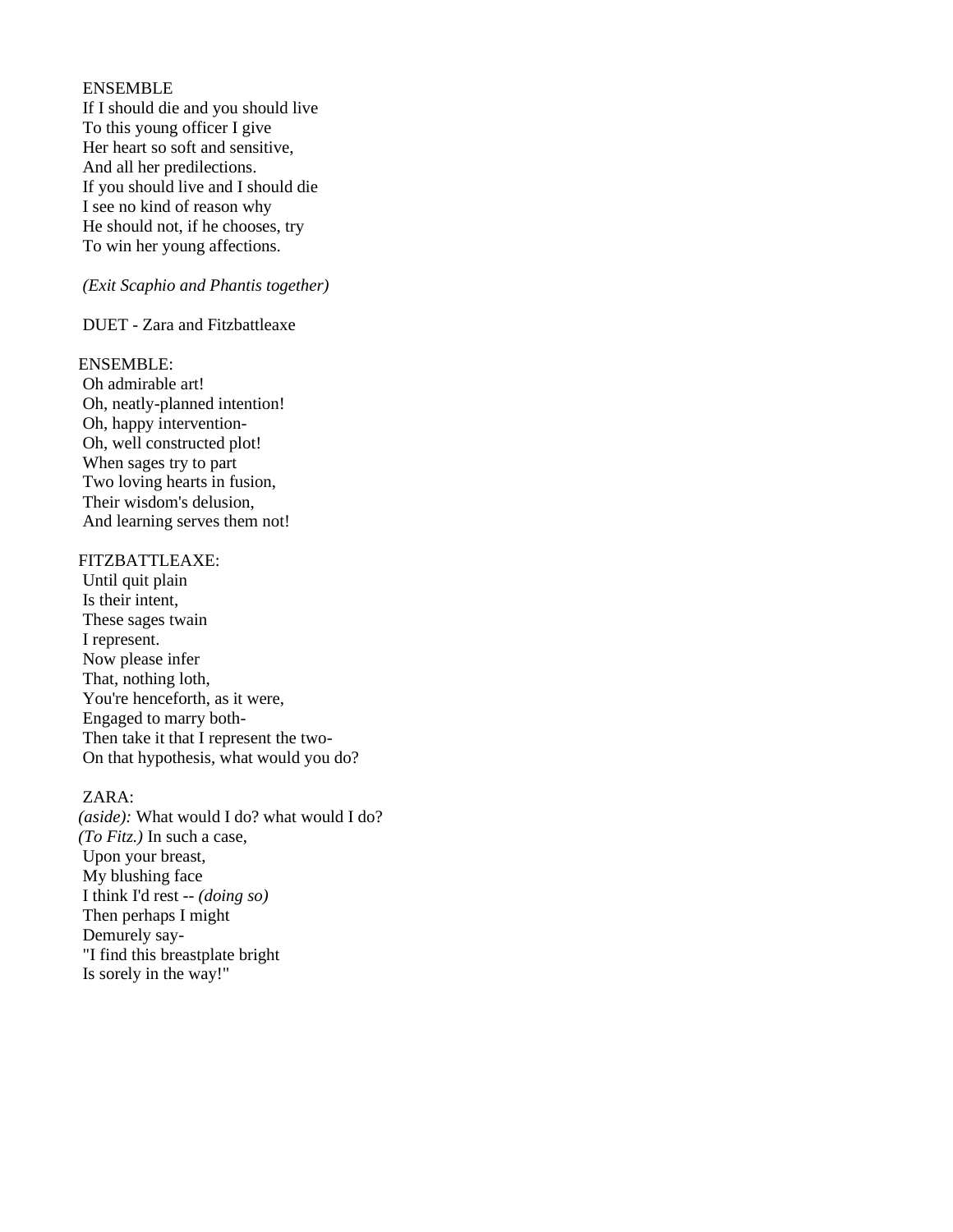FITZBATTLEAXE: Our mortal race Is never blest-There's no such case As perfect rest; Some petty blight Asserts its sway-Some crumbled roseleaf light Is always in the way!

(*Scaphio and Phantis reenter together as if to ask speak with Fitzbattleaxe again. They see Fitzbattleaxe and Zara embrace and kiss*)

SCAPHIO PHANTIS (*at the same time*) I say! What in the world!?

*(Fitzbattleaxe and Zara are chagrinned, but amused that they've been caught)*

## FITZBATTLEAXE:

Gentlemen, I regret to inform you that I have been overcome by a force beyond my ability to resist in the course of discharging my duty.

ZARA: You most certainly have!

## FITZBATTLEAXE:

(To *Scaphio and Phantis)* My apologies. Good day, gentlemen. (*To Zara)* Your Royal Highness.

*(Exit Fitzbattleaxe, Scaphio and Phantis exit angrily in the opposite direction, Manet ZARA, very amused by the situation)*

*(Enter King.)*

KING: My daughter! At last we have a moment together.

## ZARA:

Yes, my dear father, and I'm so glad. I do hope that I've come home in time. Matters appear to be much worse than I expected. I do wish you'd told me. For example, have you seen this paper?

## KING:

*(aside)* Damn! *(Aloud)* Oh yes -- I've seen it. Where in the world did you get this from?

## ZARA:

It was given to me by Lady Sophy.

#### KING:

*(aside)* Lady Sophy's an angel, but I do sometimes wish she'd mind her own business! *(Aloud)* It's -- ha! ha! – you have to admit, it's rather humorous.

## ZARA:

I see nothing humorous in it. I only see that you, the King of this country, are made the subject of the most scandalous insinuations. Why do you permit these things?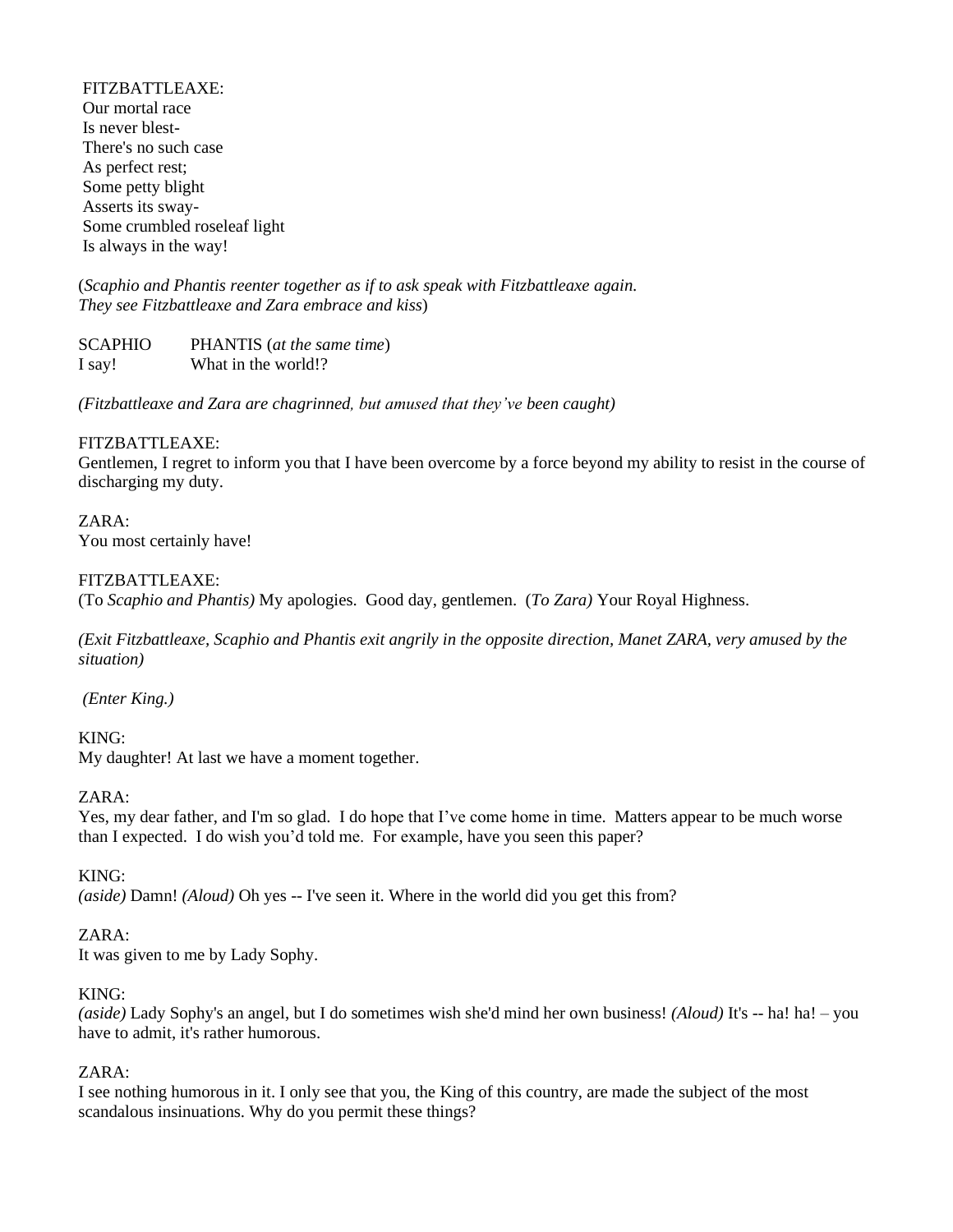# KING:

Well, they appeal to my sense of humor. It's the only really comic paper in Utopia.

# ZARA:

If it had any literary merit I could understand it.

# KING:

Oh, it has literary merit. Oh, distinctly, it has literary merit.

# ZARA:

My dear father, it's mere ungrammatical twaddle.

# KING:

Oh, it's not ungrammatical. I can't allow that. Unpleasantly personal, perhaps, but written with an epigrammatical point that is very rare nowadays -- very rare indeed.

# ZARA:

*(looking at cartoon)* Why do they represent you with such a big nose?

# KING:

*(looking at cartoon)* Eh? Yes, it is a big one! Why, the fact is that, in the cartoons of a comic paper, the size of your nose always varies inversely as the square of your popularity. It's the rule.

# ZARA:

Then you must be at a tremendous discount just now! I hear that an English tenor has the audacity to impersonate you on a public stage. I can only say that I am surprised that any English tenor should lend himself to such degrading personalities.

## KING:

Oh, he's not really English. As it happens, he's Utopian, but he calls himself English.

## ZARA:

Calls himself English?

## KING:

Yes. Bless you, they wouldn't listen to any tenor who didn't call himself English.

## ZARA:

And you permit this insolent buffoon to caricature you in a pointless burlesque! My dear father –

## KING:

*(almost in tears)* Zara dear, it's worse than you know. I remain the ever more helpless tool of those two unscrupulous Wise Men, who continually insist on my falling in with all their schemes and threaten to denounce me for immediate explosion if I remonstrate! *(Breaks down completely)*

## ZARA:

My poor father! Now listen to me. You know what we've planned. All is prepared. With a view towards freeing you from the Wise Men's powers, we will remodel Utopia's political and social institutions. I have brought with me five consultants, representing the principal causes that made England the powerful, happy country that all the world declares it to be. I call them the Flowers of Progress! Place your trust in me and in the hands of these advisors, and we will reorganize Utopia in such a way as to enable you to defy your persecutors.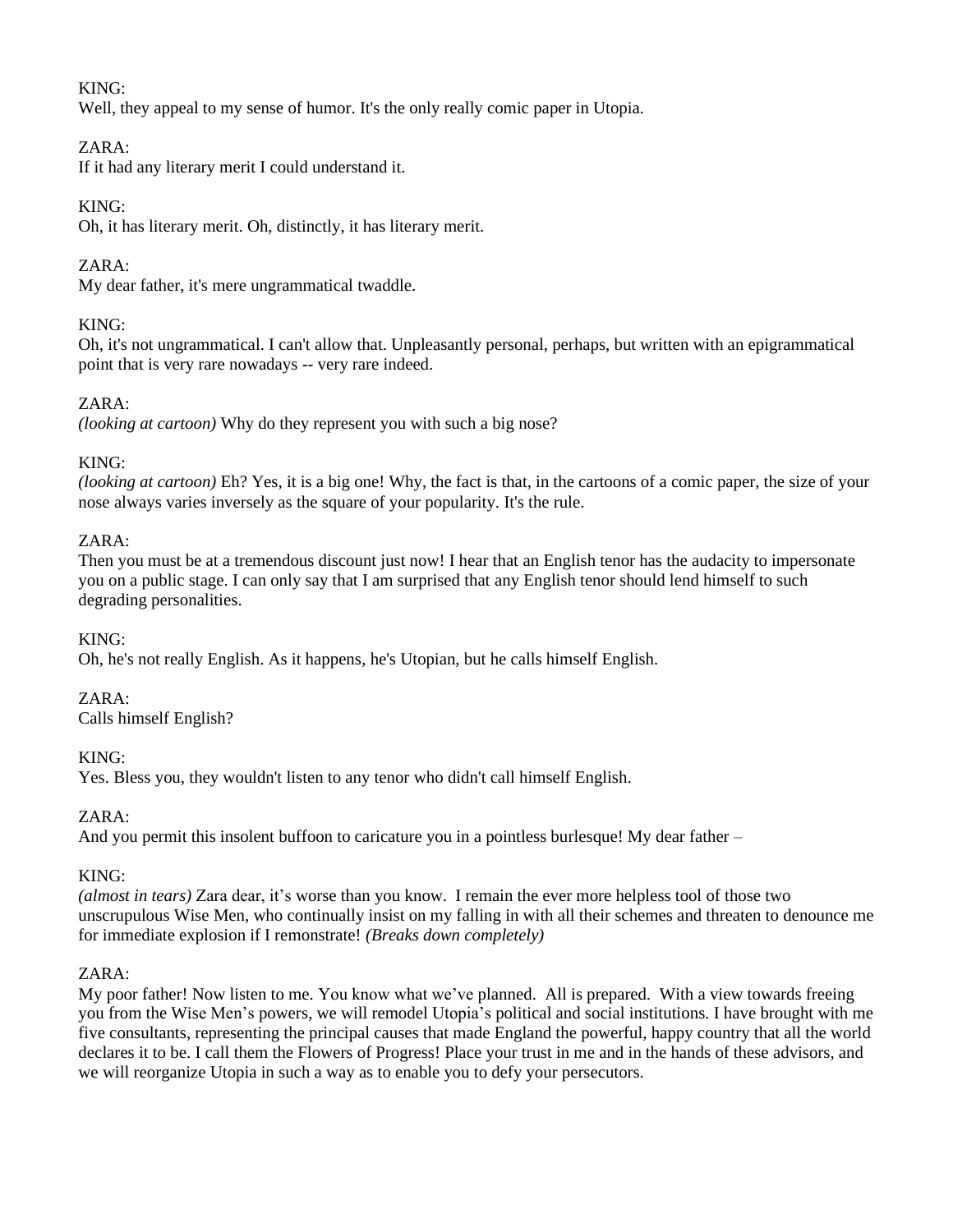#### KING:

My dear Zara, how can I thank you? I've waited so long for your arrival and will consent to any plan that will release me from the abominable tyranny of these two men. *(calling)* Summon my Court without an instant's delay!

FINALE -- *Enter everyone, except the Flowers of Progress.*

#### **CHORUS**

Although your Royal summons to appear From courtesy was singularly free, Obedient to that summons we are here-What would your Majesty?

#### RECITATIVE - *King*

My worthy people, my beloved daughter Most thoughtfully has brought with her from England The types of all the causes that have made That great and glorious country what it is.

CHORUS: Oh, joy unbounded!

SCAPHIO:, TARARA:, PHAN. *(aside).* Why, what does this mean?

*Enter all the Flowers of Progress, led by Fitzbattleaxe.*

SOLOS *- Zara and the Flowers of Progress. (Presenting Captain Fitzbattleaxe)* When Britain sounds the trump of war (And Europe trembles), The army of the conqueror In serried ranks assemble; 'Tis then this warrior's eyes and sabre gleam For our protection-He represents a military scheme In all its proud perfection!

CHORUS: Yes-yes He represents a military scheme In all its proud perfection. Hip, hip, hooray! Hip, hip, hooray! Hip, hip, hooray!

# SOLO - ZARA:

*(Presenting Sir Bailey Barre, Q.C., M.P.)* A complicated gentleman allow to present, Of all the arts and faculties the terse embodiment, He's a great arithmetician who can demonstrate with ease That two and two are three or five or anything you please; An eminent Logician who can make it clear to you That black is white-when looked at from the proper point of view; A marvelous Philologist who'll undertake to show That "yes" is but another and a neater form of "no."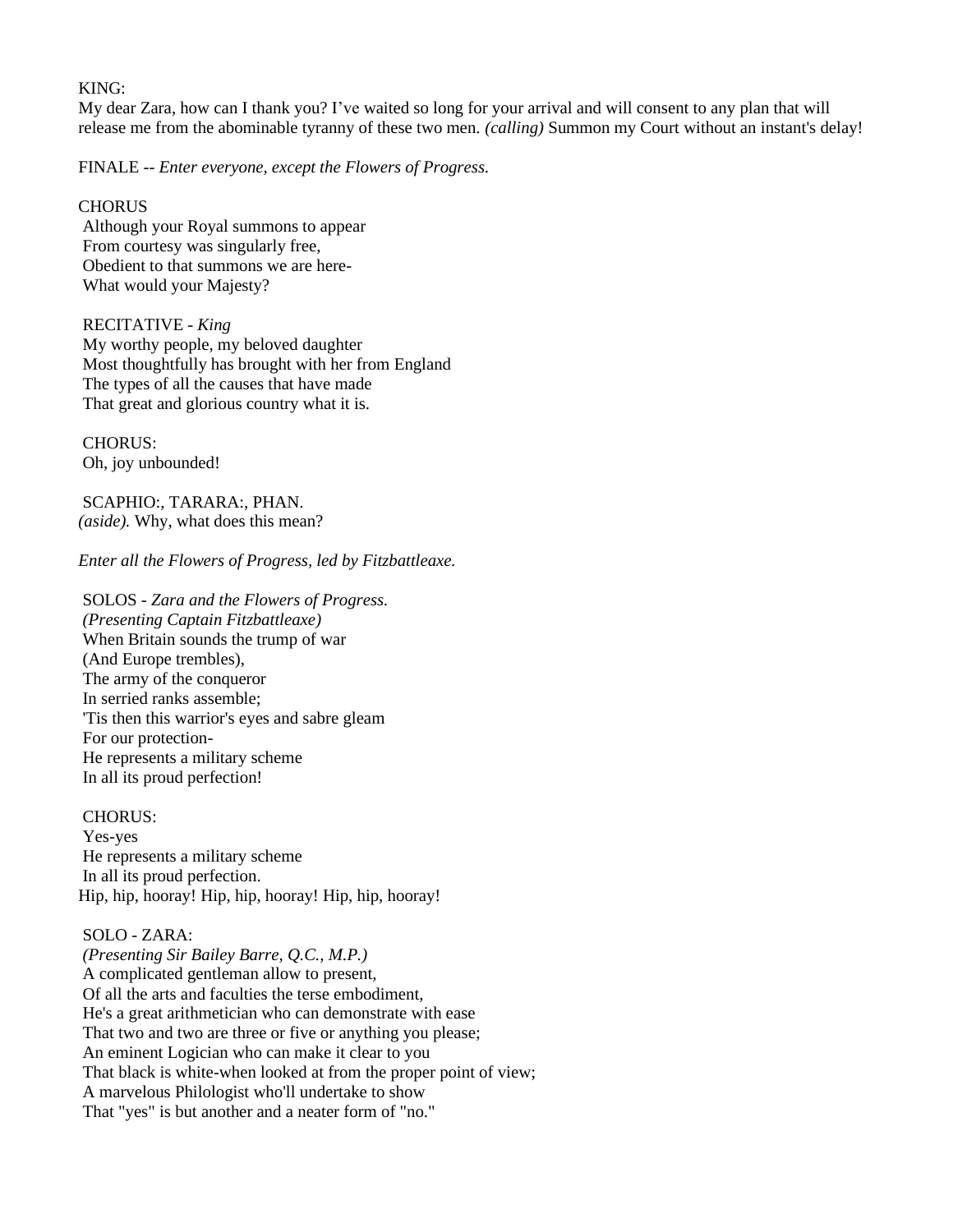## SIR BAILEY:

Yes-yes-yes- "Yes" is but another and a neater form of "no." All preconceived ideas on any subject I can scout, And demonstrate beyond all possibility of doubt, That whether you're an honest man or whether you're a thief Depends on whose solicitor has given me my brief.

#### CHORUS:

Yes-yes-yes That whether your'e an honest man, etc. Hip, hip, hooray! Hip, hip, hooray! Hip, hip, hooray!

# ZARA:

*(introducing Mrs. Blushington)* This County Councillor acclaim, Great Britain's latest toy-On anything you like to name Her talents she'll employ-All streets and squares she'll purify Within your city walls, And keep meanwhile a modest eye On wicked music halls.

## MRS. BLUSHINGTON

Yes-yes-yes In towns I make improvements great, Which go to swell the County Rate-I dwelling-houses sanitate, And purify the Halls!

## CHORUS:

In towns she makes improvements great, etc. Hip, hip, hooray! Hip, hip, hooray! Hip, hip, hooray!

## ZARA:

(*introducing Mr. Goldbury)* A Company Promoter this with special education, Which teaches what Contango means and also Backwardation-To speculators he supplies a grand financial leaven, Time was when two were company-but now it must be seven.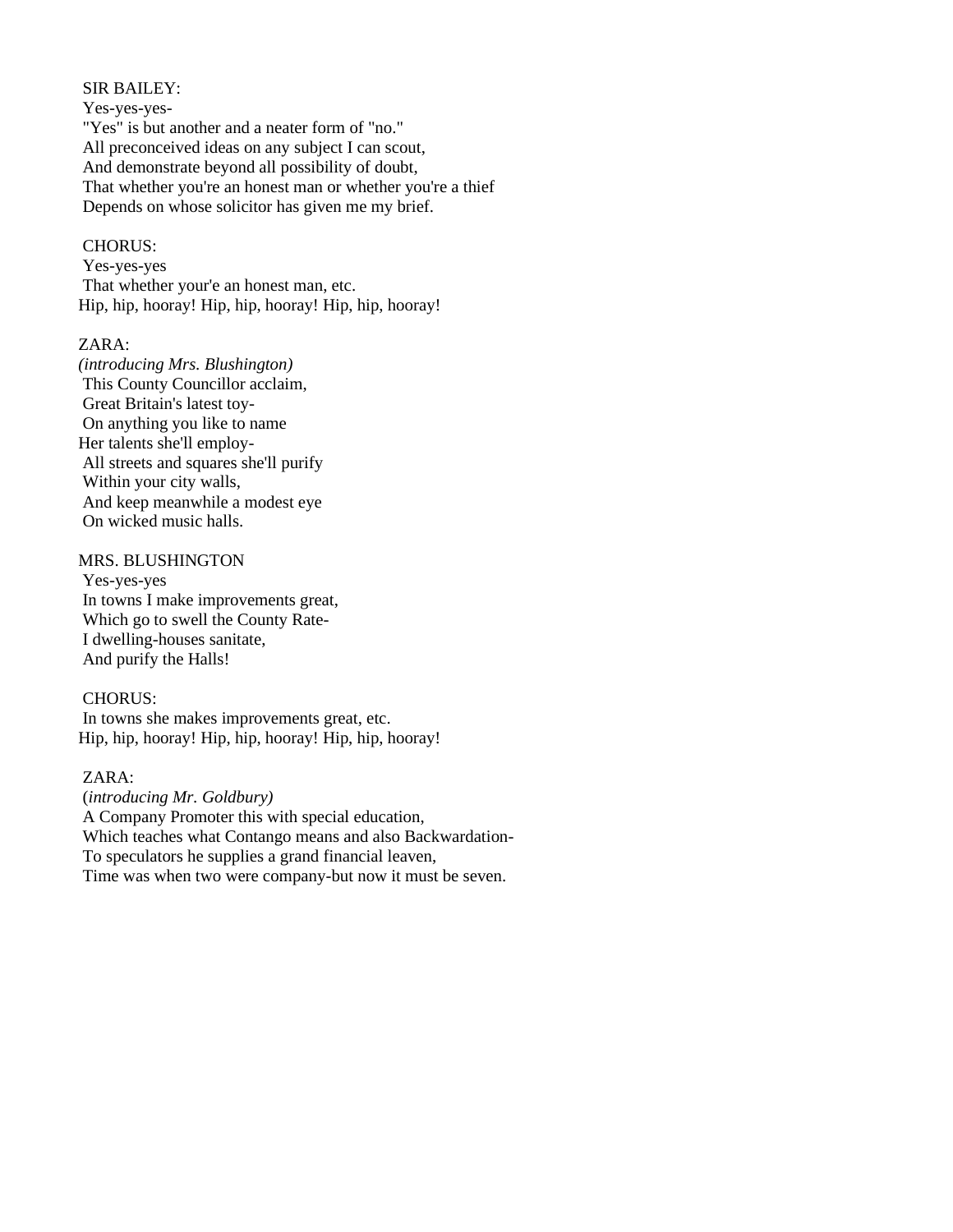## MR. GOLDBURY:

Yes-yes-yes Stupendous loans to foreign thrones I've largely advocated; In ginger-pops and peppermint-drops I've freely speculated; Then mines of gold, of wealth untold, Successfully I've floated And sudden falls in apple-stalls Occasionally quoted. And soon or late I always call For Stock Exchange quotation -- No schemes too great and none too small For Companification!

#### CHORUS:

Yes! Yes! Yes! No schemes too great, etc. Hip, hip, hooray! Hip, hip, hooray! Hip, hip, hooray!

# ZARA:

*(Presenting Capt. Sir Edward Corcoran, R.N.)* And lastly I present Great Britain's proudest boast, Who from the blows Of foreign foes Protects her sea-girt coast-And if you ask him in respectful tone, He'll show you how you may protect your own!

#### SOLO - *Captain Corcoran*

I'm Captain Corcoran, K.C.B., I'll teach you how we rule the sea, And terrify the simple Gauls; And how the Saxon and the Celt Their Europe-shaking blows have dealt With Maxim gun and Nordenfelt (Or will when the occasion calls). If sailor-like you'd play your cards, Unbend your sails and lower your yards, Unstep your masts-you'll never want 'em more. Though we're no longer hearts of oak, Yet we can steer and we can stoke, And thanks to coal, and thanks to coke, We never run a ship ashore!

 $AI.L$ : What never?

CAPTAIN: No, never!

 $AI.$ : What never?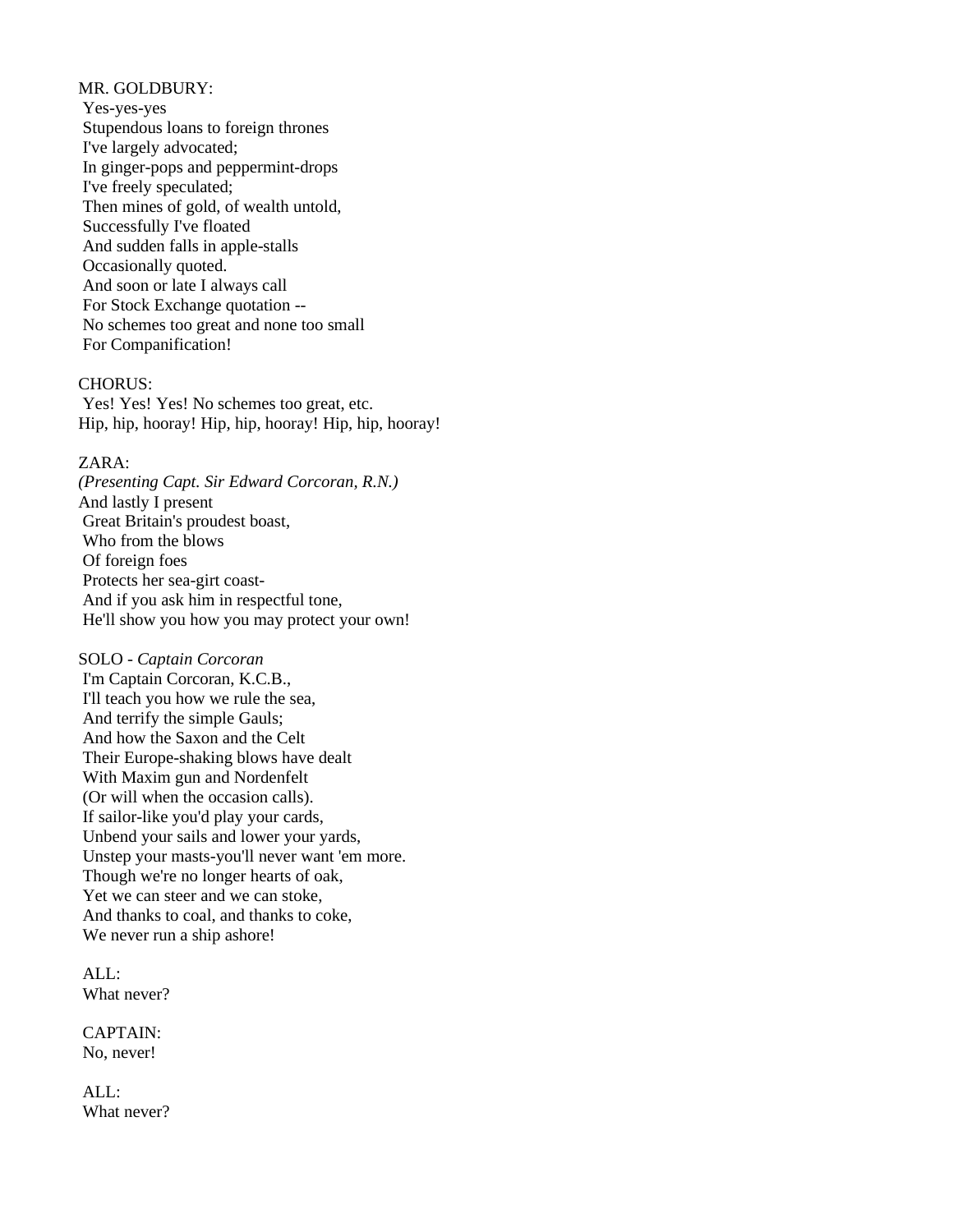CAPTAIN: Hardly ever!

ALL: Hardly ever run a ship ashore! Then give three cheers, and three cheers more, For the tar who never runs his ship ashore; Then give three cheers, and three cheers more, For he never runs his ship ashore!

#### **CHORUS**

All hail, ye types of England's power-Ye heaven-enlightened band! We bless the day and bless the hour That brought you to our land.

# KING *(recit)*

Ye wanderers from a mighty State Oh, advise us as we legislate – Your lightest word will carry weight.

FITZBATTLEAXE: Increase your army!

MRS. BLUSHINGTON: Purify your court!

CAPTAIN: Get up your steam and cut your canvas short!

SIR BAILEY: To speak on both sides teach your sluggish brains!

MRS. BLUSHINGTON: Widen your thoroughfares, and flush your drains!

MR. GOLDBURY: Utopia's much too big for one small head-I'll float it as a Company Limited!

KING: A Company Limited? What may that be? The term, I rather think, is new to me.

CHORUS: A company limited? etc.

SCA, PHANT, AND TARA *(Aside)* What does he mean? What does he mean? Give us a kind of clue! What does he mean? What does he mean? What is he going to do?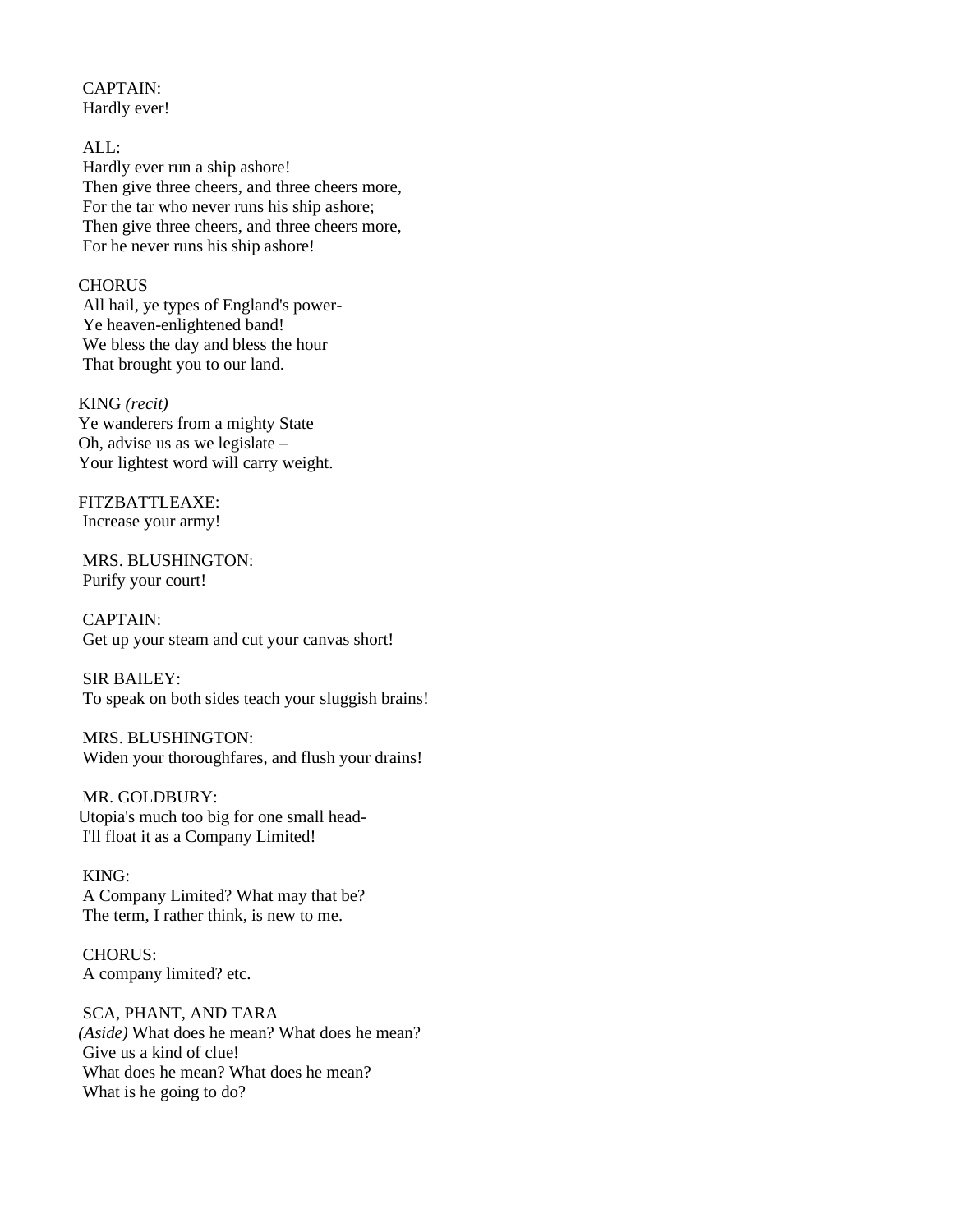#### SONG - *Mr. Goldbury*

Some seven men form an Association (If possible, all Peers and Baronets), The start off with a public declaration To what extent they mean to pay their debts. That's called their Capital; if they are wary They will not quote it at a sum immense. The figure's immaterial-it may vary From eighteen million down to eighteenpence. I should put it rather low; The good sense of doing so Will be evident at once to any debtor. When it's left to you to say What amount you mean to pay, Why, the lower you can put it at, the better.

CHORUS: When it's left to you to say, *etc.*

#### GOLDBURY:

They then proceed to trade with all who'll trust 'em Quite irrespective of their capital (It's shady, but it's sanctified by custom); Bank, Railway, Loan, or Panama Canal. You can't embark on trading too tremendous-It's strictly fair, and based on common sense-If you succeed, your profits are stupendous-And if you fail, pop goes your eighteenpence. Though a Rothschild you may be In your own capacity, As a Company you've come to utter sorrow-But the Liquidators say, "Never mind-you needn't pay," So you start another company to-morrow!

CHORUS: But the liquidators say, etc.

#### KING:

Well, at first sight it strikes us as dishonest, But if it's good enough for virtuous England-The first commercial country in the world-It's good enough for us.

SCAPHIO, PHANTIS, TARARA: *(aside to the King)* You'd best take care-Please recollect we have not been consulted.

## KING:

And do I understand that Great Britain Upon this Joint Stock principle is governed?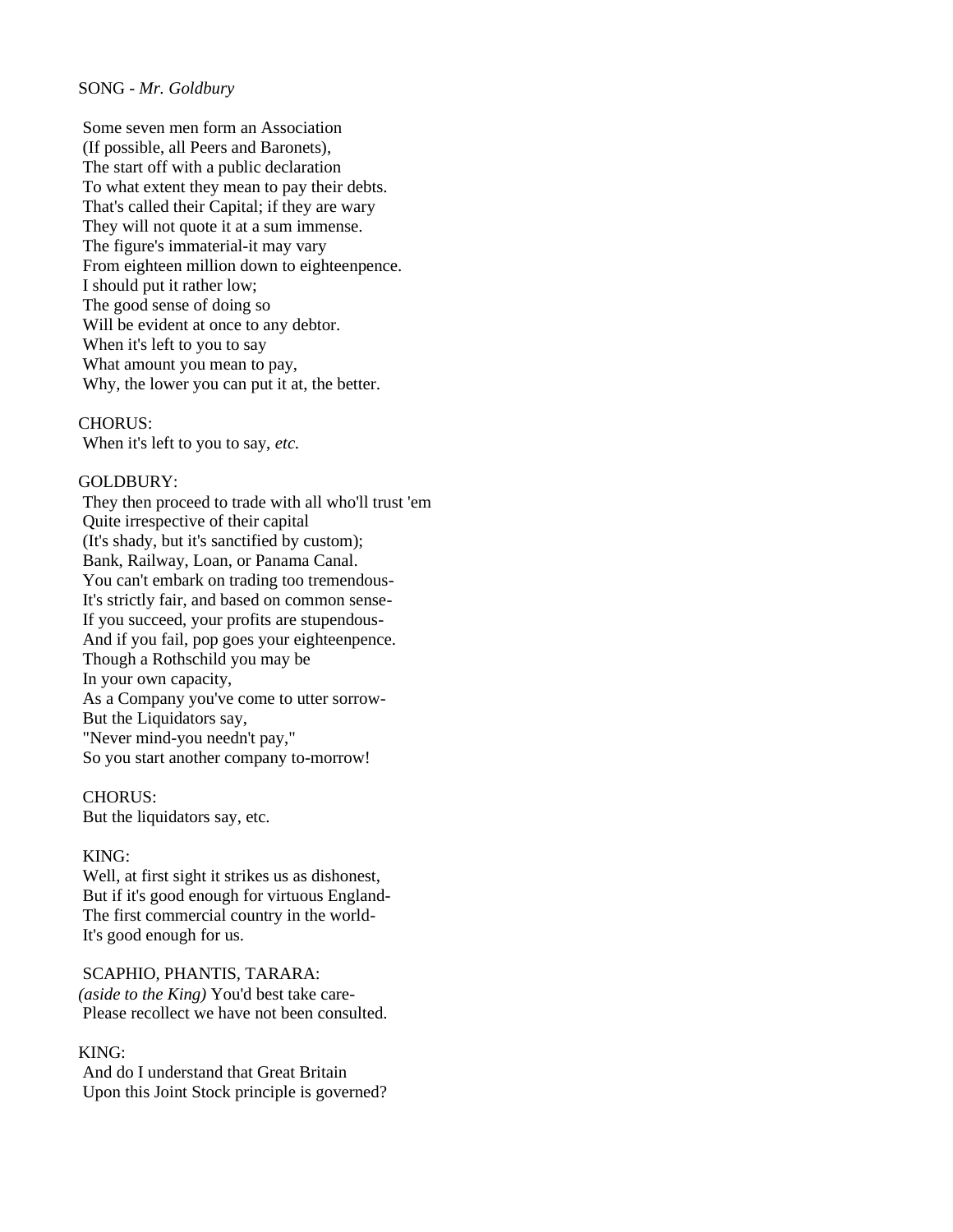#### GOLDBURY:

We haven't come to that, exactly-but We're tending rapidly in that direction. The date's not distant.

## KING:

*(enthusiastically)* We will be before you! We'll go down in posterity renowned As the First Sovereign in Christendom Who registered his Crown and Country under The Joint Stock Company's Act of Sixty-Two.

ALL: Hip, hip, hooray!

SOLO - *King* Henceforward, of a verity, With Fame ourselves we link-We'll go down to Posterity Of sovereigns all the pink!

## SCAPHIO, PHANTIS, TARARA:

*(aside to King)* If you've the mad temerity Our wishes thus to blink, You'll go down to Posterity, Much earlier than you think!

TARARA: *(correcting them)* He'll go up to Posterity, If I inflict the blow!

#### SCAPHIO, PHANTIS:

*(angrily)* He'll go down to Posterity-We think we ought to know!

TARARA: *(explaining)* He'll go up to Posterity, Blown up with dynamite!

# SCAPHIO, PHANTIS: *(apologetically)* He'll go up to Posterity, Of course he will, you're right! Up, up, up, up!

ZARA: Who love with all sincerity, their lives may safely link.

FITZBATTLEAXE: And as for their posterity, we don't care what they think.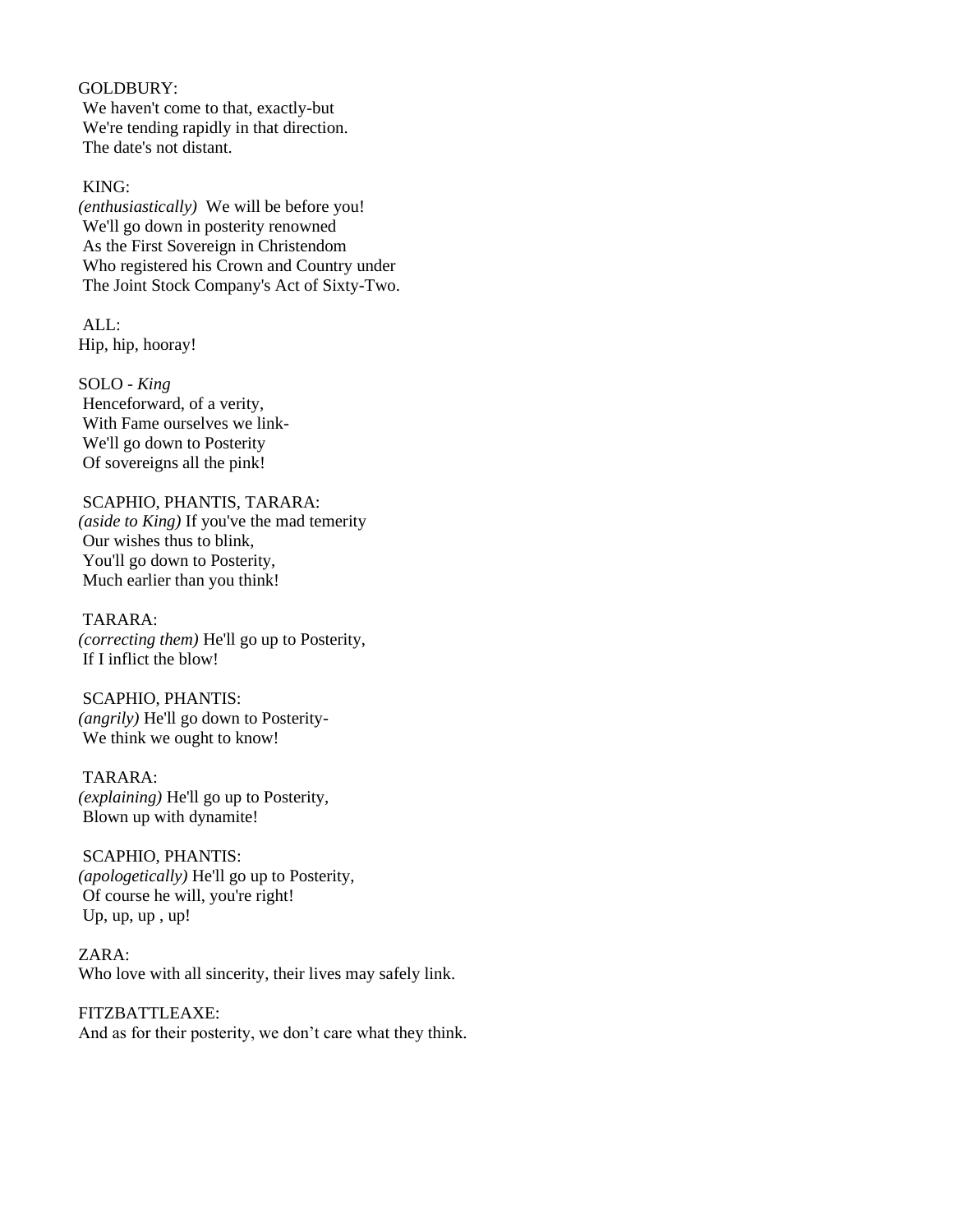ENSEMBLE: *Zara, Fitzbattleaxe, King, Natasha, Katherine, Lady Sophy, Flowers of Progress*

#### CHORUS

Let's seal this mercantile pact-The step we ne'er shall rue-It gives whatever we lacked-The statement's strictly true. All hail, astonishing Fact! All hail, Invention new-The Joint Stock Company's Act-The Act of Sixty-Two!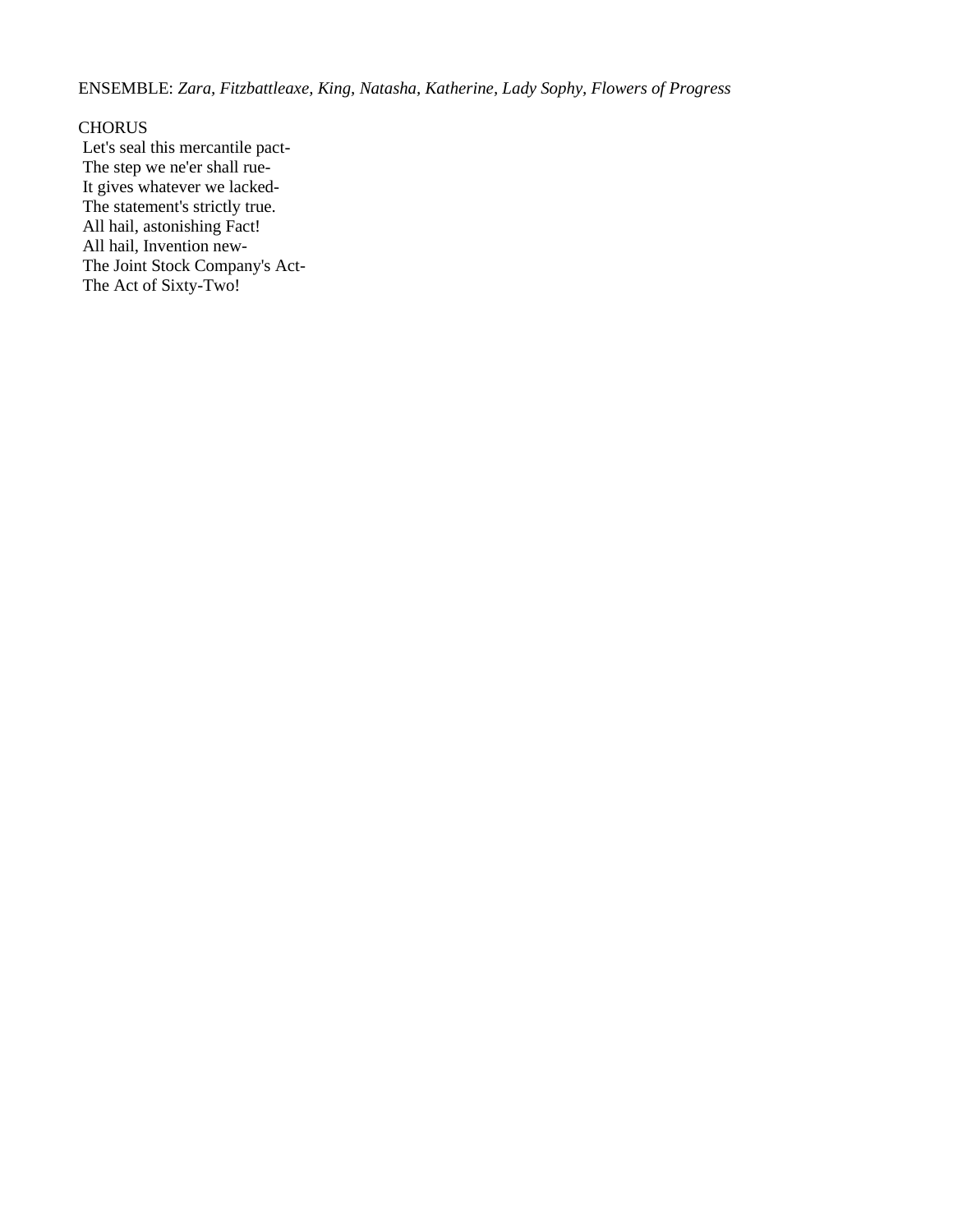ACT II The seaside terrace of the Utopian Royal Palace,

Evening

#### *Entrance of Court Music*

#### RECITATIVE - *King*

This ceremonial our wish displays To advance Utopia's nation'l ways. Though lofty aims catastrophe entail, We'll gloriously succeed or nobly fail!

## UNACCOMPANIED CHORUS

Eagle High in Cloudland soaring-Sparrow twittering on a reed-Tiger in the jungle roaring-Frightened fawn in grassy mead-Let the eagle, not the sparrow, Be the object of your arrow-Fix the tiger with your eye-Pass the fawn in pity by. Glory then will crown the day-Glory, glory, anyway!

#### *(Exuent except Zara and Fitzbattleaxe)*

RECITATIVE - *Fitzbattleaxe.* Oh, Zara, my beloved one, bear with me! Ah, do not laugh at my attempted C! Repent not, mocking maid, thy girlhood's choice-The fervour of my love affects my voice!

SONG - *Fitzbattleaxe.* A tenor, all singers above (This doesn't admit of a question), Should keep himself quiet, Attend to his diet And carefully nurse his digestion; But when he is madly in love It's certain to tell on his singing-You can't do the proper chromatics With proper emphatics When anguish your bosom is wringing! When distracted with worries in plenty, And his pulse is a hundred and twenty, And his fluttering bosom the slave of mistrust is, A tenor can't do himself justice, Now observe- *(sings a high note),* You see, I can't do myself justice! I could sing if my fervour were mock, It's easy enough if you're acting-But when one's emotion Is born of devotion You mustn't be over-exacting.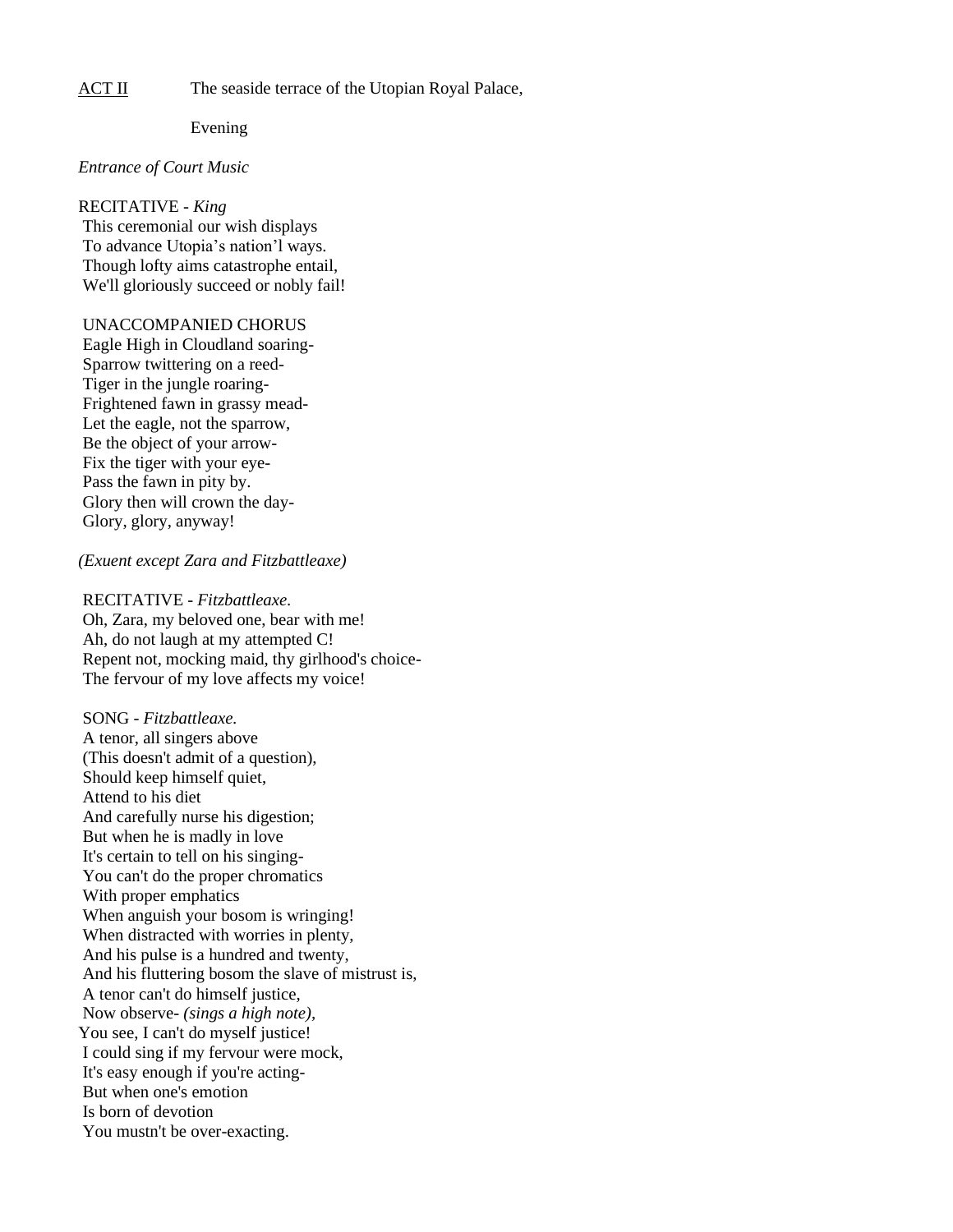One ought to be firm as a rock To venture a shake in vibrato, When fervour's expected Keep cool and collected Or never attempt agitato. But, of course, when his tongue is of leather, And his lips appear pasted together, And his sensitive palate as dry as a crust is, A tenor can't do himself justice. Now observe- *(sings a high note),* It's no use-I can't do myself justice!

# ZARA:

Why, Arthur, what does it matter? When the higher qualities of the heart are all that can be desired, the higher notes of the voice are insignificant. Besides *(demurely),* you are not singing for an engagement *(putting her hand in his),*  you have that already!

## FITZBATTLEAXE:

How good and wise you are! How unerringly your practiced brain winnows the wheat from the chaff.

## ZARA:

My Girton training, Arthur. But tell me, is not all working marvelously well? Have not the Flowers of Progress more than justified their name?

## FITZBATTLEAXE:

We have indeed done our best. Captain Corcoran and I have thoroughly remodeled the sister-services on so sound a basis that the South Pacific trembles at the name of Utopia!

ZARA: How very clever of you!

## FITZBATTLEAXE:

Clever? Not a bit. It's easy when there is no bureaucracy to interfere. And so with the others. Freed from the trammels imposed upon them by idle Acts of Parliament, all introduced reforms which, even in England, were never dreamt of!

## ZARA:

But perhaps the most beneficent changes of all has been effected by Mr. Goldbury, who, has applied the Limited Liability principle to individuals, and every man, woman, and child is now a Company Limited with liability restricted to the amount of his declared Capital! There is not a baby christened in Utopia who has not issued his little Prospectus! And now, dearest, I must leave to assist my father in preparation for his meeting with the Board of Directors.

# FITZBATTLEAXE:

Then we must part?

ZARA: Necessarily, for a time.

# FITZBATTLEAXE:

Just as I wanted to tell you, with all the passionate enthusiasm of my nature, how deeply, how devotedly I love you!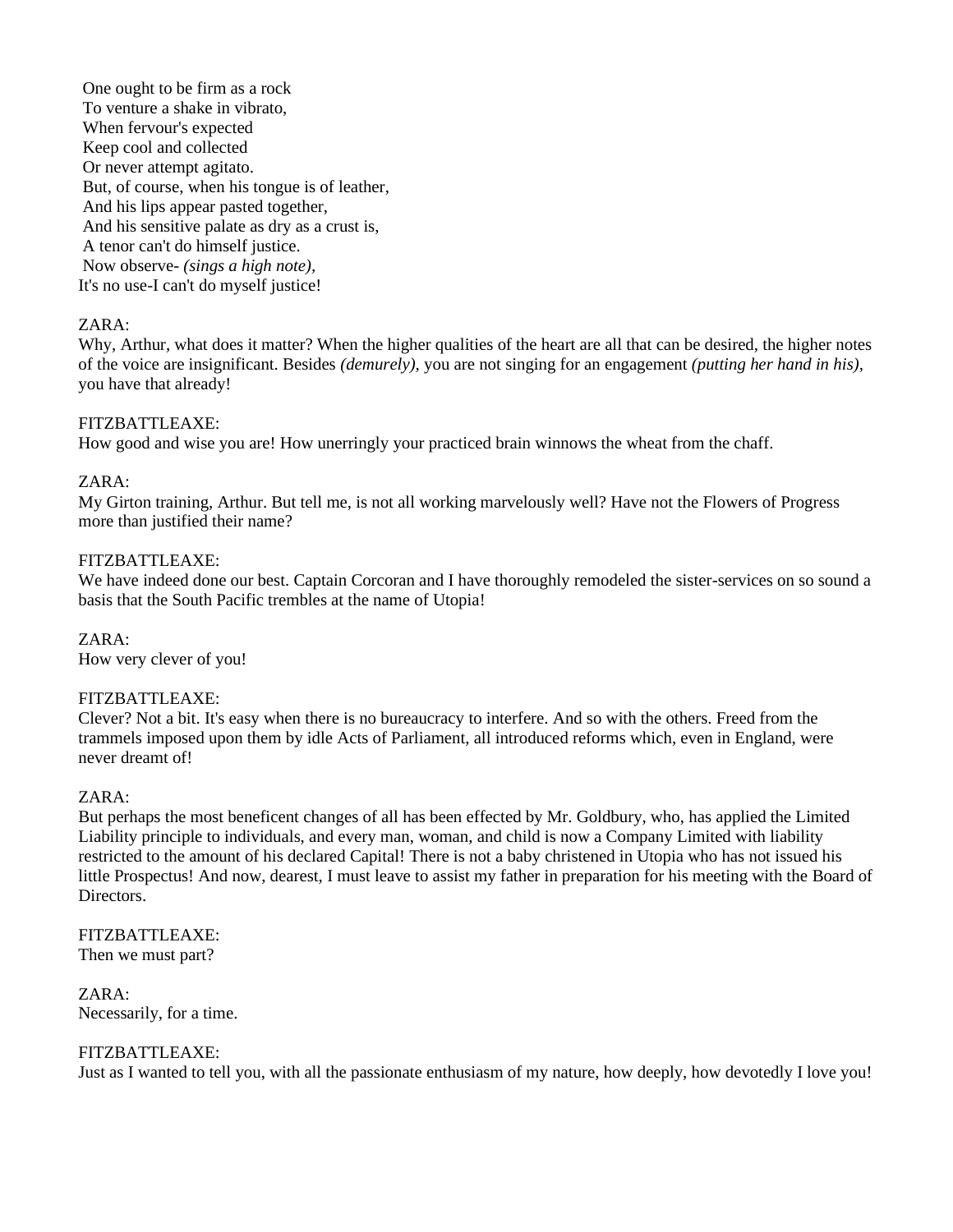# ZARA:

Hush! Are these the accents of a heart that really feels? True love does not indulge in declamation -- its voice is sweet, and soft, and low.

DUET - *Zara and Fitzbattleaxe*.

ZARA:

Words of love too loudly spoken Ring their own untimely knell; Noisy vows are rudely broken, Soft the song of Philomel. Whisper sweetly, whisper slowly, Hour by hour and day by day; Sweet and low as accents holy Are the notes of lover's lay.

BOTH: Sweet and low, etc.

# FITZBATTLEAXE:

Let the conqueror, flushed with glory, Bid his noisy clarions bray; Lovers tell their artless story In a whispered virelay. False is he whose vows alluring Make the listening echoes ring; Sweet and low when all-enduring Are the songs that lovers sing!

BOTH: Sweet and low, etc.

*(Exit ZARA: Enter KING with FITZBATTLEAXE)*

KING: Captain Fitzbattleaxe, where are the others who signed the Articles of Association?

FITZBATTLEAXE: Your Majesty, they are here.

*(Enter, Captain Corcoran, Sir Bailey Barre, Mrs. Blushington, Mr. Goldbury and the life guards from different entrances.)*

# KING:

*(Addressing them)* Gentlemen, and Mrs. Blushington, as you know, this is first meeting of the Utopia, Limited Board of Directors. Now as I am not entirely familiar with the usual forms of a board meeting – perhaps Mr. Goldbury will kindly put us in the way of doing it properly.

## GOLDBURY:

Certainly -- nothing simpler. Kindly bring your chairs forward -- His Majesty will, of course, preside.

*(They range their chairs across stage)*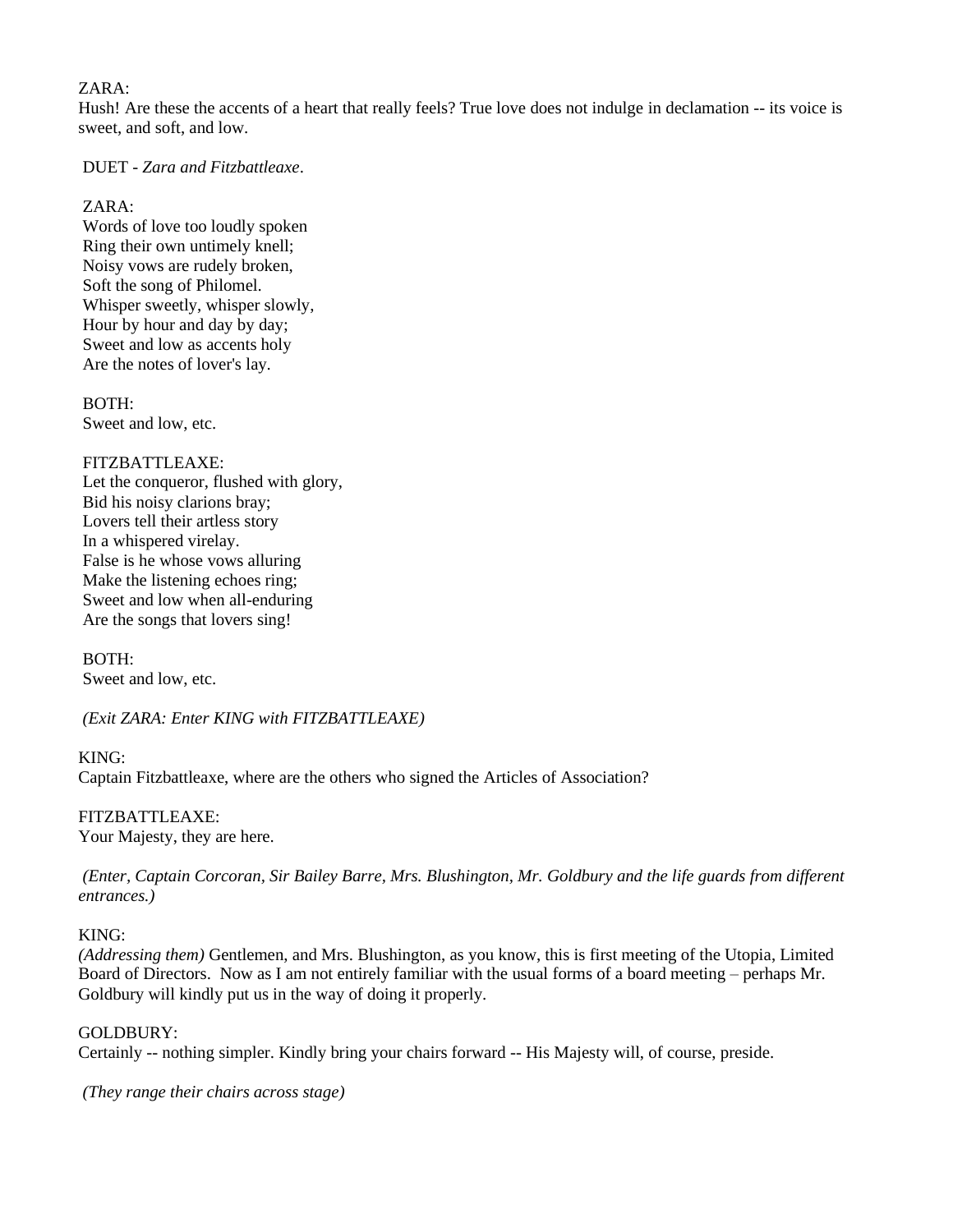#### KING: Like this?

# GOLDBURY:

Like this.

# KING:

We take your word for it that this is correct. But is this in accordance with the usual practice of a corporate Board of Directors meeting?

# GOLDBURY:

Oh, Sir, far more so than many would be willing admit.

# KING:

Excellent! And now, to the business of the day. Let us review the progress made regarding the reforms we have adopted for Utopian society, (*Acknowledging the Flowers of Progress*) with your valued consultation and advice.

# *(All enthusiastically murmur assent)*

SONG *- King.* Society has quite forsaken all her wicked courses. Which empties our police courts, and abolishes divorces.

# CHORUS:

Divorce is nearly obsolete in England.

KING:

No tolerance we show to undeserving rank and splendour; For the higher his position is, the greater the offender.

CHORUS:

That's maxim that is prevalent in England.

# KING:

No peeress at our drawing-room before the Presence passes Who wouldn't be accepted by the lower middle-classes. Each shady dame, whatever be her rank, is bowed out neatly.

# CHORUS:

In short, this happy country has been modernized completely Is really is surprising What a thorough modernizing We have brought about-Utopia's quite another land; In her enterprising movements, She is making great improvements, Which we generously offer to our mother-land!

# KING:

Our city we have beautified-we've done it willy-nilly-And all that isn't Belgrave Square is Strand and Piccadilly.

# CHORUS:

We haven't any slummeries in England!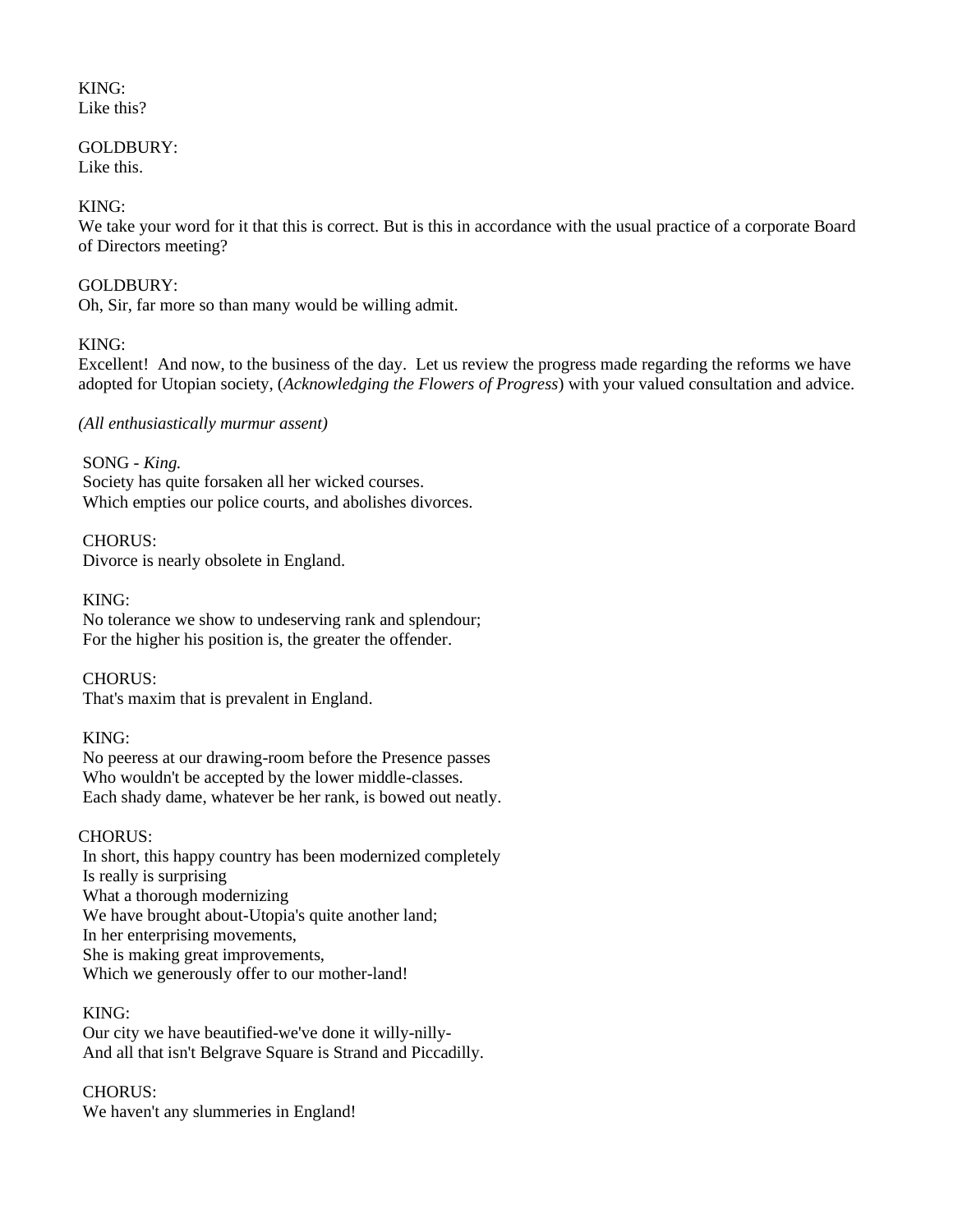#### KING:

The chamberlain, Utopia's stage has purged beyond a question. Of "risky" situation and indelicate suggestion; No piece is tolerated if it's costumed indiscreetly-

## CHORUS:

In short this happy country has been modernized completely! It really is surprising, etc.

## KING:

Our peerage we've remodelled on an intellectual basis, Which certainly is rough on our hereditary races-

# CHORUS:

We are going to remodel it in England.

# KING:

The Brewers and the Cotton Lords no longer seek admission, And literary merit meets with proper recognition-

CHORUS: As literary merit does in England!

# KING:

Who knows but we may count among our intellectual chickens Like you, an Earl of Thackery and p'r'aps a Duke of Dickens-Lord Gilbert and Earl Sullivan (when they come) we'll welcome sweetly-

## CHORUS:

In short, this happy country has been modernized completely! It really is surprising, etc.

*(At the end all rise and replace their chairs.)*

*(Enter Scaphio and Phantis)*

DUET *- Scaphio and Phantis.*

SCAPHIO: With fury deep we burn

PHANTIS: We do-

SCAPHIO: We fume with smothered rage-

PHANTIS: We do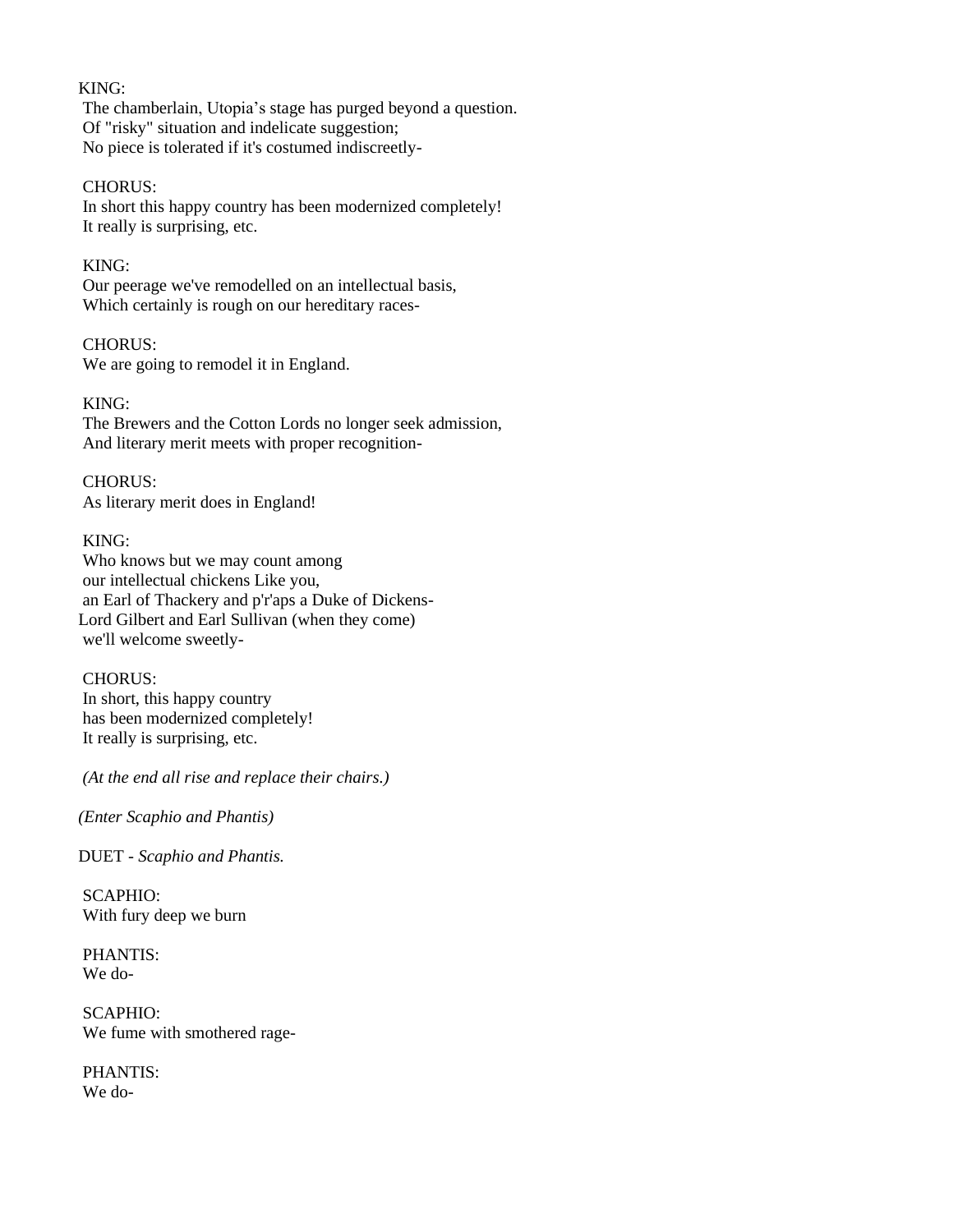SCAPHIO: These Englishmen who rule supreme, Their undertaking they redeem By stifling every harmless scheme In which we both engage-

PHANTIS: They do-

SCAPHIO: In which we both engage-

PHANTIS: We think it is our turn-

SCAPHIO: We do-

PHANTIS: We think our turn has come-

SCAPHIO: We do.

PHANTIS: These Englishmen, they must prepare To seek at once their native air. The King as heretofore, we swear, Shall be beneath our thumb-

SCAPHIO: He shall-

PHANTIS: Shall be beneath out thumb-

SCAPHIO: He shall.

BOTH: *(with great energy)* For this mustn't be, and this won't do. If you'll back me, then I'll back you, No, this won't do, No, this mustn't be. With fury deep we burn...

*(Enter the King.)*

KING:

Gentlemen, gentlemen -- really! This unseemly display of energy within the Royal precincts is altogether unpardonable. Pray, what do you complain of?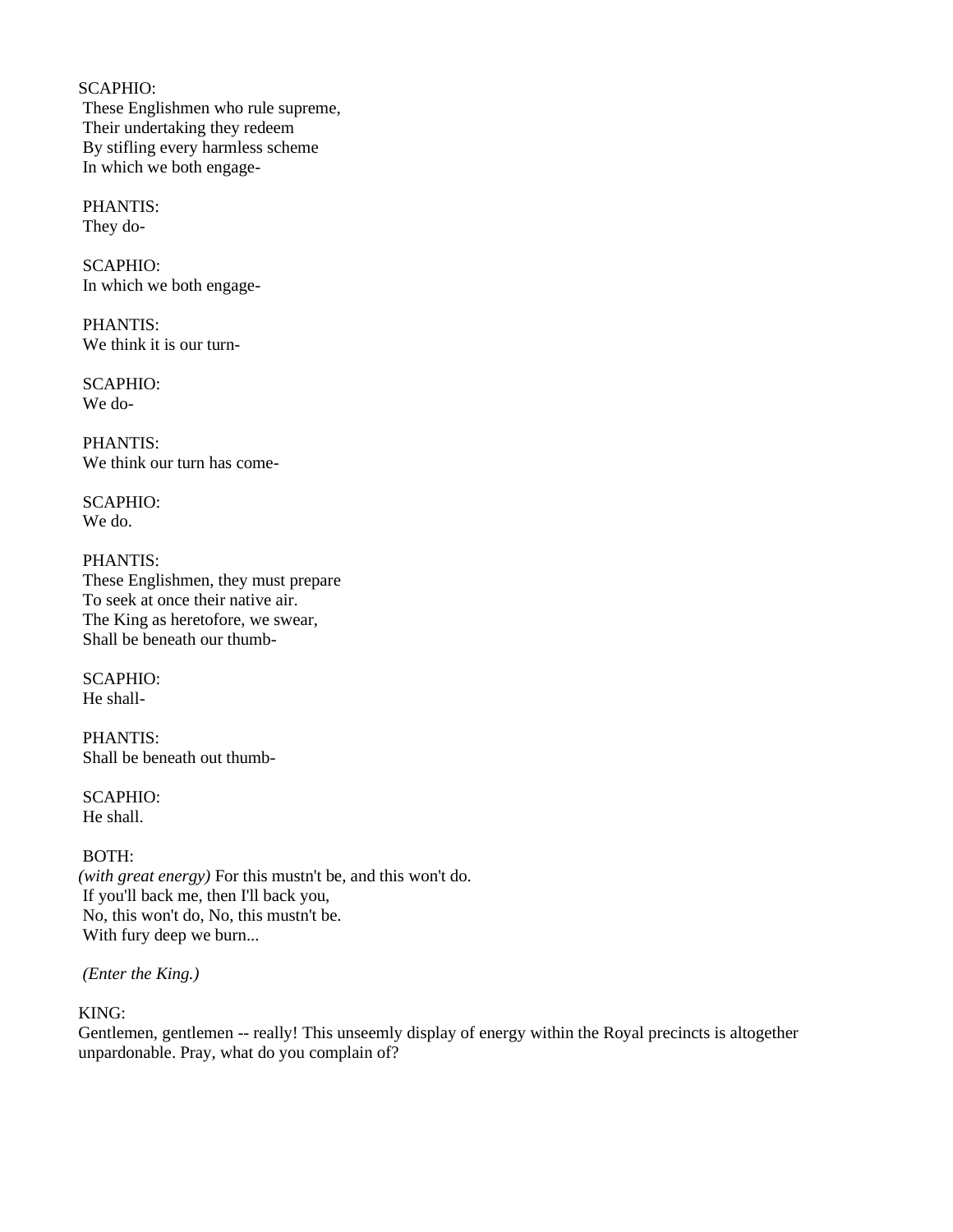# SCAPHIO:

*(furiously)* What do we complain of? Why, through the innovations introduced by the Flowers of Progress all our harmless schemes are ruined. Our import businesses are in bankruptcy. Even our Society paper, the Palace Peeper, is practically defunct!

# KING:

Defunct? Is that so? Dear, dear, I am truly sorry.

## SCAPHIO:

Are you aware that Sir Bailey Barre has introduced a law of libel by which all editors of scurrilous newspapers are publicly flogged -- as in England? And six of our editors have resigned in succession!

# KING:

Naturally. I shouldn't like it myself.

# PHANTIS:

Then our Burlesque Theater is absolutely ruined!

# KING:

Dear me. Well, theatrical property is not what it was.

# SCAPHIO:

As you know, our import businesses have supplied the entire nation with the latest in English fashion. As you may not know, however, when we send in our bills, our customers plead liability limited and for bankruptcy -- as in England!

## KING:

Really, gentlemen, this is very irregular. If you will be so good as to formulate a detailed list of your grievances in writing, addressed to the Secretary of Utopia Limited, they will be laid before the Board of Directors, in due course, at the next monthly meeting.

## SCAPHIO:

Are we to understand that we are defied?

KING: That is the idea I intended to convey.

PHANTIS: Defied! We are defied!

SCAPHIO: *(furiously)* Take care-you know our powers. Trifle with us, and you die!

TRIO - *Scaphio, Phantis, and King*.

SCAPHIO: If you think that, when banded in unity, We may both be defied with impunity, You are sadly misled of a verity!

## PHANTIS: If you value repose and tranquility, You'll revert to a state of docility, Or prepare to regret your temerity!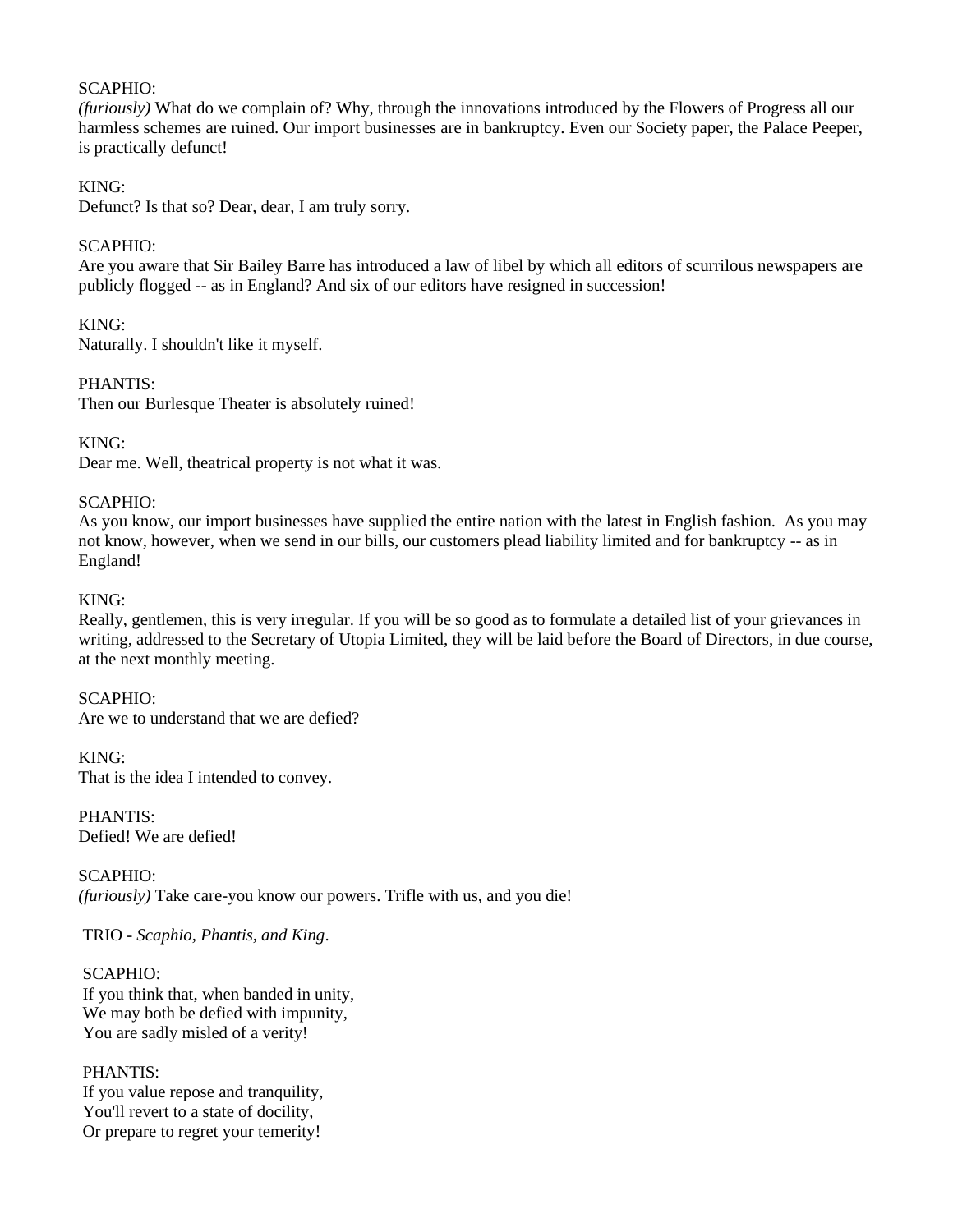KING: If my speech is unduly refractory You will find it a course satisfactory At an early Board meeting to show it up. Though if proper excuse you can trump any, You may wind up a Limited Company, You cannot conveniently blow it up!

#### (*Scaphio and Phantis thoroughly baffled*)

KING:

*(Dancing quietly)* Whene'er I chance to baffle you I, also, dance a step or two-Of this now guess the hidden sense: (*Scaphio and Phantis consider the question as King continues dancing quietly-then give it up*.) It means complete indifference!

SCAPHIO and PHANTIS: Of course it does-indifference! It means complete indifference!

(*King dancing quietly. SCAPHIO: and PHANTIS: dancing furiously*.)

SCAPHIO and PHANTIS: As we've a dance for every mood With pas de trois we will conclude, What this may mean you all may guess-It typifies remorselessness!

KING: It means unruffled cheerfulness!

(*King leaves to exit. Unseen by Scaphio and Phantis, Zara enters.)*

ZARA:

*(stage whisper)* Success father?

KING:

*(stage whisper)* Oh, far better than we'd ever imagined, my Dear!

*(Zara and King embrace and exit together, triumphantly)*

PHANTIS:

*(breathless)* He's right-we are helpless! He's no longer a human being -- he's a Corporation.

## SCAPHIO:

And the innovations the Princess has brought down around our heads are exactly as I had feared. What are we to do?

## SCAPHIO:

Do? Raise a Revolution, repeal the Act of Sixty-Two, convert the King back into an individual, and insist on his immediate explosion!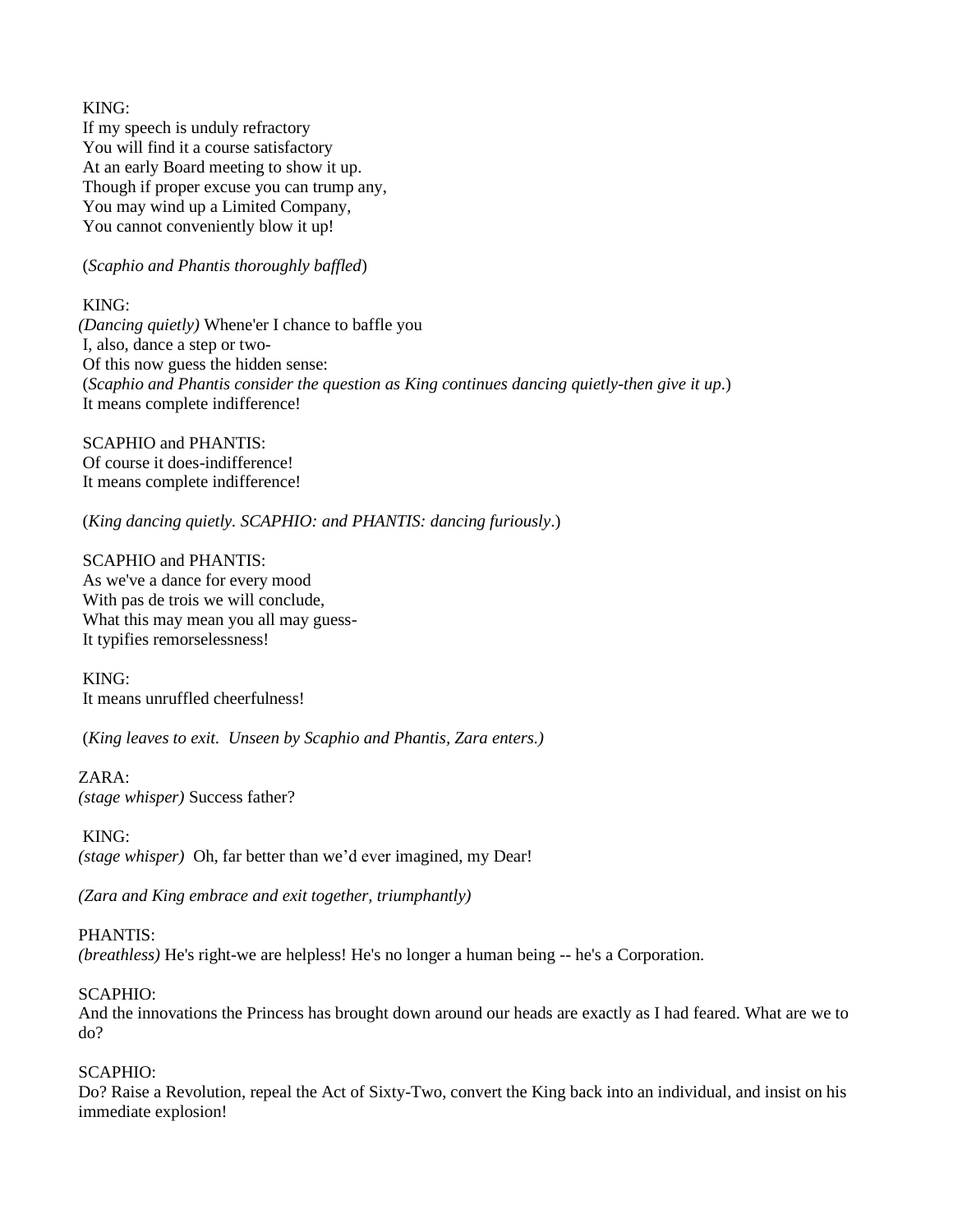*(Tarara enters.)*  Thomas Tarara, come here; you're the very man we want.

TARARA: Certainly.

# SCAPHIO:

King Nigel has defied us, and, as matters stand, we are helpless. So are you. We must devise some plot

#### TARARA: A plot?

PHANTIS:

Yes, a plot of superhuman subtlety. Have you such a thing about you?

TARARA:

*(feeling pockets)* No, I think not. No. There's one in my back garden.

#### SCAPHIO:

We can't wait -- we must concoct one at once, and put it into execution without delay. There is not a moment to spare!

TRIO - *Scaphio, Phantis, and Tarara*.

## ENSEMBLE

With wily brain upon the spot A private plot we'll plan, The most ingenious private plot Since private plots began. That's understood. So far we've got And, striking while the iron's hot, We'll now determine like a shot The details of this private plot.

SCAPHIO: I think we ought -- *(whispers)*

PHANTIS and TARARA: Such bosh I never heard!

PHANTIS: Ah! happy thought! -- *(whispers)*

SCAPHIO and TARARA: How utterly dashed absurd!

TARARA: I'll tell you how -- *(whispers)*

SCAPHIO and PHANTIS: Why, what put that in your head?

SCAPHIO: I've got it now -- *(whispers)*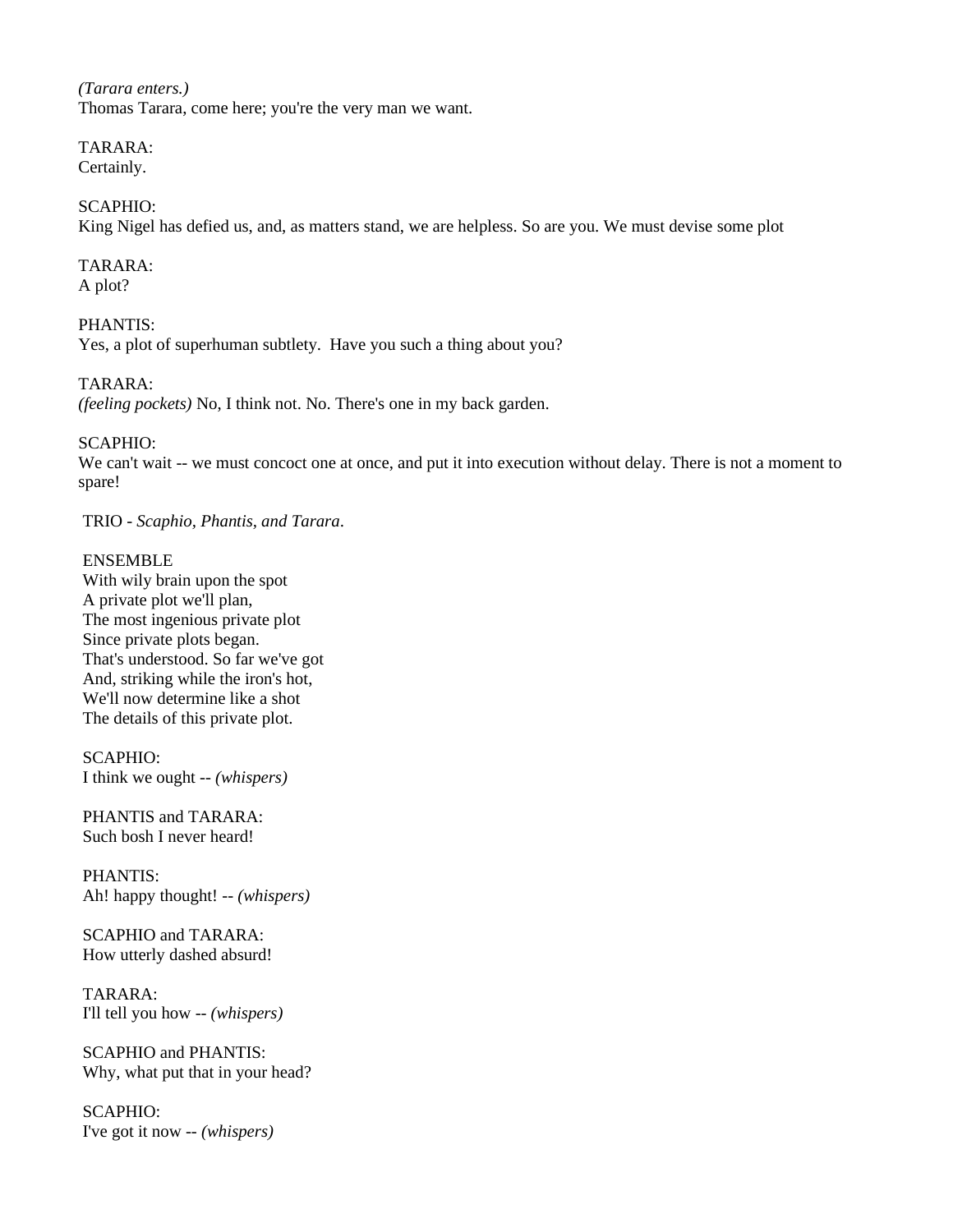PHANTIS and TARARA: Oh, take him away to bed!

PHANTIS: Oh, put him to bed!

TARARA: Oh, put him to bed!

SCAPHIO: What, put me to bed?

PHANTIS and TARARA: Yes, certainly put him to bed!

SCAPHIO: But, bless me, don't you see-

PHANTIS: Do listen to me, I pray-

TARARA: It certainly seems to me-

SCAPHIO: Bah-this is the only way!

PHANTIS: It's rubbish absurd you growl!

TARARA: You talk ridiculous stuff!

SCAPHIO: You're a drivelling barndoor owl!

PHANTIS: You're a vapid and vain old muff! So far we haven't quite solved the plot-They're not a very ingenious lot-But don't be unhappy, It's still on the tapis, We'll presently hit on a capital plot!

SCAPHIO: Suppose we all -- *(whispers)*

PHANTIS: Now there I think you're right. Then we might all -- *(whispers)*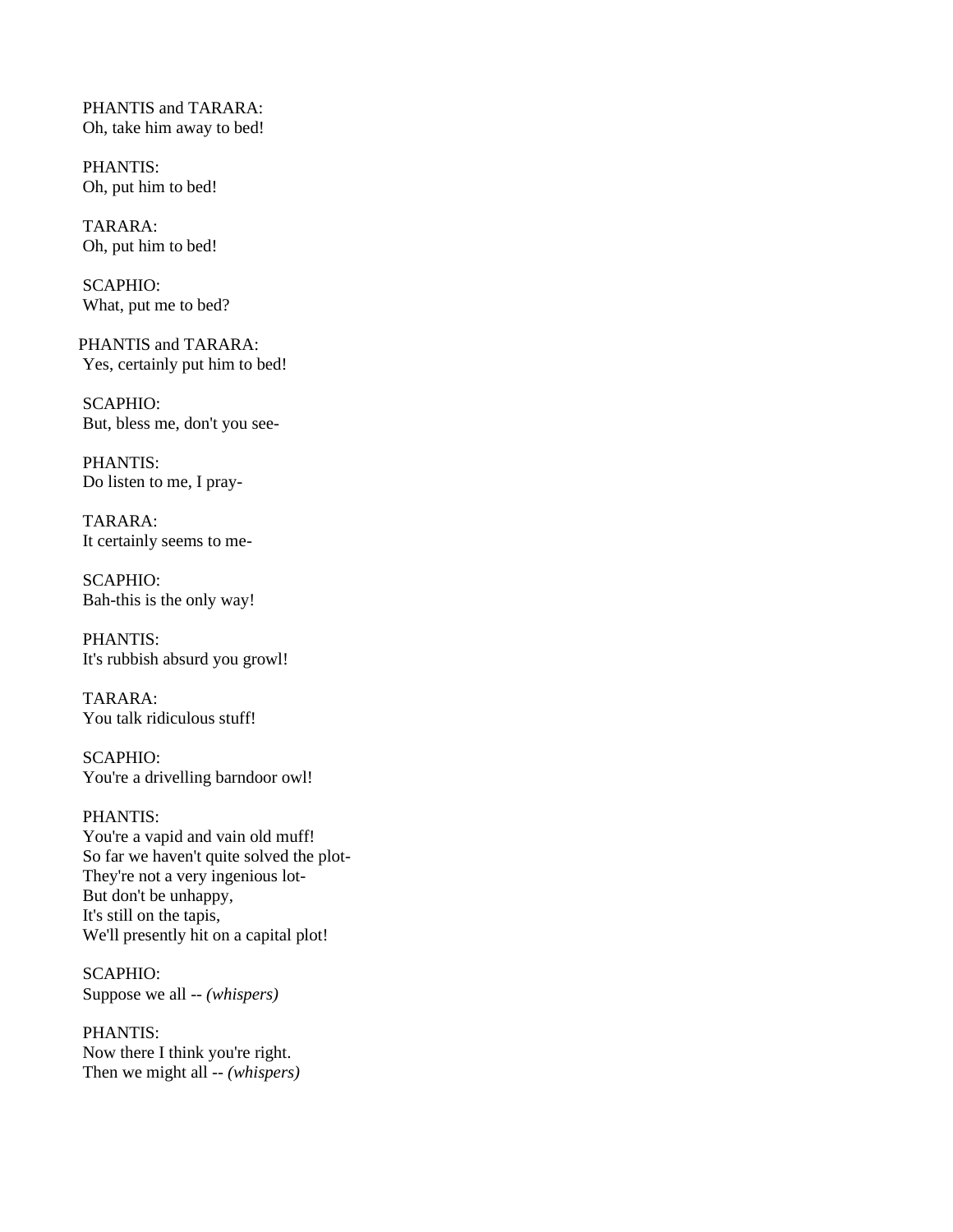TARARA: That's true, we certainly might. I'll tell you what -- *(whispers)*

SCAPHIO: We will if we possibly can. Then on the spot -- *(whispers)*

PHANTIS and TARARA: Bravo! A capital plan!

 $SCAPHIO<sup>+</sup>$ That's exceedingly neat and new!

PHANTIS: Exceedingly new and neat.

TARARA: I fancy that that will do.

SCAPHIO: It's certainly very complete.

PHANTIS: Well done you sly old sap!

TARARA: Bravo, you cunning old mole!

SCAPHIO: You very ingenious chap!

PHANTIS: You intellectual soul! At last a capital plan we've got We won't say how and we won't say what: It's safe in my noddle-Now off we will toddle, And slyly develop this capital plot!

(*Exeunt Scaphio and Phantis in one direction, and Tarara in the other*.)

(*Enter Sir Bailey and Mr. Goldbury*.)

GOLDBURY: Well, what do you think of our first meeting of the Utopia, Limited Board of Directors?

SIR BAILEY: My dear Goldbury, it was marvelous and redounds infinitely to your credit.

GOLDBURY: One or two judicious innovations, I think?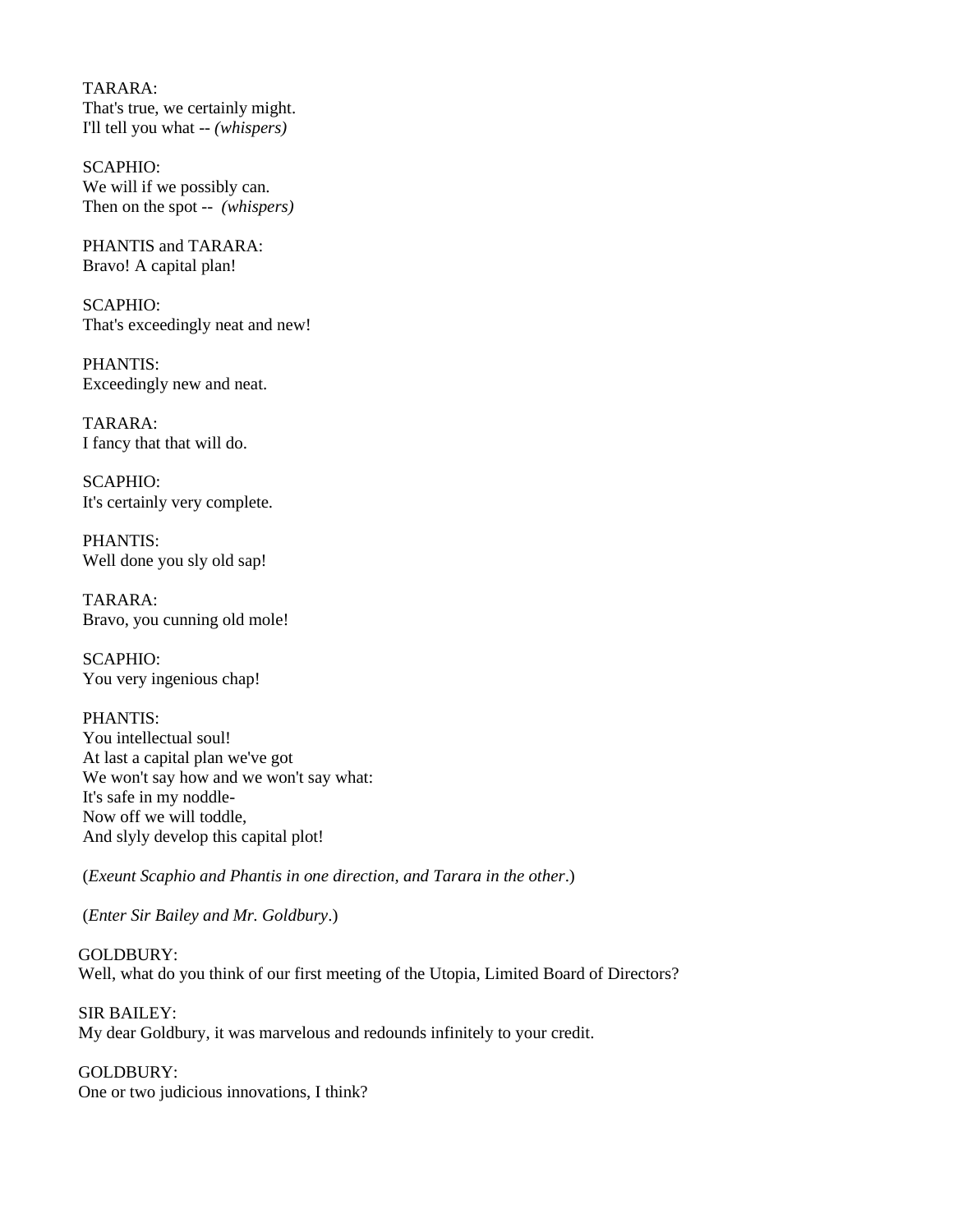SIR BAILEY: Indeed! Wouldn't it be capital if it all worked this way in England?

GOLDBURY: Are you saying that it doesn't? *(Both laugh)*

SIR BAILEY: By the way, old fellow, what do you think of the King's younger daughters? Pretty little maids, but timid.

GOLDBURY: That'll wear off. *(pause)* Young.

SIR BAILEY: That'll wear off. *(Both laugh)* Ha! here they come, by George! And without the Dragon!

(*Enter Natasha and Katherine*)

KATHERINE:

Oh, if you please, Lady Sophy has sent us out here, because Zara and Captain Fitzbattleaxe are going on, in the garden, in a manner which no well-conducted young ladies ought to witness.

SIR BAILEY: Indeed, we are very much obliged to her Ladyship, Your Royal Highness.

KATHERINE: Are you? I wonder why.

NATASHA: Don't tell us if it's rude.

GOLDBURY: Rude? Not at all. We are obliged to Lady Sophy because she has afforded us the pleasure of seeing you, Your Royal Highness.

NATASHA: I don't think you ought to talk to us like that.

KATHERINE: It's calculated to turn our heads.

NATASHA: Attractive girls cannot be too particular.

KATHERINE: Oh pray, pray do not take advantage of our unprotected innocence.

GOLDBURY: Pray be reassured-you are in no danger whatever.

SIR BAILEY: But may I ask: is this extreme delicacy -- this shrinking sensitiveness -- a general characteristic of all Utopian young ladies?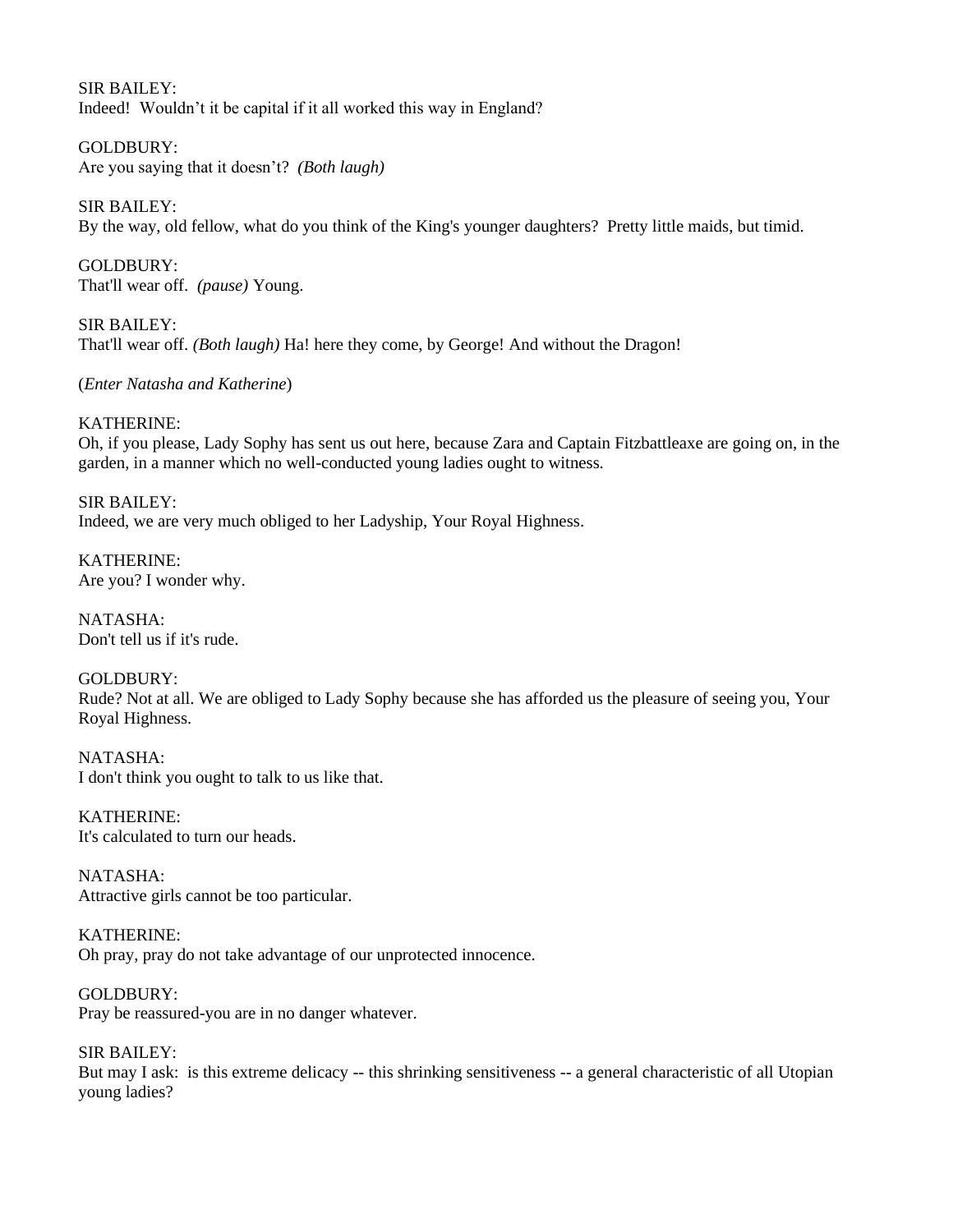NATASHA: Oh no; we are crack specimens.

KATHERINE: We are the pick of the basket. Would you mind not coming quite so near? Thank you.

NATASHA: And please don't look at us like that; it unsettles us.

KATHERINE: And we don't like it. Well, we do like it; but we're not supposed to like it. *(Katherine and Natasha nod to each other quickly in agreement)*

NATASHA:

We have enjoyed the inestimable privilege of being educated by a most refined and easily shocked English lady, on the very strictest English principles.

GOLDBURY: But, my dear young ladies --

KATHERINE: Oh, don't! You mustn't. It's too affectionate.

NATASHA: It really does unsettle us.

# GOLDBURY:

Are you really under the impression that English girls are so ridiculously demure? Why, an English girl is the best, the most beautiful, the bravest, and the brightest creature that Heaven has conferred upon this world of ours. She is frank, open-hearted, and fearless, and never shows in so favorable a light as when she gives her own blameless impulses full play!

NATASHA: Oh, you shocking story!

GOLDBURY: Not at all. I'm speaking the strict truth. I'll tell you all about her.

SONG - *Mr. Goldbury and Sir Bailey*.

# GOLDBURY

A wonderful joy our eyes to bless, In her magnificent comeliness, Is an English girl of eleven stone two, And five foot ten in her dancing shoe! She follows the hounds, and on the pounds-The "field" tails off and the muffs diminish-Over the hedges and brooks she bounds, Straight as a crow, from find to finish. At cricket, her kin will lose or win-She and her maids, on grass and clover, Eleven maids out-eleven maids in-And perhaps an occasional "maiden over!" Go search the world and search the sea,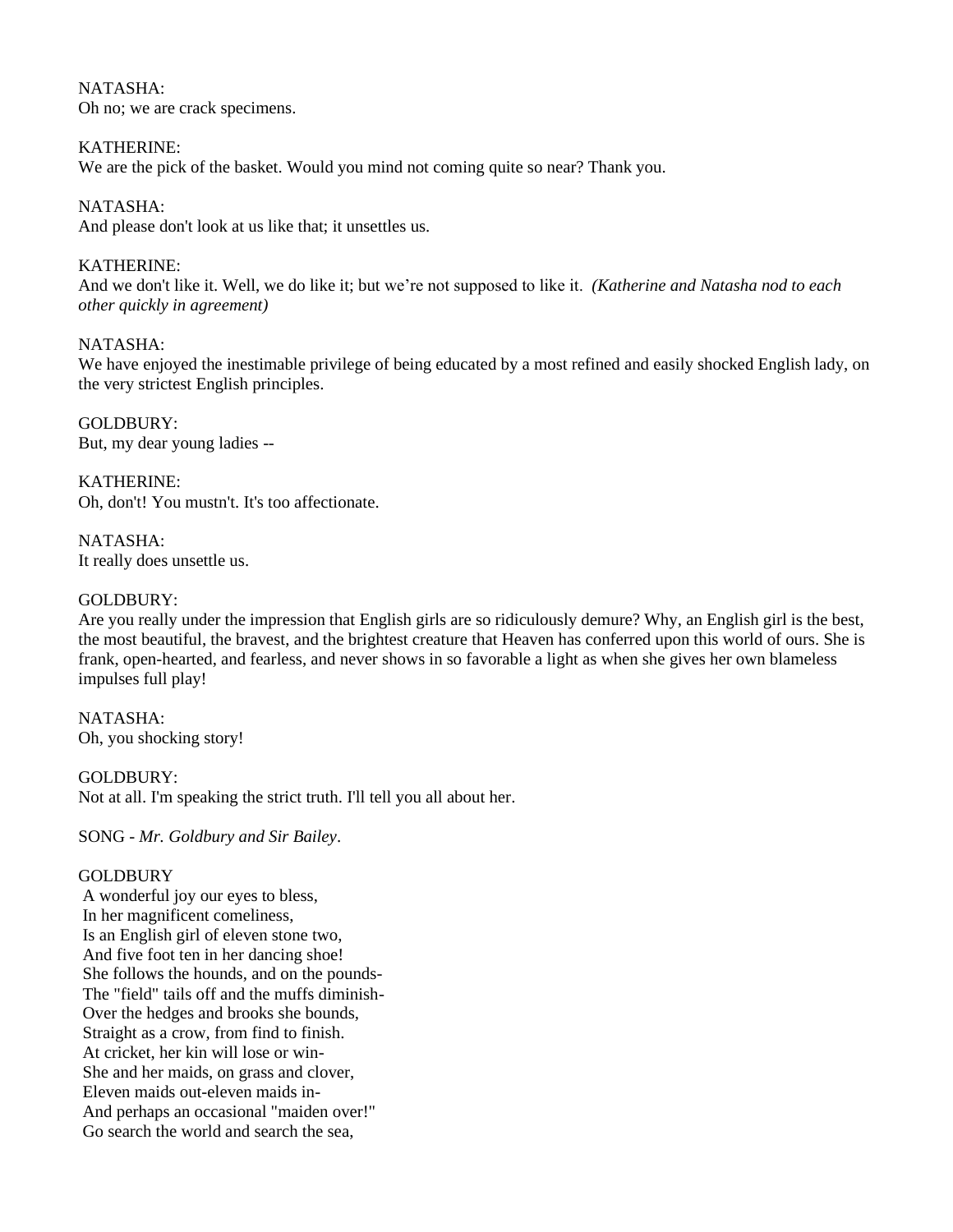Then come you home and sing with me There's no such gold and no such pearl As a bright and beautiful English girl!

#### SIR BAILEY

With a ten-mile spin she stretches her limbs, She golfs, she punts, she rows, she swims-She plays, she sings, she dances, too, From ten or eleven til all is blue! At ball or drum, til small hours come (Chaperon's fans concealing her yawning) She'll waltz away like a teetotum. And never go home til daylight's dawning. Lawn-tennis may share her favours fair-Her eyes a-dance, and her cheeks a-glowing-Down comes her hair, but then what does she care? It's all her own and it's worth the showing! Go search the world, etc.

#### BOTH

Her soul is sweet as the ocean air, For prudery knows no haven there; To find mock-modesty, please apply To the conscious blush and the downcast eye. Rich in the things contentment brings, In every pure enjoyment wealthy, Blithe and beautiful bird she sings, For body and mind are hale and healthy. Her eyes they thrill with right goodwill-Her heart is light as a floating feather-As pure and bright as the mountain rill That leaps and laughs in the Highland heather! Go search the world, etc.

## **OUARTET**

KATHERINE: Then I may sing and play?

SIR BAILEY: You may!

NATASHA: Then I may laugh and shout?

GOLDBURY: No doubt!.

KATHERINE: These maxims you endorse?

SIR BAILEY: Of course!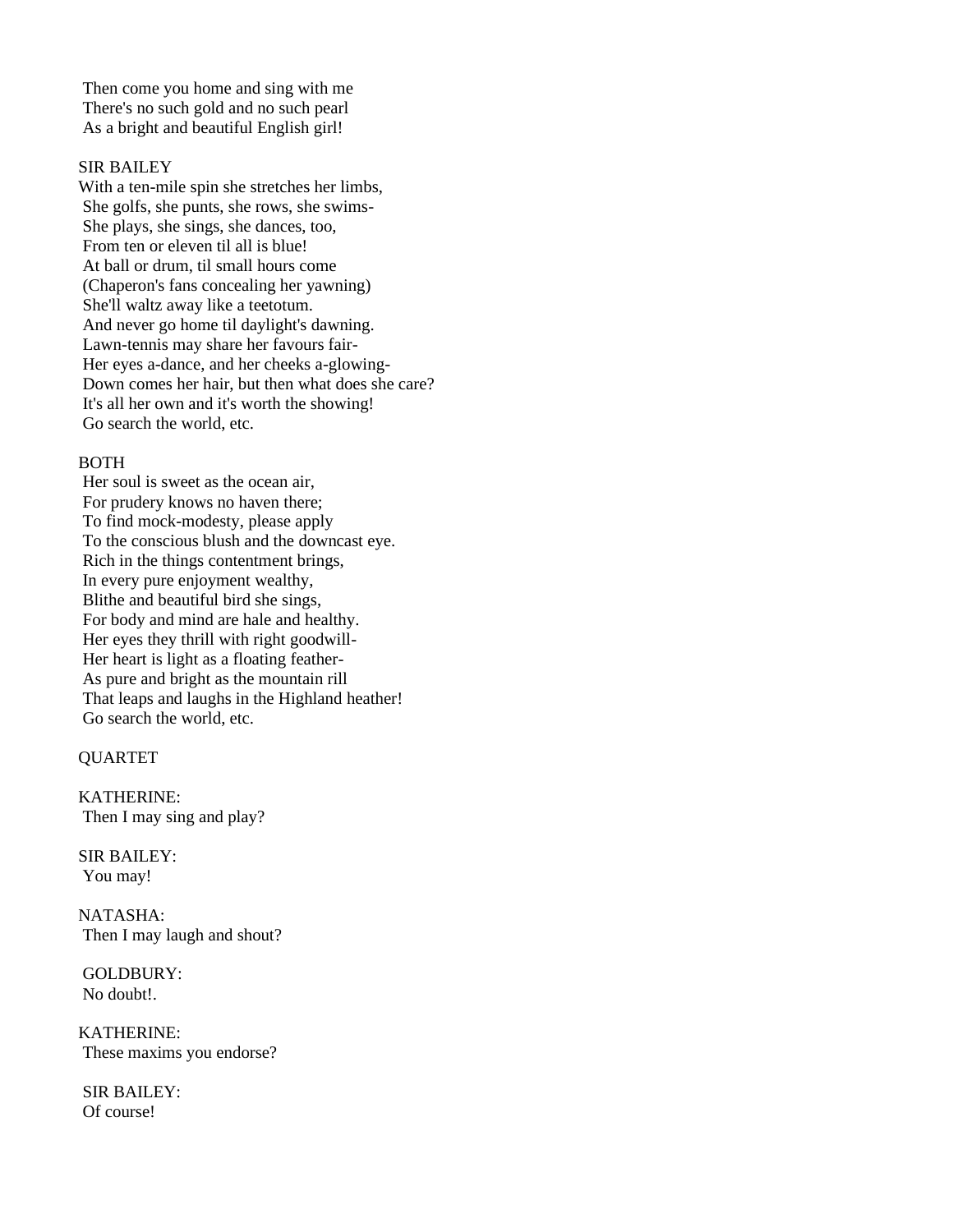NATASHA: You won't exclaim "Oh fie!"

# GOLDBURY:

Not I! Whatever you are-be that: Whatever you say-be true: Straightforwardly act-Be honest-in fact, Be nobody else but you.

#### SIR BAILEY:

Give every answer pat-Your character true unfurl; And when it is ripe, You'll then be a type Of a capital English girl.

## ALL.:

Oh sweet surprise-oh, dear delight, To find it undisputed quite, All musty, fusty rules despite That Art is wrong and Nature right!

#### NATASHA:

When happy I, With laughter glad I'll wake the echoes fairly, And only sigh When I am sad-And that will be but rarely!

## KATHERINE:

I'll row and fish, And gallop, soon-No longer be a prim one-And when I wish To hum a tune, It needn't be a hymn one?

#### ALL:

No, no! It needn't be a hymn one! *(dancing):*  Oh, sweet surprise and dear delight To find it undisputed quite-All musty, fusty rules despite-That Art is wrong and Nature right! *(Dance, and off)*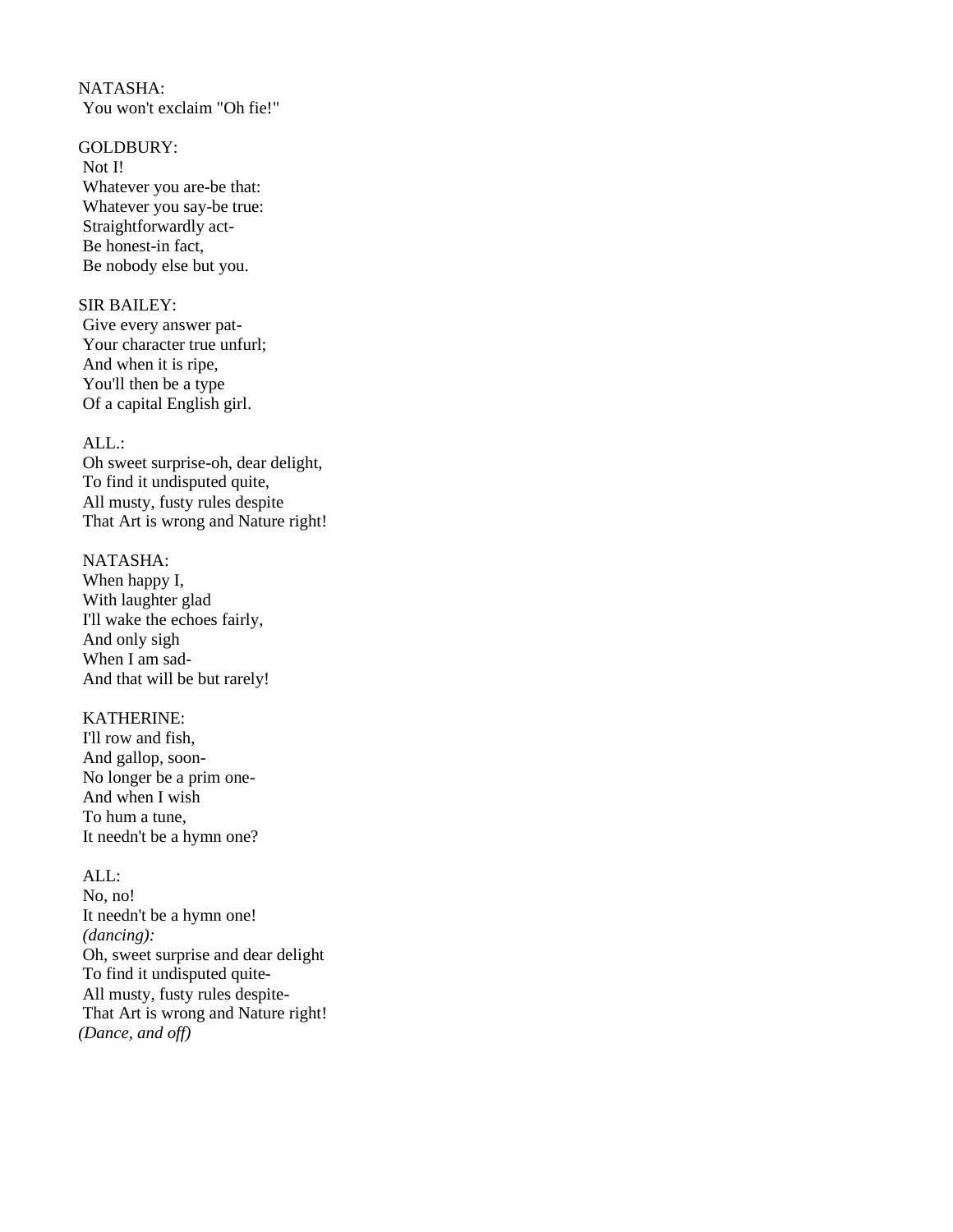#### *(Enter Lady Sophy)*

RECITATIVE - *Lady Sophy*. Oh, would some demon power the gift impart To quell my over-conscientious heart-Unspeak the oaths that never had been spoken, And break the vows that never should be broken!

SONG - *Lady Sophy* When but a maid of fifteen year, Unsought-unplighted-Short petticoated-and, I fear, Still shorter-sighted-I made a vow, one early spring, That only to some spotless King Who proof of blameless life could bring I'd be united. For I had read, not long before, Of blameless kings in fairy lore, And thought the race still flourished here-Well, well-I was a maid of fifteen year! *(The King enters and overhears this verse)* Each morning I pursued my game (An early riser); For spotless monarchs I became An advertiser: But all in vain I searched each land, So, kingless, to my native strand Returned, a little older, and A good deal wiser! I learnt that spotless King and Prince Have disappeared some ages since-Even Paramount's angelic grace-Ah me!- Is but a mask on Nature's face!

(*King comes forward)*

KING: Ah, Lady Sophy-then you love me! For so you sing-

LADY SOPHY: *(Indignant and surprise. Producing "Palace Peeper")* No, by the stars that shine above me, Degraded King! For while these rumours, through the city bruited, Remain uncontradicted, unrefuted, The object thou of my aversion rooted, Repulsive thing!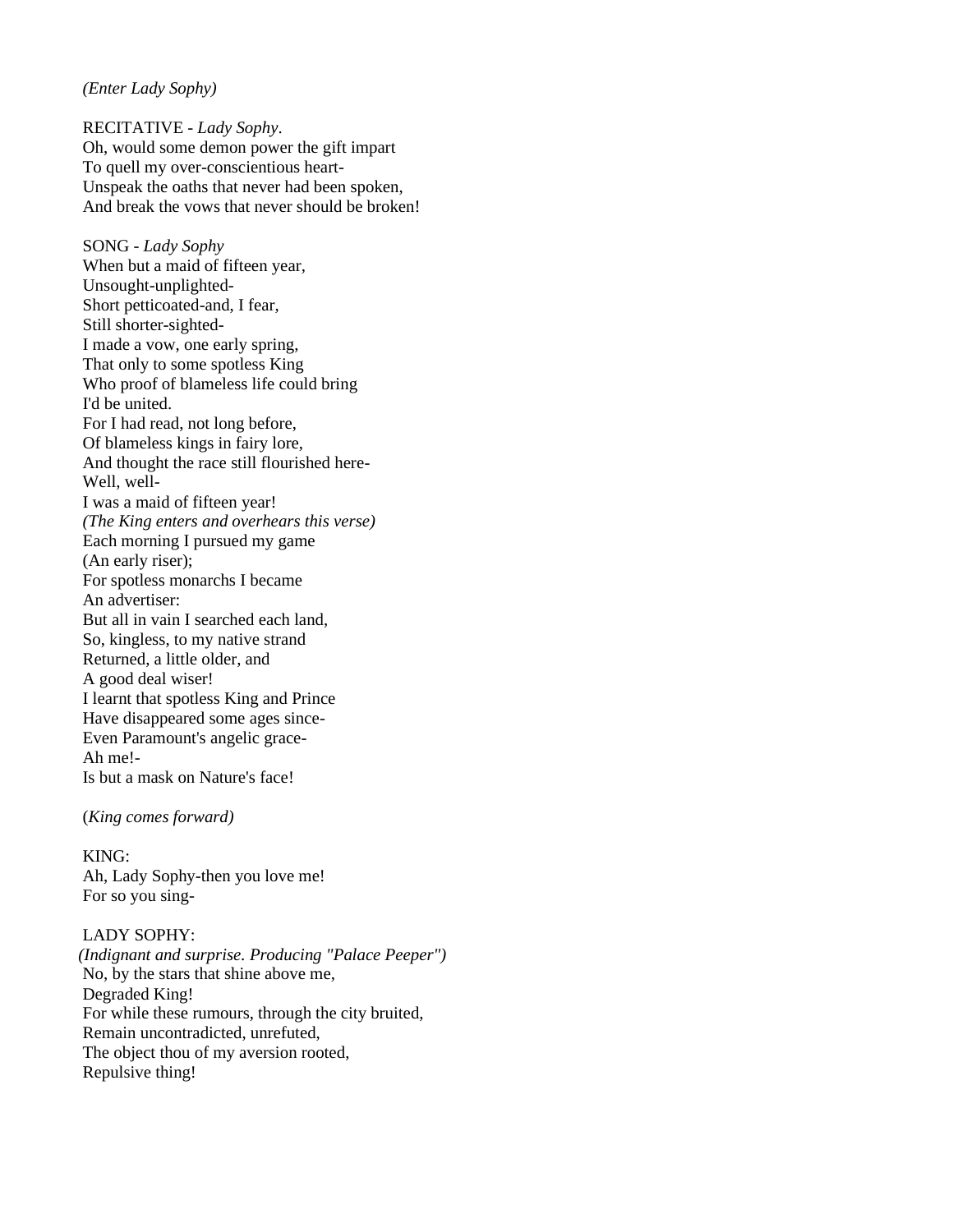KING:

Be just-the time is now at hand When truth may published be. These paragraphs were written and Contributed by me!

#### LADY SOPHY: By you? No, no!

# KING:

Yes, yes. I swear, by me! I, caught in the Wise Men's ruthless toils, Contributed the lot!

LADY SOPHY: That that is why you did not boil The author on the spot!

KING: And that is why I did not boil The author on the spot!

LADY SOPHY: I couldn't think why you did not boil!

KING: But I know why I did not boil The author on the spot!

DUET - *Lady Sophy and King*

## LADY SOPHY:

Oh, the rapture unrestrained Of a candid retractation! For my sovereign has deigned A convincing explanation-And the clouds that gathered o'er All have vanished in the distance, And the Kings of fairy lore One, at least, is in existence!

## KING:

Oh, the skies are blue above, And the earth is red and rosal, Now the lady of my love Has accepted my proposal! For that asinorum pons I have crossed without assistance, And of prudish paragons One, at least, is in existence!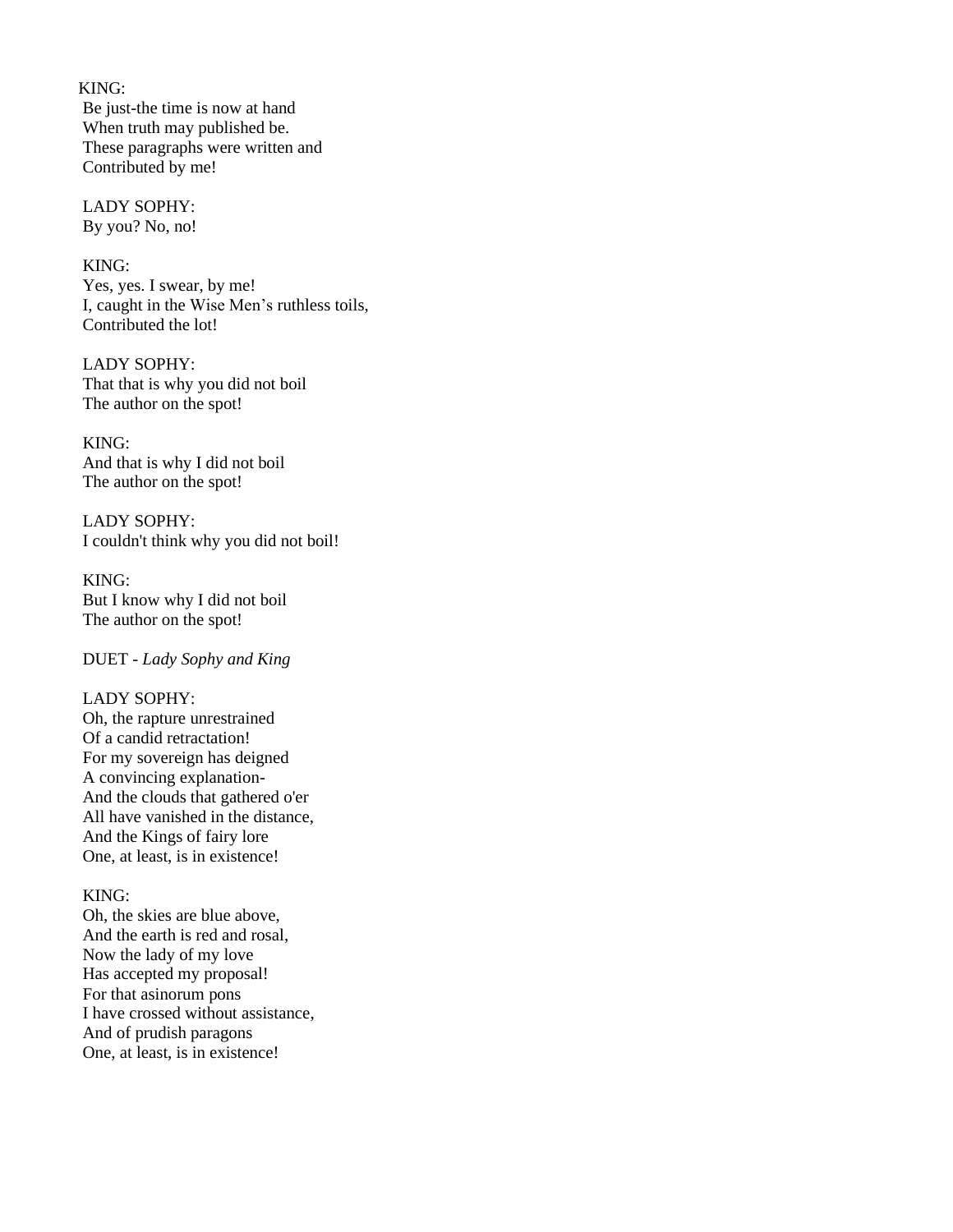(*King and Lady Sophy dance gracefully. Enter Goldbury and Natasha, Sir Bailey and Katherine, Zara and Fitzbattleaxe. At this point the King kisses Lady Sophy, which causes the Princesses to make an exclamation. The King and Lady Sophy are at first much confused at being detected, but eventually throw off all reserve, and the four couples break into a wild Tarantella, and at the end exeunt severally.*)

*(Enter Scaphio and Phantis)*

# SCAPHIO:

Well – how works the plot? Have you explained to the happy and contented populace the nature of their wrongs, and the desperate consequences that ensue if they are not rectified?

# TARARA:

I have done better. I have spread unsubstantiated rumors that what they supposed to be happiness is really unspeakable misery—and they are furious. You know you can't help believing an unsubstantiated rumor.

# PHANTIS:

Admirable thought. Ha! They come.

*( Enter Chorus, in great excitement, from various entrances)*

## CHORUS.

Upon our sea-girt land At our enforced command Reform has laid her hand Like some remorseless ogress-And made us darkly rue The deeds she dared to do-And all is owing to Those hated Flowers of Progress! So down with them! So down with them! Reform's a hated ogress. So down with them! So down with them! Down with the Flowers of Progress!

(*Flourish. Enter King, his three daughters, Lady Sophy, and the Flowers of Progress.)*

## KING:

What means this most unmannerly irruption? Is this your gratitude for boons conferred?

# SCAPHIO:

Boons? Bah! These boons have brought Utopia to a standstill! Our pride and boast -- the Army and the Navy -- Have both been reconstructed and remodeled upon so irresistible a basis that all the neighboring nations have disarmed -- and War's impossible! Your County Councillor has passed such drastic Sanitary laws that all doctors dwindle, starve, and die! The laws, remodeled by Sir Bailey Barre, have quite extinguished crime and litigation: The lawyers starve, and all the jails are let as model lodgings for the working-classes! In short-Utopia, swamped by dull Prosperity, demands that these detested Flowers of Progress be sent back to England and Utopia restored to its original condition!

# KING:

*(to Zara)* My daughter, this is a very unpleasant state of things. What is to be done?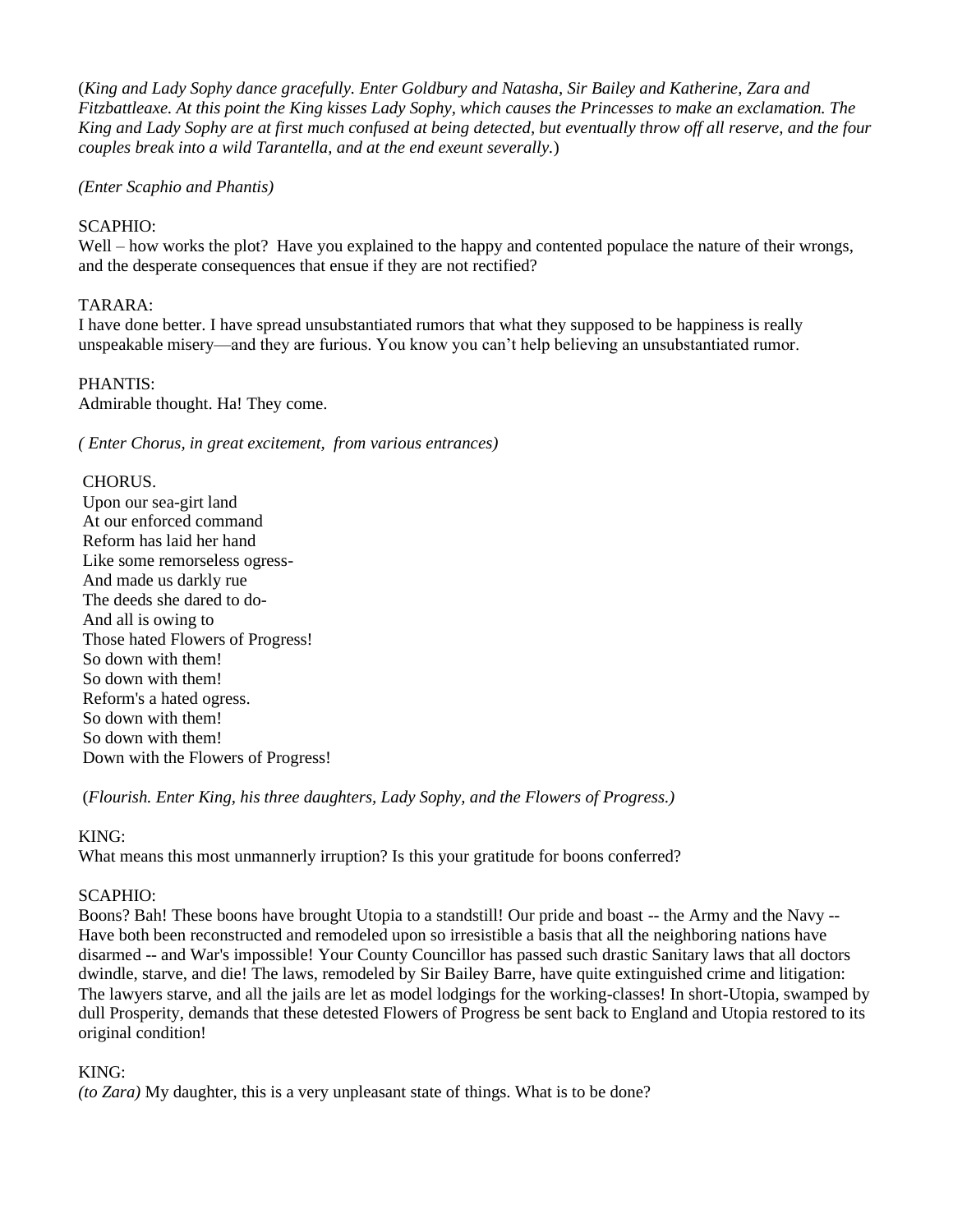ZARA: I don't know -- I don't understand it. We must have omitted something.

KING:

Omitted something? Yes, that's all very well, but-

*(Sir Bailey Barre whispers to Zara)*

ZARA:

*(suddenly)* Of course! Now I remember! Why, I had forgotten the most essential element of all!

KING: And that is?-

ZARA: The two party system!

KING: What?

## ZARA:

Government by party! Introduce that great and glorious element and all will be well! No political measures will endure, because one Party will assuredly undo all the good that the other Party has done; and the legislative action of the country will be at a standstill. Then there will be sickness in plenty, endless lawsuits, crowded jails, interminable confusion in the Army and Navy, and, in short, general and unexampled prosperity!

ALL: Hip, hip, hoorah!

PHANTIS: *(aside)* Baffled!

SCAPHIO: But our hour will come!

# KING:

Your hour has come already! Congratulations gentlemen, you are now our party leaders. (*Scaphio and Phantis are given red and blue sashes as the new, opposing party leaders. They eye each other suspiciously, separate and the people begin to choose sides).* People of Utopia: From this moment Government by Party is adopted, with all its attendant blessings; and henceforward Utopia will no longer be a Monarchy Limited, but, what is a great deal better, a Limited Monarchy!